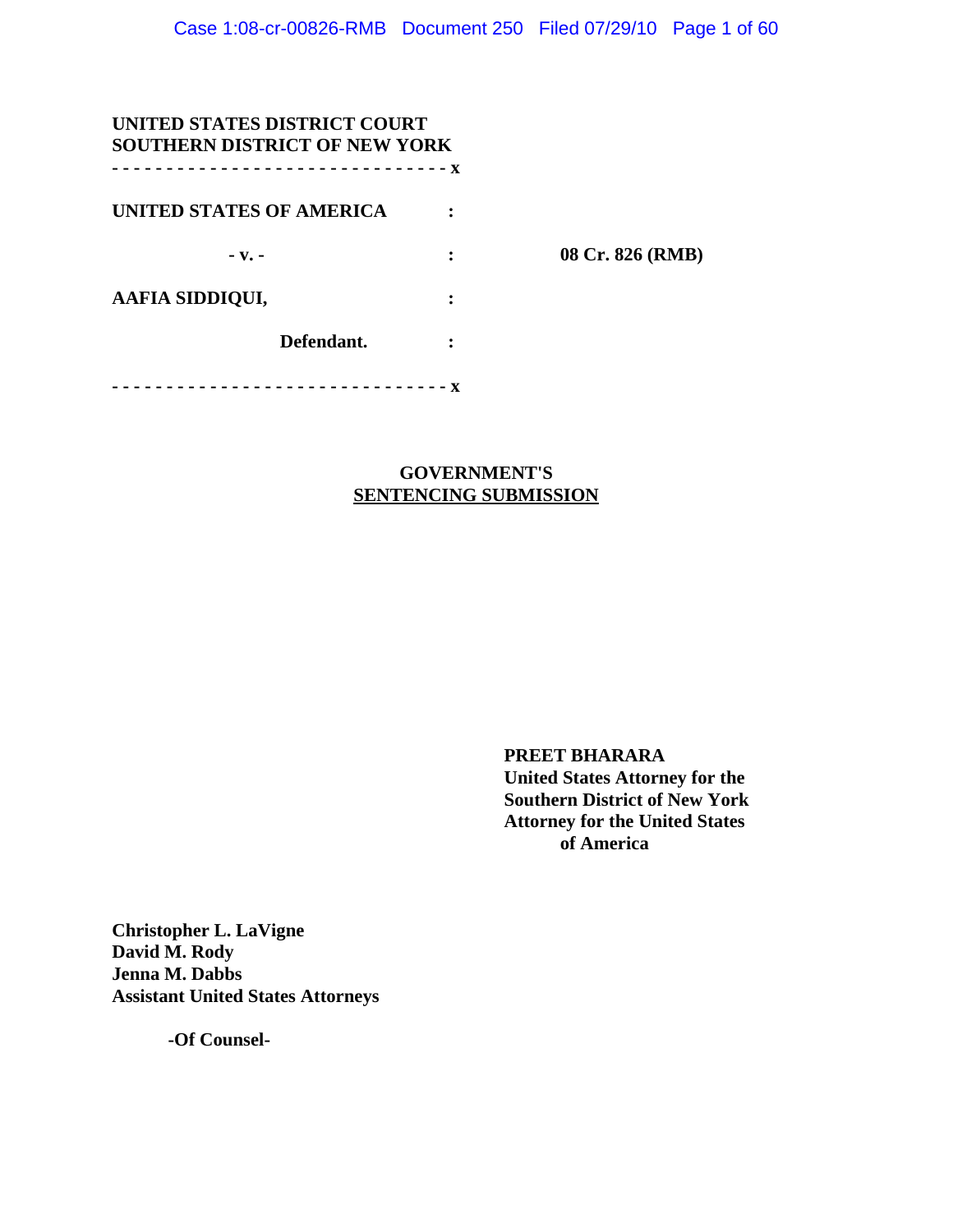# **TABLE OF CONTENTS**

| I.   |                                                                      |
|------|----------------------------------------------------------------------|
|      |                                                                      |
|      |                                                                      |
|      |                                                                      |
|      |                                                                      |
|      |                                                                      |
|      |                                                                      |
|      |                                                                      |
|      |                                                                      |
|      |                                                                      |
|      |                                                                      |
|      |                                                                      |
|      |                                                                      |
|      | 2. A Six-Level Increase Applies for Targeting an Official Victim  27 |
|      | 3.                                                                   |
|      | 4. A Three-Level Hate Crime Enhancement Applies 37                   |
|      |                                                                      |
|      | Mandatory Minimum Consecutive Guideline  44<br>6.                    |
|      |                                                                      |
|      |                                                                      |
| III. |                                                                      |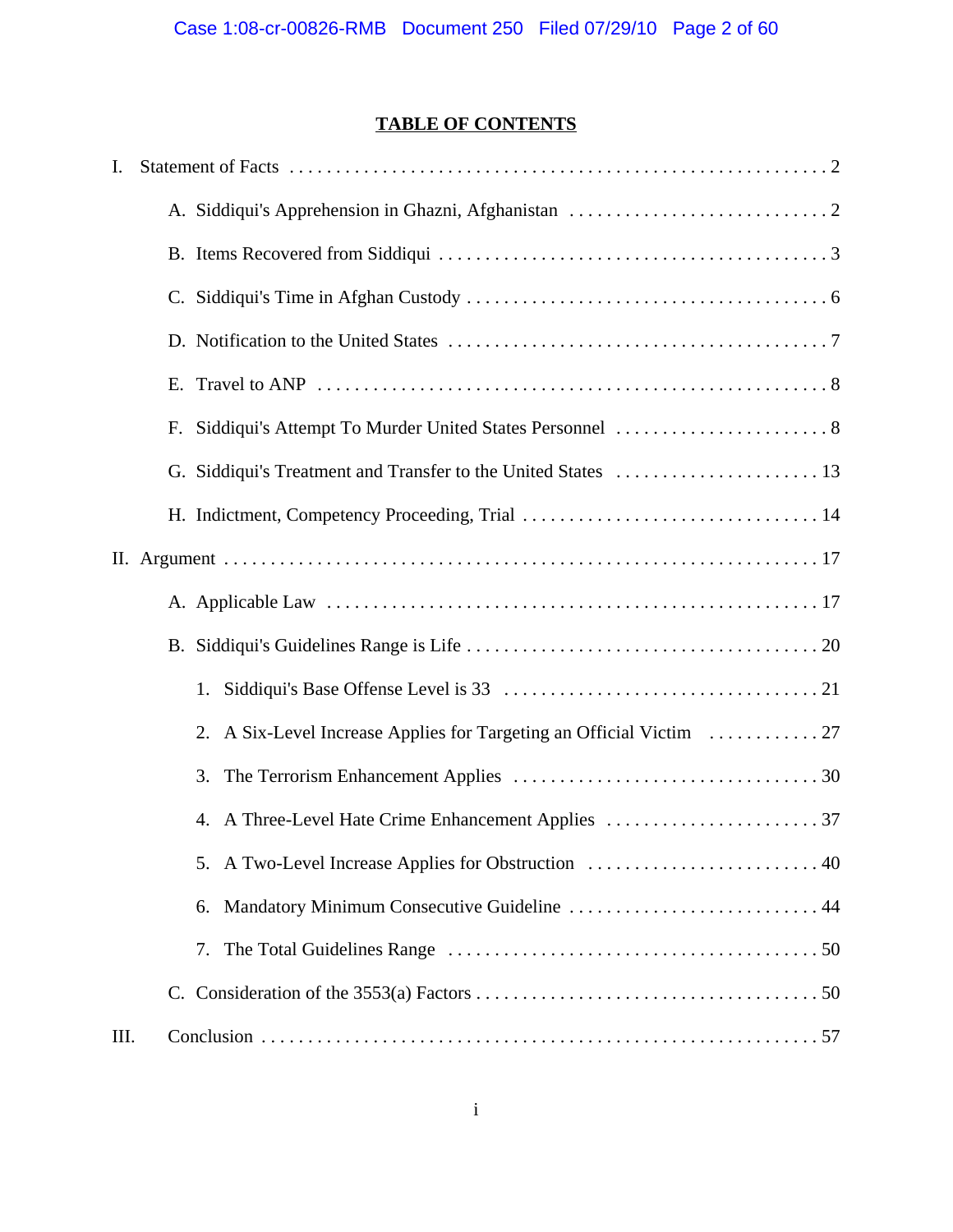| UNITED STATES DISTRICT COURT<br><b>SOUTHERN DISTRICT OF NEW YORK</b> |   |                  |
|----------------------------------------------------------------------|---|------------------|
| UNITED STATES OF AMERICA                                             |   |                  |
| $-Vz$ –                                                              |   | 08 Cr. 826 (RMB) |
| AAFIA SIDDIQUI,                                                      | ٠ |                  |
| Defendant.                                                           |   |                  |
|                                                                      |   |                  |

# **GOVERNMENT'S SENTENCING SUBMISSION**

On July 18, 2008, Aafia Siddiqui, the defendant, attempted to kill United States personnel who were preparing to interview her at an Afghan National Police Compound (the "ANP Compound") in Ghazni City, Afghanistan. Siddiqui picked up an unattended machinegun, aimed it at United States personnel, and pulled the trigger.

The individuals Siddiqui attempted to kill included: (1) Captain Robert Snyder (United States Army); (2) the Chief Warrant Officer (United States Army); (3) Ahmed Gul (United States Army Contract Interpreter); (4) Medic Dawn Card (United States Army); (5) Jawid Amin (United States Army Contract Interpreter); (6) John Jefferson (Federal Bureau of Investigation ("FBI"); and (7) Erik Negron (FBI).

After a two week trial, a jury found beyond a reasonable doubt that Aafia Siddiqui attempted to kill these individuals.

Siddiqui now faces a maximum sentence of life imprisonment and a mandatory minimum consecutive sentence of ten years' imprisonment. Taking into account all of the aggravating factors associated with her offenses, the United States Sentencing Guidelines (the "Guidelines") provide for a sentence of life imprisonment, followed consecutively by a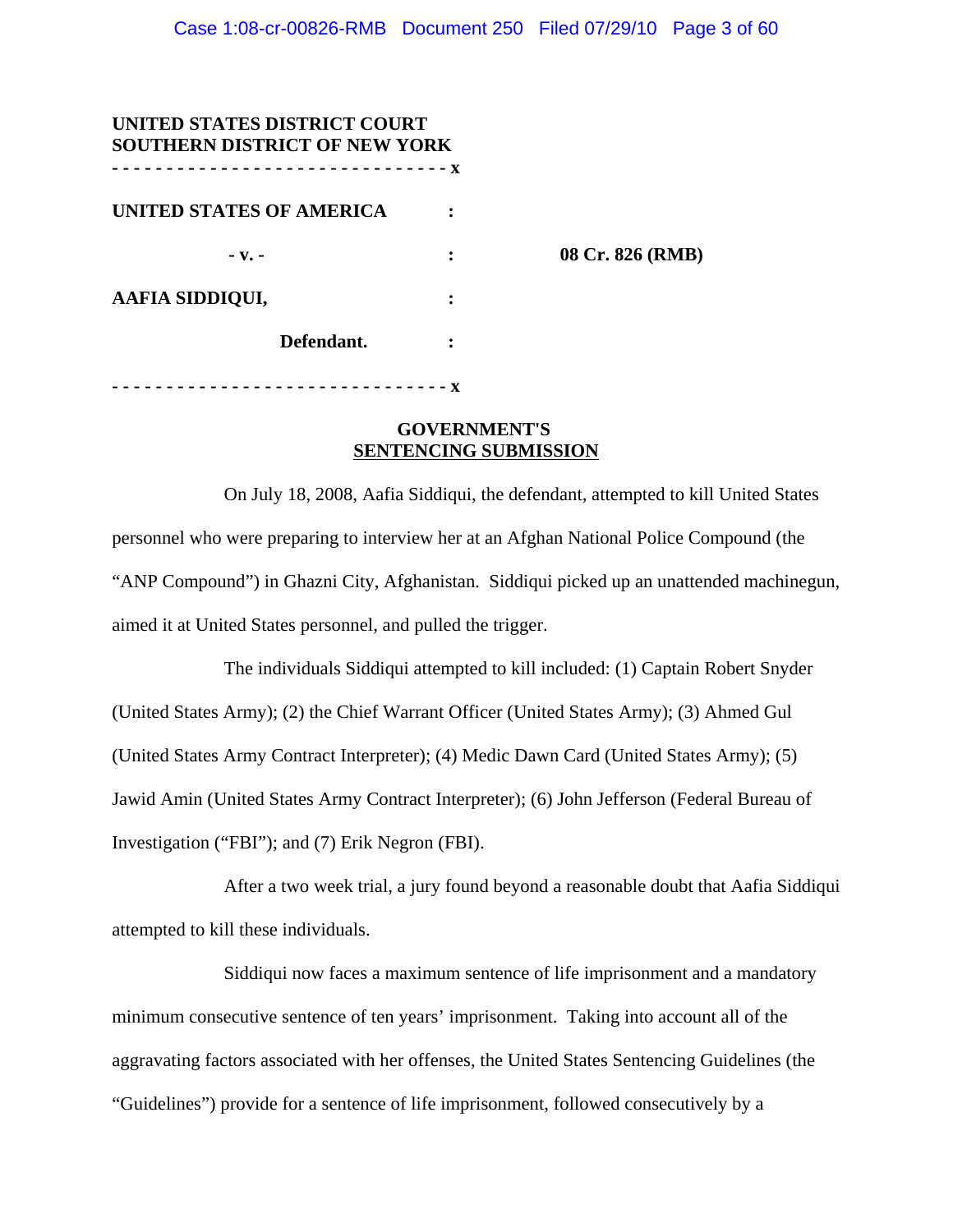mandatory minimum sentence of ten years' imprisonment.

Considering the Guidelines range and the factors enumerated under Title 18, United States Code, Section 3553(a), the Government believes that such a sentence would be reasonable.

# **I. STATEMENT OF FACTS**

#### **A. Siddiqui's Apprehension in Ghazni, Afghanistan**

On July 17, 2008, Siddiqui was with her twelve-year old son in the vicinity of a local bazaar in Ghazni City, Afghanistan. (PSR ¶ 13.)<sup>1</sup> Prior to this date, a source advised members of the ANP that a woman and young boy might be traveling to Ghazni City, Afghanistan to carry out an attack. (PSR  $\P$  12.)<sup>2</sup>

The ANP was alerted to Siddiqui's presence and responded. (PSR ¶ 13.) The ANP approached Siddiqui and her child, but were unable to communicate with them in local dialects (Pashtu or Dhari). Accordingly, the ANP enlisted the assistance of a shopkeeper (who spoke Urdu) to speak with her. (Def. Ex. B at 1721.) Siddiqui provided conflicting explanations for what she was doing in Ghazni City, and declined the ANP's efforts to assist her. (Def. Ex. B

<sup>&</sup>lt;sup>1</sup> Throughout this memorandum, "GX [NUMBER]" refers to various Government exhibits that were admitted or marked at trial; "Def. Mem." refers to the defendant's sentencing memorandum; "Def. Mem. Ex. [LETTER]" refers to various defense exhibits that were submitted in connection with its sentencing memorandum; "Govt. Mem. Ex. A" refers to the documents attached to this memorandum, which documents the Government is submitting under seal; "Competency Hearing GX [LETTER]" refers to Government exhibits introduced at the competency hearing; "PSR" refers to the pre-sentence investigation report that was prepared by the United States Probation Department; and "Tr." refers to the trial transcript.

<sup>&</sup>lt;sup>2</sup> Ghazni City is located in Ghazni Province, Afghanistan next to Highway 1. (PSR ¶ 12.) In July 2008, the United States Army had troops stationed at a Forward Operating Base ("FOB Ghazni") there, owing to a large Taliban presence in the area.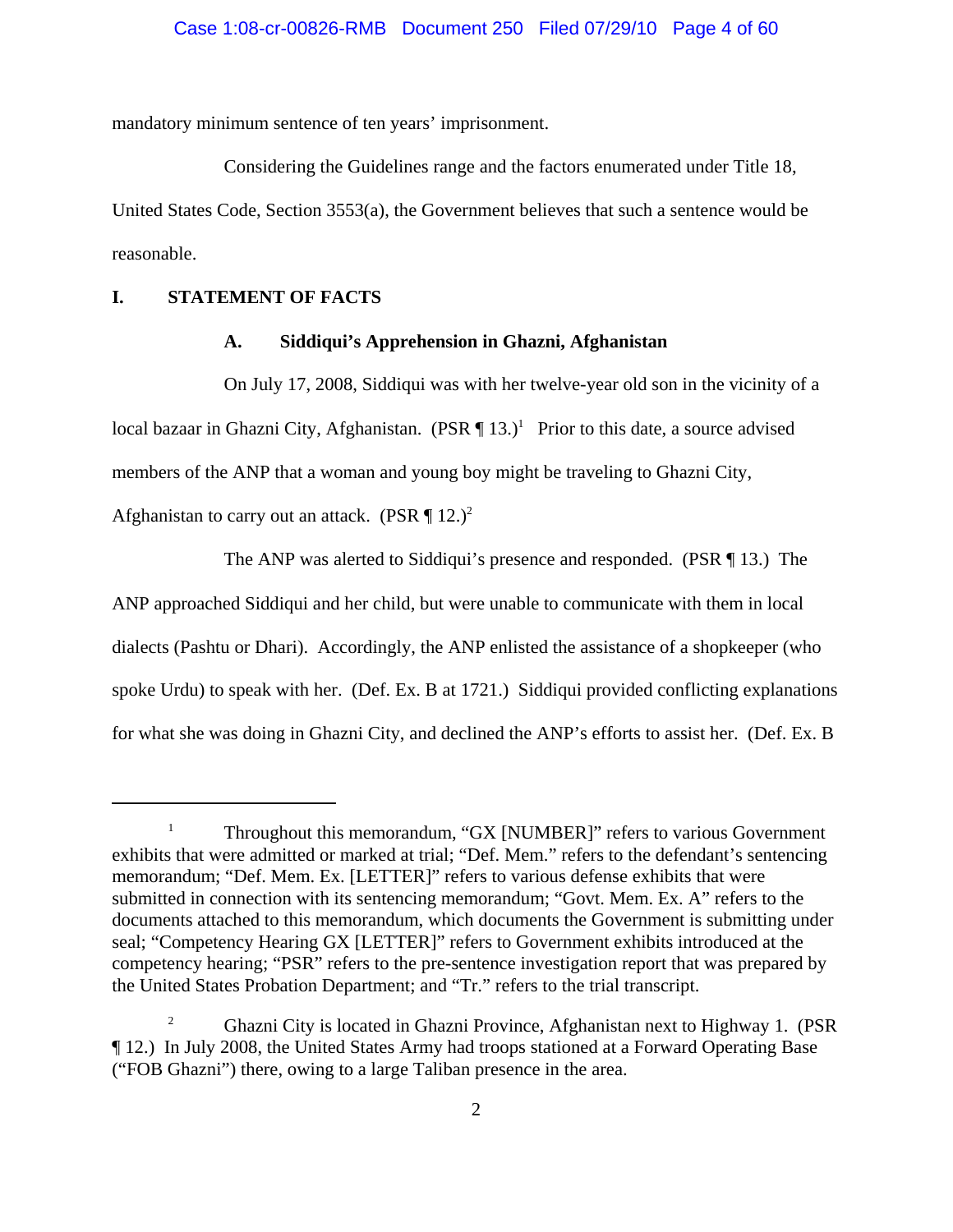### Case 1:08-cr-00826-RMB Document 250 Filed 07/29/10 Page 5 of 60

at 1721.) Siddiqui and her son attempted to walk away. (Def. Ex. B at 1714.) The ANP then arrested her, and she resisted. While resisting, Siddiqui made a number of statements, including various anti-American statements, to the ANP. (Def. Ex. B at 1717, 1721.)

#### **B. Items Recovered from Siddiqui**

When the ANP detained Siddiqui, they recovered a number of items from her. These items included: (1) various personal effects, such as clothing, makeup, hair products, and feminine products; (2) approximately two pounds of sodium cyanide; (3) a number of handwritten notes (in English and Urdu) that referenced "enemies" – including the United States – and that discussed the construction of various types of weapons; (4) a number of pre-printed materials that contained instructions on making various types of explosives; and (5) a computer thumb drive containing various electronic documents, certain of which referenced "enemies" (including the United States) and discussed various ways to create weapons with chemical compounds.

Among the handwritten documents (which were in Siddiqui's handwriting and certain of which bore her fingerprints) were the following excerpts written in English:

- "Do the unthinkable: Attack enemies on gliders.... Attack using laser beams." (GX 127A-1.)
- "Need booby traps + 'dummy' shelters (metal deposits) to fool enemy's radar." (GX 140A-2.)
- "To kill or 'mess up' drones. etc. How about thin pointed 'charged towers' that discharge their electricity upon the drone as it approaches near or over them." (GX 142A-1.)
- "Bomb (mine-sniffer sub): remote controlled sniffer destroys underwater mines (US navy)." (GX 142A-1.)
- "a 'mass casualty attack' . . . NY City monuments: Empire State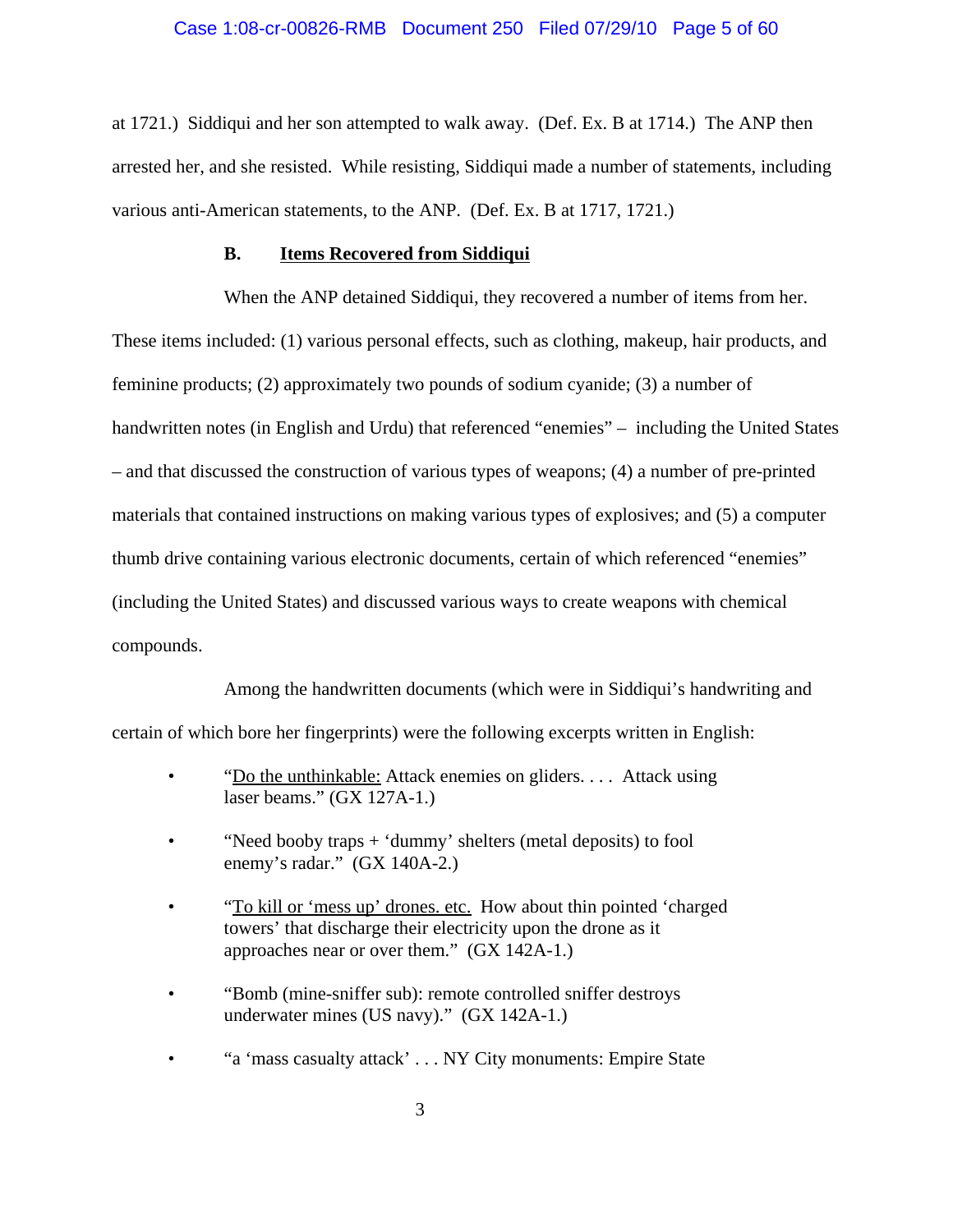Bld., Statue of Liberty, Brooklyn Bridge, etc." (GX 142A-1.);

• "Dirty Bomb: Need few oz. radioactive material (e.g. cobalt 60 from food irradiation facility) . . . wrap cobalt 60 around a  $[u/i]$ bomb, detonate it & shower a city w deadly fall out. . . . To detect dirty bombs, gamma and other radiation sensors @ airports [or] seaports [or] police depts (but still not all covered in America). . . . Practical dirty bomb would work by causing FEAR, not much deaths." (GX 142A-1.)

Certain of the handwritten materials recovered from the defendant were written in

Urdu and referenced the construction of various weapons, including, for example, a "match gun"

(GX 141A-2) and various other explosive-type devices, such as bombs, nitric acid (GX 131A-

1T), dynamite (GX 132A-1T), fertilizer explosives (GX 135A-1T), and gunpowder (GX 134A-

1T).<sup>3</sup> Excerpts of certain of the items written in Urdu include the following (as translated):

- "The enemy uses the 'air strikes' as the most effective way to harm Muslims nowadays, which is really harmful to Muslims." (GX 129A-1T.)
- "It is better to die while fighting infidels than to die or become handicapped by one's own negligence and carelessness when making weapons . . . If, despite exercising cautions, God has willed that the person gets wounded or becomes a martyr from his own weapons, then let it be! God is great!" (GX 130A-1T.)
- "It is better to build shelters for Mujahedeen to hide in the mountains, in jungles, deserts, in remote and suburban areas, so that if they become targets of the enemy, most of the bombs will fall on empty grounds, rendering the bombs useless." (GX 140A-2T.)
- "[i]n your area, about 30 miles from Kabul, there is a long strip of land where high quality of copper deposits is available in abundance, which is being stolen by the infidel occupiers, and being taken to their countries!" (GX 129A-2T.)

<sup>&</sup>lt;sup>3</sup> As the defense notes, the substance of certain Urdu documents recovered from the defendant include items that can be found on alarming internet-web sites, including "bombshock.com" and the "anarchist cookbook." (Def. Exs. E-I.)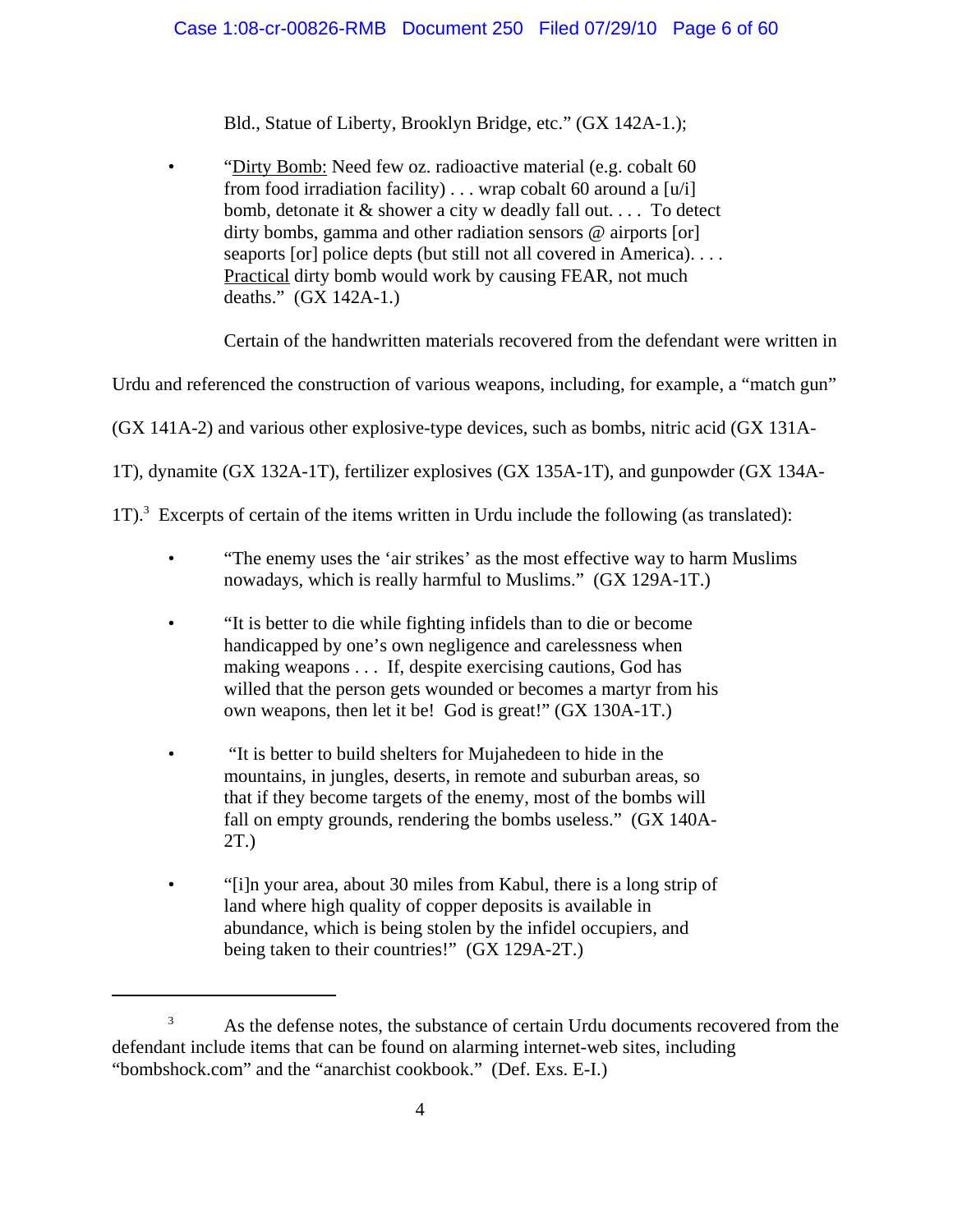# Case 1:08-cr-00826-RMB Document 250 Filed 07/29/10 Page 7 of 60

The pre-printed materials recovered from the defendant consisted of various

recipes for creating homemade bombs and destructive devices, including C-4 and urea nitrate.

(*See* Competency Hearing GX N (under seal).) Those materials also included a published article

about how to destroy satellites.

The computer thumb drive contained documents of a similar character, including:

(1) discussions of jihadist training and recruitment (such as summaries of proposed training courses); (2) repeated references to ways to attack the United States (which also was labeled an "enemy"); (3) references to the United States as an "occupier"; (4) discussions of the construction of chemical and biological weapons; and (5) a biographical essay by Siddiqui entitled "I am Not a Terrorist." (PSR ¶ 15.)Excerpts from certain documents on the thumb drive include:

- A summary of proposed training courses for 4th and 5th grade children, with a heading: "BASIC INFO. ABOUT PRESENT-DAY ENEMIES (The Americans, Europeans, Russians, Hindus, The Munafiqueen Governments, The Yahud, The Orientals (potential enemies – China, Japan etc)." (Govt. Mem. Ex. A at 1.)
- "[G]rant my brothers who were striving in your path selling this life for the next – please grant them a permanent release from the prisons all over the world. Make their resolve even stronger to fight against your enemies, who deserve no mercy." (PSR  $\P$  15.)
- **•** "Equip these people with weapons new weapons that the world has yet to witness, small weapons that can easily be transported, targeted weapons that will only kill criminals and spare the innocent, and deadly weapons that will scare the enemies of Allah into stopping their carnage." (Govt. Mem. Ex. A at 16.)
- "Don't let the blood of the martyred be wasted! If we do, then beware, for we may end up being counted as supporters of tyranny, injustice and murder." (Def. Ex. B at 599.)
- **•** A document discussing poisons which states "[f]or enemy land: a) Can go into supermarkets and randomly inject fruits with poisons, as well as other items that are usually eaten raw. . . . This may not kill as many people, but the panic, fear,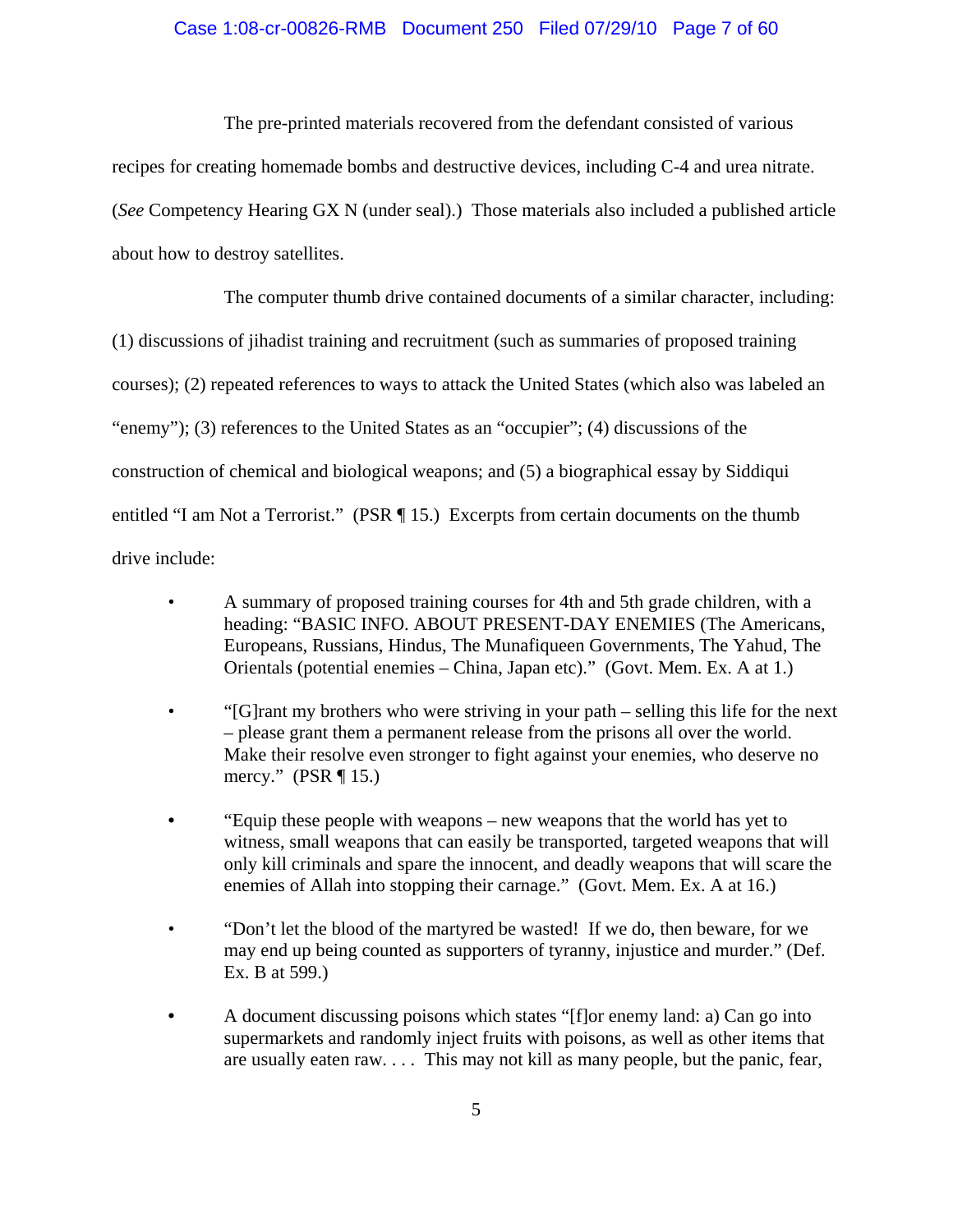### Case 1:08-cr-00826-RMB Document 250 Filed 07/29/10 Page 8 of 60

and economic loss will be substantial if done properly. inshaAllah." (Govt. Mem. Ex. A at 3.)

While Siddiqui did not have any explosives or weapons on her, she did have sodium cyanide and various other chemicals, certain of which (according to reference materials) can be used in explosives. (Def. Ex. B at 1653-54.). Sodium cyanide is highly toxic and is lethal when ingested even in small doses (including less than five milligrams). *See* http://capsnet.usc.edu/LabSafety/documents/SodiumCyanide.pdf (last accessed July 25, 2010). When Siddiqui was arrested, she was in possession of *two pounds* of this material, which had the potential to cause immense harm.4

# **C. Siddiqui's Time in Afghan Custody**

After she was arrested, the ANP transported Siddiqui to the ANP Compound, where she was held until the following day. While in ANP custody, Siddiqui repeatedly made anti-American statements. When speaking with one ANP Officer ("ANP Officer 1"), Siddiqui referred to the United States as the "invaders." (Tr. at 1820.) Siddiqui also advised ANP Officer 1 that she was against the "foreigners" (Tr. at 1800), and that she considered anyone who worked under the British or American flags to be an American (Tr. at 1820). While Siddiqui stated that she was not against Afghans, she added that any Afghan who worked with an American was just like an American. (Tr. at 1820.) Siddiqui also repeatedly asked another ANP Officer, Abdul Qadeer, not to turn her over to the Americans, and indicated to him that she hates Americans.

<sup>&</sup>lt;sup>4</sup> As the defense indicates, sodium cyanide is combustible when combined with various other chemicals such as acid. (Def. Mem. at 9.)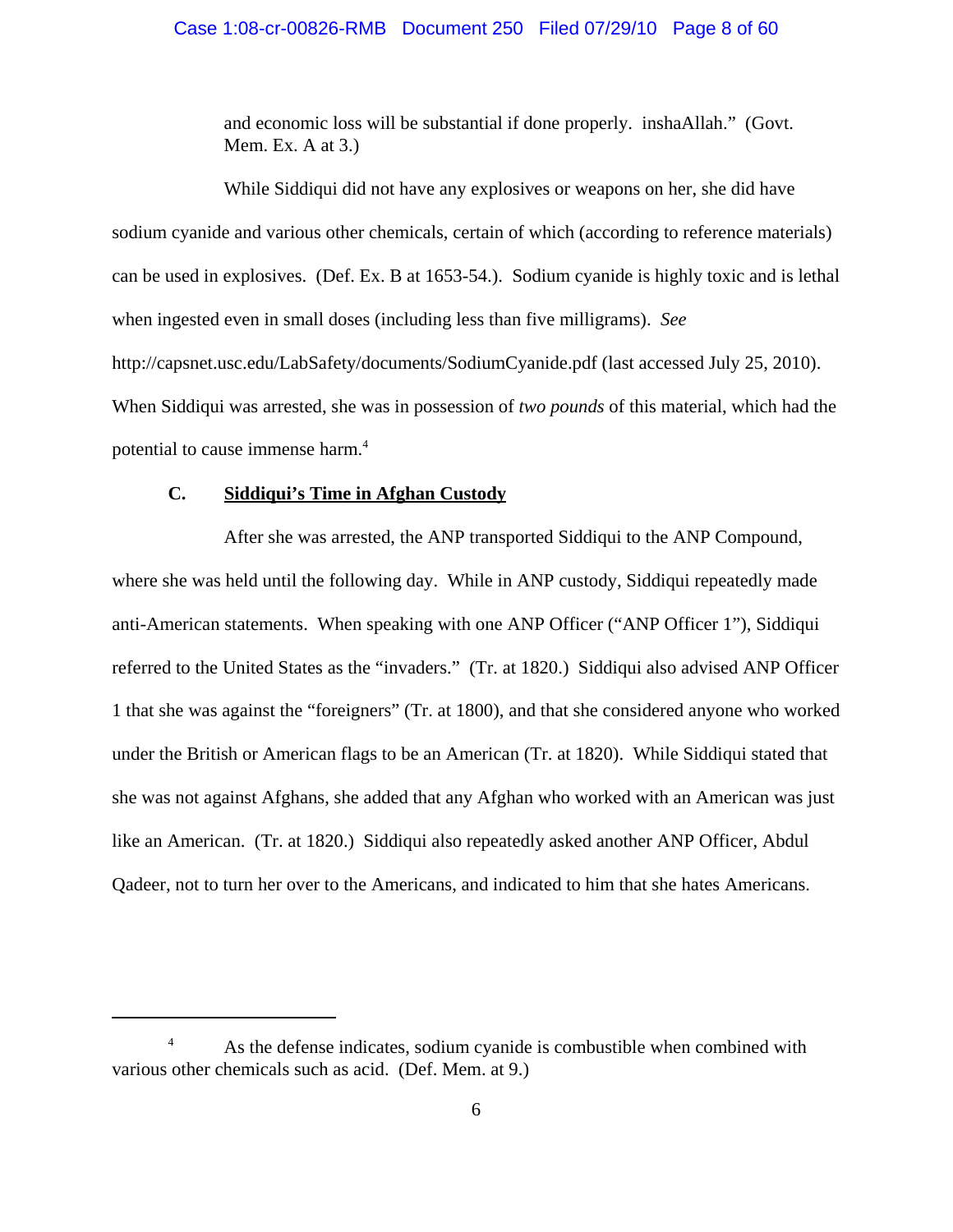(Def. Ex. C at  $18.$ )<sup>5</sup>

While in Afghan custody, Siddiqui tried to escape on two separate occasions. On one such occasion, Siddiqui tried to escape from a second floor room with her son. (Tr. at 1801- 02.) When the ANP stopped Siddiqui, she bit one of the officers and threatened to blow him (and others) up by using a can that she had in her possession. (Def. Ex. C at 19; Tr. at 1801-02.)

## **D. Notification to the United States**

After Siddiqui was detained by the ANP, Afghan authorities alerted United States Army Captain Caleb Threadcraft. The Afghan officials drove to the Provincial Coordinating Center and met with Threadcraft. (Tr. at 242-45.) There, these officials provided Threadcraft with various items that were recovered from Siddiqui. When Threadcraft saw these items, he immediately alerted FOB Ghazni to what he had seen, and then traveled to the ANP Compound where Siddiqui was being held. Threadcraft was denied permission to take Siddiqui into custody. Thereafter, Threadcraft provided to the U.S. Army at FOB Ghazni all of the items recovered from Siddiqui that the Afghans gave to him. (Tr. at 252.) U.S. Army personnel inspected these items and – based on their determination that the ANP's detainee could be a United States citizen or pose a threat to the continental United States – reached out to the FBI. (Tr. at 252-53, 1009-10, 1373-74.) In response, the FBI immediately dispatched two special

<sup>&</sup>lt;sup>5</sup> The defense sentencing memorandum does not address all of these statements. Instead, the defense relies on a variety of supposed inconsistencies in FBI interview reports of *uncalled* Afghan witnesses to suggest that the Afghans' account of what happened should be viewed with "a skeptical eye." (Def. Mem. at 12.) The defense fails to acknowledge, however, that even their own Afghan witnesses testified at length about various anti-American statements that Siddiqui made while in Afghan custody. (*See, e.g.,* Tr. at 1800, 1820; Def. Ex. C at 18.)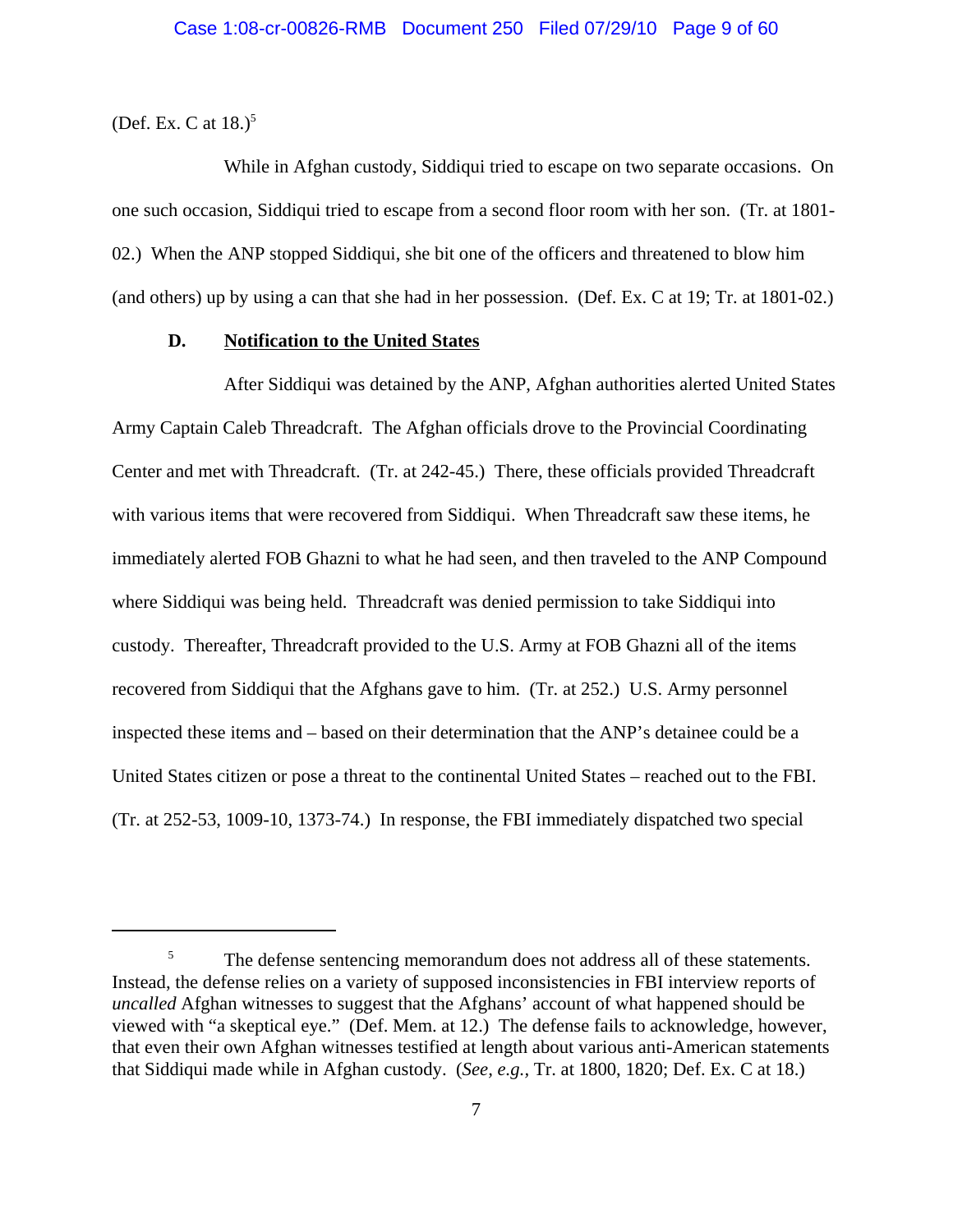agents from FOB Salerno to FOB Ghazni. (Tr. at 275-77, 1139-40.)6

### **E. Travel to ANP**

On July 18, a team of United States military and law enforcement personnel assembled at FOB Ghazni. Their purpose was to travel to the ANP Compound to interview Siddiqui and collect DNA and fingerprints. (Tr. at 1144-46, 1376.) Members of this team (the "Interview Team") included: (1) Captain Robert Snyder; (2) the Chief Warrant Officer; (3) Ahmed Gul; (4) Medic Dawn Card; (5) Jawid Amin; (6) John Jefferson; (7) Erik Negron; (8) Sergeant Kenneth Cook; and (9) Sergeant Lamont Williams. Before leaving FOB Ghazni, all members of the Interview Team (including the United States Army personnel, the FBI agents, and contract interpreters) were dressed in uniform (*i.e.* fatigues). (Tr. at 410, 1149, 1255.)

After the Interview Team arrived at the ANP Compound, they initially split up to locate Siddiqui but were ultimately directed to a second floor room of one of the buildings at the compound. The room was small – about 26 feet by 13 feet – and was partitioned by a yellow curtain, which stretched across its entire length. $<sup>7</sup>$ </sup>

# **F. Siddiqui's Attempt To Murder United States Personnel**

Captain Snyder entered the second floor room first. When Snyder entered the

<sup>&</sup>lt;sup>6</sup> The Army's determination that the detainee could be a United States citizen was based in part on the fact that the materials recovered from Siddiqui were written in English and referenced landmarks in the United States. At the time the FBI was dispatched to FOB Ghazni, Aafia Siddiqui had been wanted for questioning since 2003. (PSR ¶ 22.)

<sup>&</sup>lt;sup>7</sup> The ANP initially believed that Siddiqui could be a suicide bomber and contacted the Afghan Ministry of Interior ("MOI"). (Def. Ex. C at 18.) MOI officials arrived at the ANP Compound on the morning of July 18 and went to the second floor room where Siddiqui was held. According to Qadeer, the ANP had restrained Siddiqui at that time because of her prior escape attempts. Qadeer further testified that the MOI officials directed the ANP to remove Siddiqui's restraints, given that she was a woman. (Def. Ex. C at 6, 20.)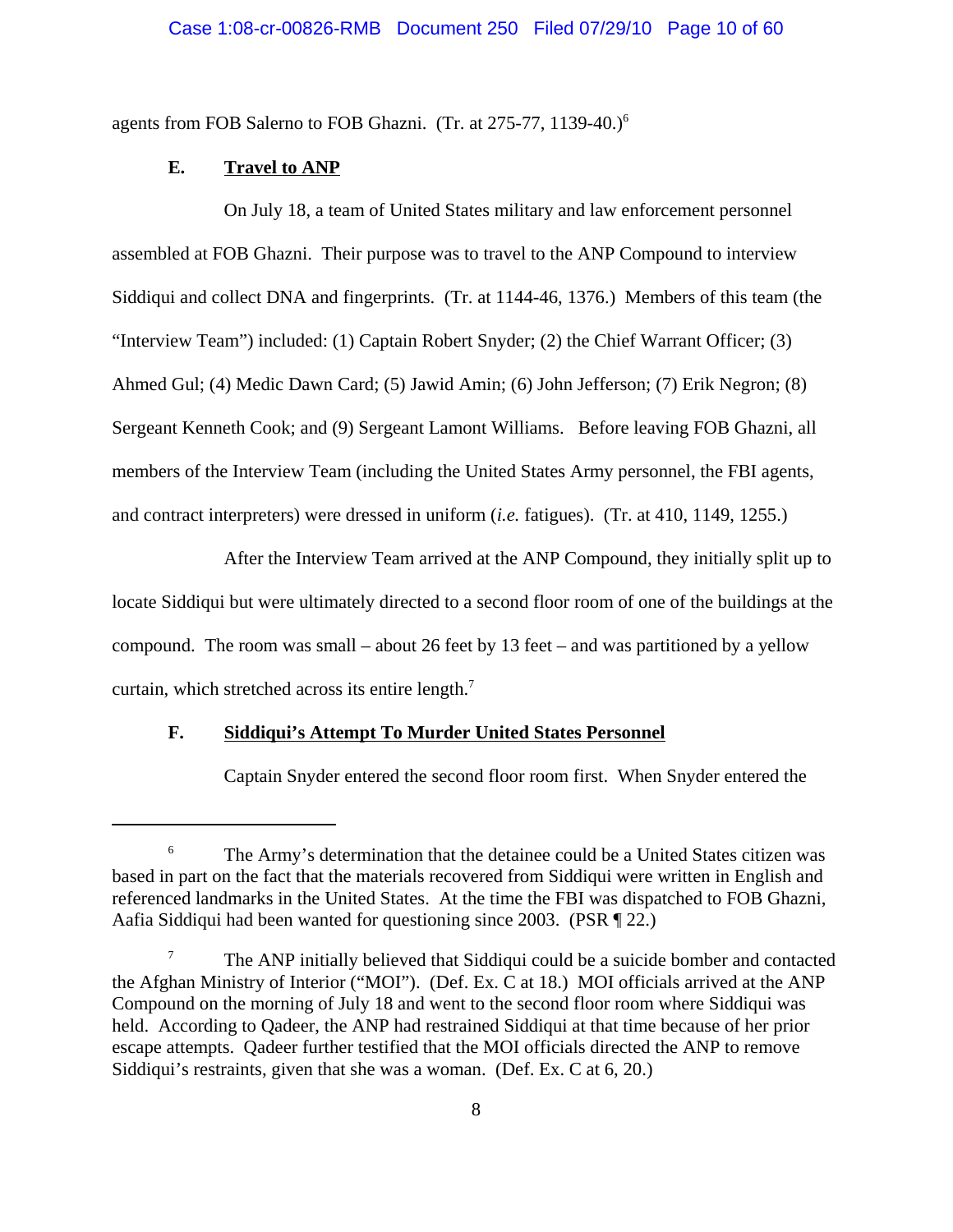### Case 1:08-cr-00826-RMB Document 250 Filed 07/29/10 Page 11 of 60

room, he encountered a number of Afghans. Snyder had no idea that Siddiqui was left unsecured behind the curtain. (Tr. at 150.) Snyder introduced himself to the Afghans, identifying himself as a soldier with the U.S. Army, and said that he was there to participate in questioning the detainee and to assist in determining who she was. (Tr. at 161.)

A number of other members of the Interview Team filtered in next, including the Chief Warrant Officer, Medic Card, Ahmed Gul, and FBI Special Agents Negron and Jefferson. When the Chief Warrant Officer entered the room, he was carrying his M4-A1 rifle (the "M4 Rifle"), which was loaded. (Tr. at 1066-67, 1089; GX 55.) This rifle is a machinegun; it can fire on semiautomatic and automatic mode by pulling the trigger. (Tr. at 836, 1076.) The Chief Warrant Officer walked towards an available seat in the room, which was immediately next to the curtain. (Tr. at 162.) Before sitting down, the Chief Warrant Officer glanced behind the curtain and did not see anyone there. (Tr. at 1073.) Ahmed Gul stood next to the Chief Warrant Officer. (Tr. at 422.)

The Chief Warrant Officer took off his M4 Rifle, placed it on "safe" mode, ejected the stand (as he demonstrated at trial), and set it down next to him. (Tr. 1074-76, 1093- 94.) The Chief Warrant Officer then turned to speak with the Afghans about interviewing the detainee. (Tr. at 1077.)

When the Chief Warrant Officer put down his M4 Rifle, Siddiqui walked towards the curtain, picked up the M4 Rifle, and pointed it directly at members of the Interview Team. (Tr. at 1077, 1107, 1270.)

When this happened, Captain Snyder was sitting in a chair directly across from the curtain. (Tr. at 158.) To his right, Snyder heard words to the effect of "May the blood of

9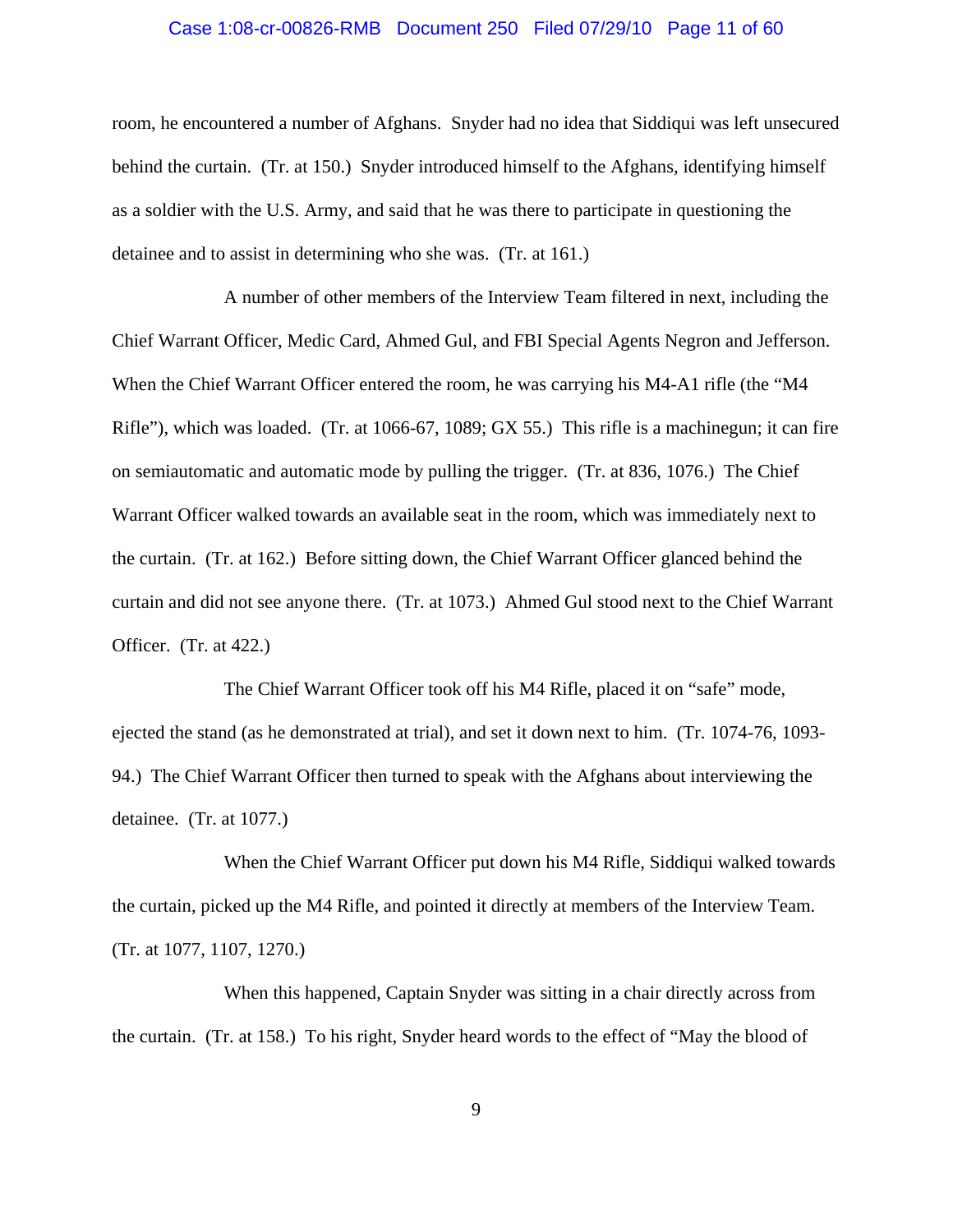### Case 1:08-cr-00826-RMB Document 250 Filed 07/29/10 Page 12 of 60

[something] be on your either head or hands." (Tr. at 165.) Snyder saw Siddiqui aiming the M4 Rifle directly at him; he distinctly remembered staring down the barrel of the M4 Rifle. At that time, Snyder thought he was going to die. Snyder characterized Siddiqui as "a vision of hatred" and testified that he believed "her intent was to follow through with what she was doing .... [t]o shoot, to shoot at us, to shoot at me." (Tr. at 171.) At that second, Snyder came "to the realization that there was no way I was going to be able to get out of that line of fire in time." (Tr. at 171-72.)

Medic Dawn Card also saw Siddiqui pointing the gun right at her, directly down the row of chairs where she was sitting. (Tr. at 968.) Card saw the curtain flutter a bit, turned, and then witnessed Siddiqui "standing there with an M4." (Tr. at 967.) Special Agent Negron was also sitting in the room, on a diagonal from Siddiqui. Negron suddenly "saw the [M4] rifle being held by two hands sticking from behind the curtain into our room." (Tr. at 1179, 1180.) The gun was pointed into the room. (Tr. at 1179-80.) Jawid Amin recalled hearing a sound to his left, which was a female saying "get the fuck out of here." (Tr. at 1270.) Amin then turned and saw Siddiqui holding the M4 Rifle. (Tr. at 1270.)

Ahmed Gul heard Snyder say, "she got [a] gun" (or words to that effect), turned, threw open the curtain, and saw Siddiqui aiming the gun directly into the room. (Tr. 427, 459.) The Chief Warrant Officer turned to see Siddiqui pointing his M4 Rifle at him and others in the room. (Tr. at 1077, 1127.) The Chief Warrant Officer remembers the barrel of the gun "right by my head." (Tr. at 1082.)

After Siddiqui grabbed the M4 Rifle, she hesitated or fumbled with it for a brief moment. (Tr. at 172; *see also* Tr. at 435-36, 968 (discussing how Siddiqui "was fumbling" with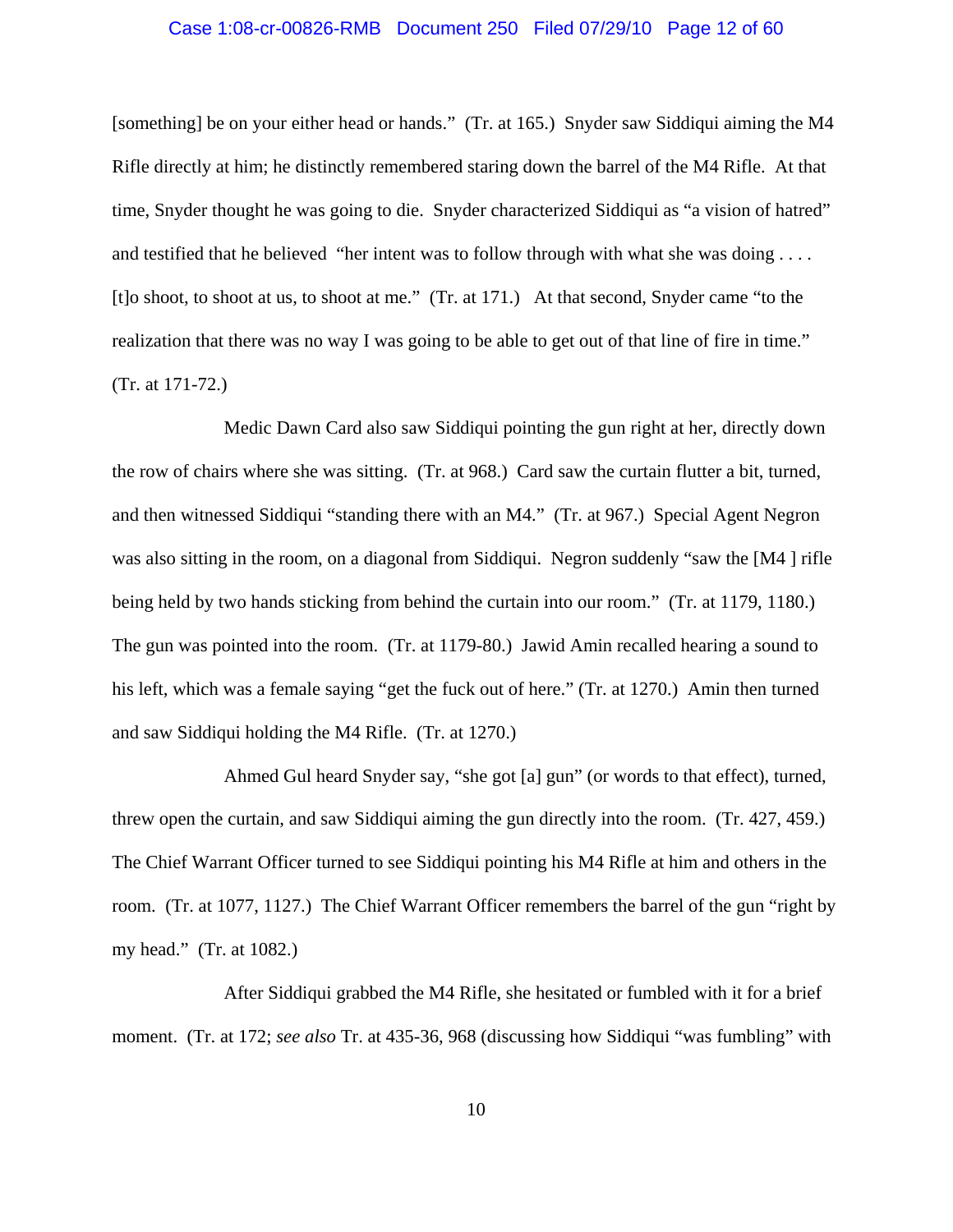## Case 1:08-cr-00826-RMB Document 250 Filed 07/29/10 Page 13 of 60

the M4 Rifle).) Siddiqui then fired, and attempted to fire, the M4 Rifle, intending to kill as many United States soldiers as possible. The image of Siddiqui firing the M4 Rifle was paralyzing – Medic Dawn Card "remember[ed] thinking that I needed to get out of the room because I was going to die if I didn't, but I couldn't move." (Tr. at 968; *see also* Tr. at 427, 437.) The Chief Warrant Officer believed that "[m]en's lives were in danger." (Tr. at 1080). Amin ran out of the room because he "[didn't] want to get killed." (Tr. at 1271.)

Heroically, Gul lunged at Siddiqui, and attempted to wrestle the gun away from her as she continued to fire the gun. (Tr. at 428, 437, 1080, 1082.) Gul and Siddiqui struggled over the M4 Rifle, with Siddiqui trying to push Gul away, and Gul trying to direct the gun up in the air so no soldiers would get shot. (Tr. at 428.) Recollections vary as to how many shots Siddiqui ultimately was able to fire, ranging from approximately one to four shots. (Tr. at 1125, 1181, 1273, 1334, 1386.)

Around the same time, the Chief Warrant Officer drew his revolver and aimed it at Siddiqui. (Tr. at 1078, 1096.) Siddiqui used Gul's body as a shield to avoid getting shot. (Tr. at 428, 439.) The Chief Warrant Officer then fired at least two shots at Siddiqui, hitting her once in the stomach. This caused Siddiqui to let go of the M4 Rifle. (Tr. at 429, 1078, 1081-82, 1125.)

Despite having been disarmed and shot, Siddiqui was undeterred. Siddiqui threw herself at members of the Interview Team who were trying to subdue her. Siddiqui punched them; kicked them; slapped them; tried to bite them; and spit at them. (Tr. at 181, 1084, 1182- 83.) As Siddiqui did this, she repeatedly screamed anti-American statements. Witnesses recall her saying: "Death to America." (Tr. at 1084); "I am going to kill all you Americans. You are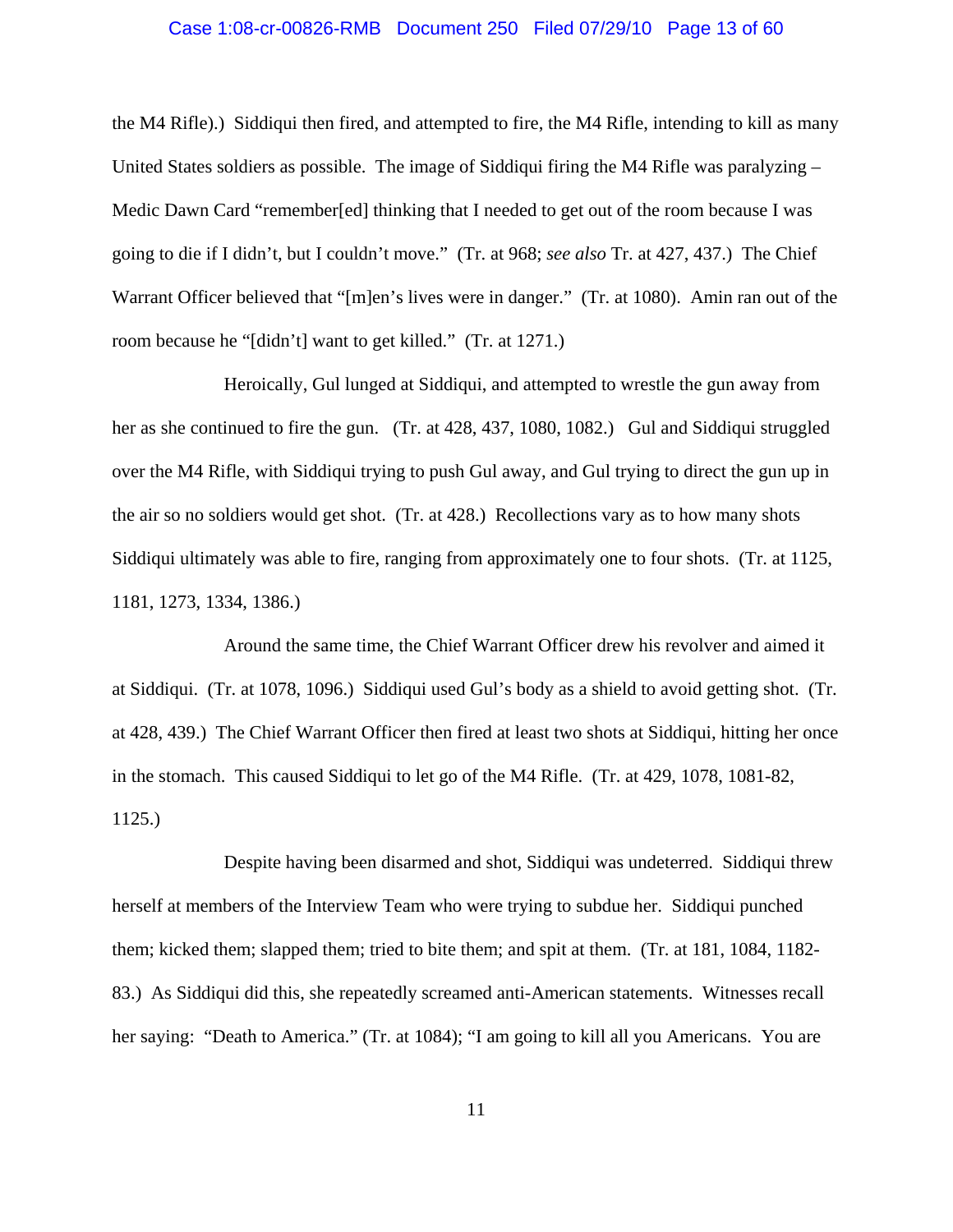### Case 1:08-cr-00826-RMB Document 250 Filed 07/29/10 Page 14 of 60

going to die by my blood." (Tr. at 361); "I want to kill Americans. I want to kill Americans." (Tr. at 1182, 1183) "I want to kill Americans. Don't touch my blood or you will die." (Tr. at 1184-85); "I will kill all you mother fuckers." (Tr. at 1084); "I hate you." (Tr. at 1341); *see also* Tr. at 445 (Gul recalls hearing Siddiqui say "blood" and "American"). Throughout this encounter, Siddiqui "had a look of hate in her eyes." (Tr. at 976; *see also* Tr. at 1341 (Sergeant Williams describing Siddiqui "yelling at [United States personnel] like she just hated them").

The U.S. personnel eventually restrained and subdued Siddiqui. While restrained, Siddiqui asked – over and over again – for the Interview Team to "just kill [her]." (Tr. at 178, 180, 979.) The Interview Team instead focused on saving Siddiqui's life. (Tr. at 181, 1184-85.) Right at the scene of the shooting, Medic Card began treating Siddiqui's gunshot wound. Card wrapped gauze around the wound, checked her pulse, and determined that Siddiqui was stable. (Tr. at 971-72, 1085-86.) After Siddiqui was stabilized, members of the Interview Team carried her down the stairs. While they were carrying her, Siddiqui continued to resist; she kicked Captain Snyder (who was holding her feet) approximately eight to ten times. (Tr. at 183, 977.)

When the Interview Team arrived outside the building, it was chaotic. The Interview Team encountered a row of Afghan forces (approximately 50 to 150) (Tr. at 185, 1187, 1344), who displayed weapons – including rifles and a Rocket Propelled Grenade ("RPG") (Tr. at 1189, 1344-45, 1391). This stand-off caused Agent Negron to instruct an interpreter to tell members of these forces that Negron would kill them if they did not holster their weapons. (Tr. at 1189.) Even outside the ANP Compound, Siddiqui continued to be combative, as she attempted to kick members of the Interview Team. (Tr. at 1190.)

The Interview Team then immediately transported Siddiqui to FOB Ghazni for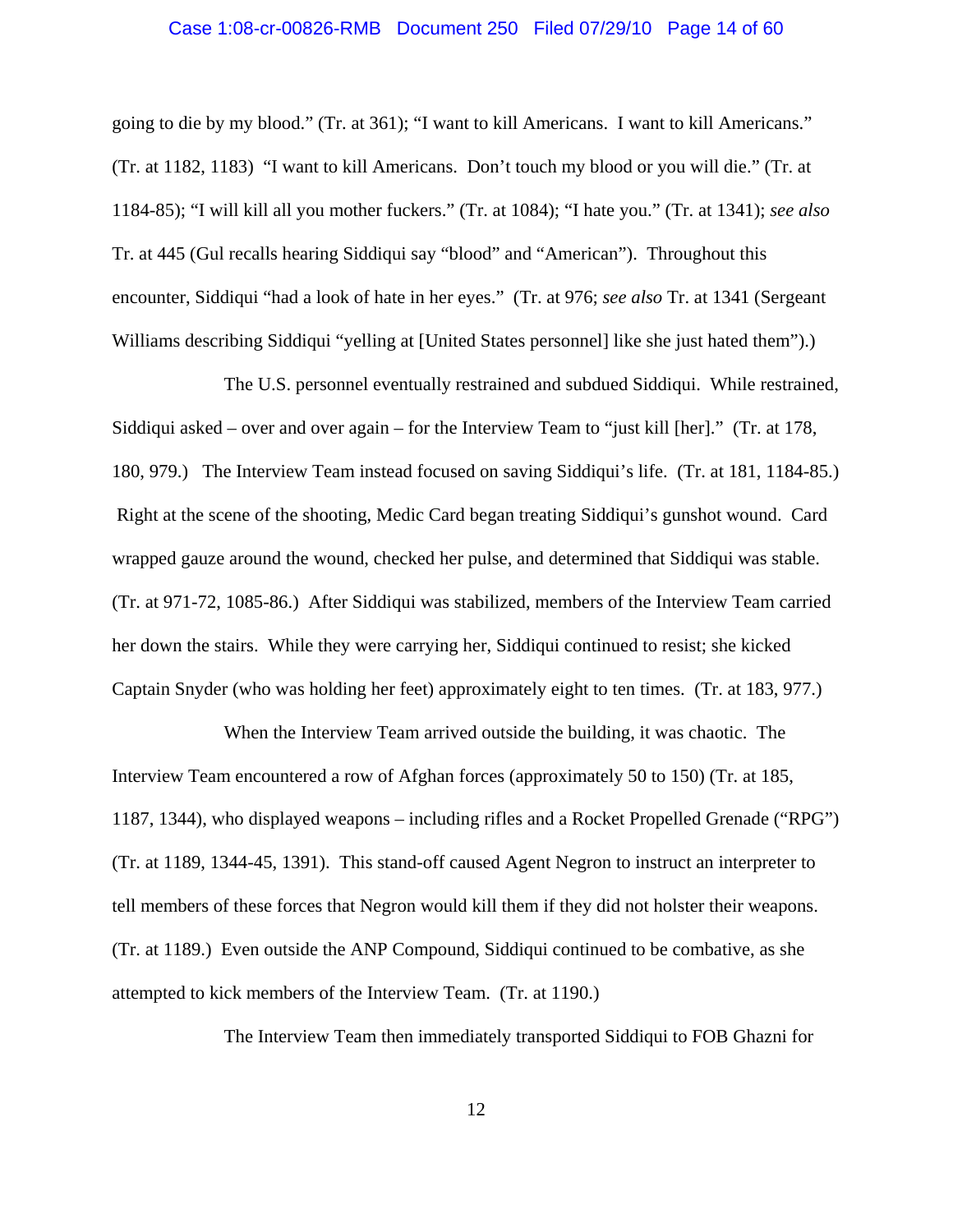medical treatment. (Tr. at 1088, 1192-93, 1396.) The Interview Team saved Siddiqui's life.

Medic Dawn Card candidly explained her conflict in treating Siddiqui:

- A: At that point I removed myself from the [treating] table at [FOB Ghazni].
- Q: Why did you do that?
- A: Because I became angry and I could no longer do my job effectively.
- Q: And why is that?
- A: Because [Siddiqui] had just shot at me, and now I was treating her. I was kind of mad.

(Tr. at  $980.$ )<sup>8</sup>

# **G. Siddiqui's Treatment and Transfer to the United States**

The same day (July 18), Siddiqui was transported to FOB Orgun-E, where she

received several hours of medical treatment. (Tr. at 377-79, 1199.) Siddiqui was then

<sup>8</sup> At trial, the defense also played depositions of ANP Officer 1 and Qadeer, who testified, in sum and substance, that they observed an individual (whom they believed to be an American soldier) walk behind the curtain and that they then heard shots. Neither witness testified that they saw the actual shooting, or what led up to it. Further, these Officers' version of events even differed from the testimony of Siddiqui, who claimed to have approached the curtain in order to escape, and then got shot. In addition, as the defense correctly notes, these witnesses provided a starkly different version of the July 18 shooting when they were interviewed by United States law enforcement (well before the depositions and trial). Indeed, ANP Officer 1, for example, advised that he was not even in the second floor room at the time of shooting, but instead was down the hall, questioning Siddiqui's son. The defense suggests that these discrepancies are the result of faulty questioning, the witnesses' lack of appreciation for the solemnity of the interview process, mis-translation, mis-transcription, or some undue pressure placed on the witnesses. (Def. Mem. at 11, 12 n.4.) The Government submits that these witnesses were properly questioned by United States authorities using a qualified translator, and that the version of events they provided to United States law enforcement was accurately memorialized. Moreover, United States law enforcement put absolutely no pressure on these witnesses to tailor any remarks or statements that they made.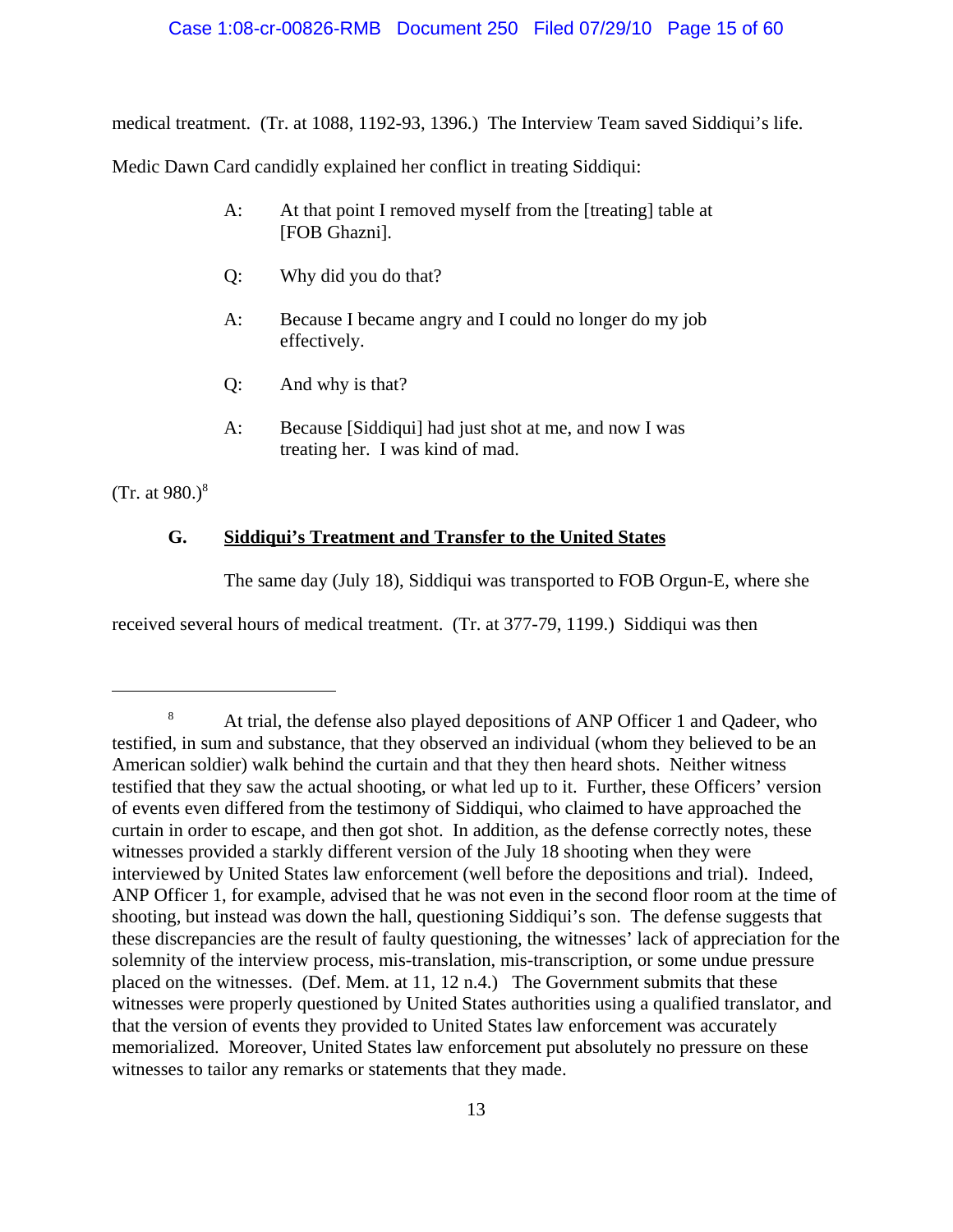#### Case 1:08-cr-00826-RMB Document 250 Filed 07/29/10 Page 16 of 60

transported to Bagram Airbase on July 19, 2008. (Tr. at 377-78, 1201.) At Bagram, Siddiqui received medical treatment for approximately two weeks. During this period, Siddiqui spoke with FBI agents at length regarding her past. On various occasions, Siddiqui admitted to FBI agents that she did in fact pick up the M4 Rifle at the ANP Compound on July 18, 2008, but stated that she never fired it.

On August 4, 2008, Siddiqui was transported from Bagram Airbase to the United States. At the time, Siddiqui was charged in a criminal complaint with the following counts: (1) attempting to murder United States officers and employees, in violation of Title 18, United States Code, Section 1114; and (2) armed assault of United States officers and employees, in violation of Title 18, United States Code, Section 111. Upon her arrival to the United States, Siddiqui was arraigned on the Complaint and was assigned an attorney to represent her in this proceeding pursuant to the Criminal Justice Act.

# **H. Indictment, Competency Proceeding, Trial**

On September 2, 2008, a grand jury sitting in this District returned an indictment against the defendant, charging her with the following seven counts relating to the July 18, 2008 shooting: (1) attempting to kill United States nationals in violation of Title 18, United States Code, Section 2332(b) (Count One); (2) attempting to kill United States officers and employees in violation of Title 18, United States Code, Section 1114 (Count Two); (3) armed assault of United States officers and employees in violation of Title 18, United States Code, Section 111(b) (Count Three); (4) discharging a firearm during a crime of violence in violation of Title 18, United States Code, Section 924(c) (Count Four); and (5) assaulting United States officers and employees in violation of Title 18, United States Code, Section 111(a) (Counts Five through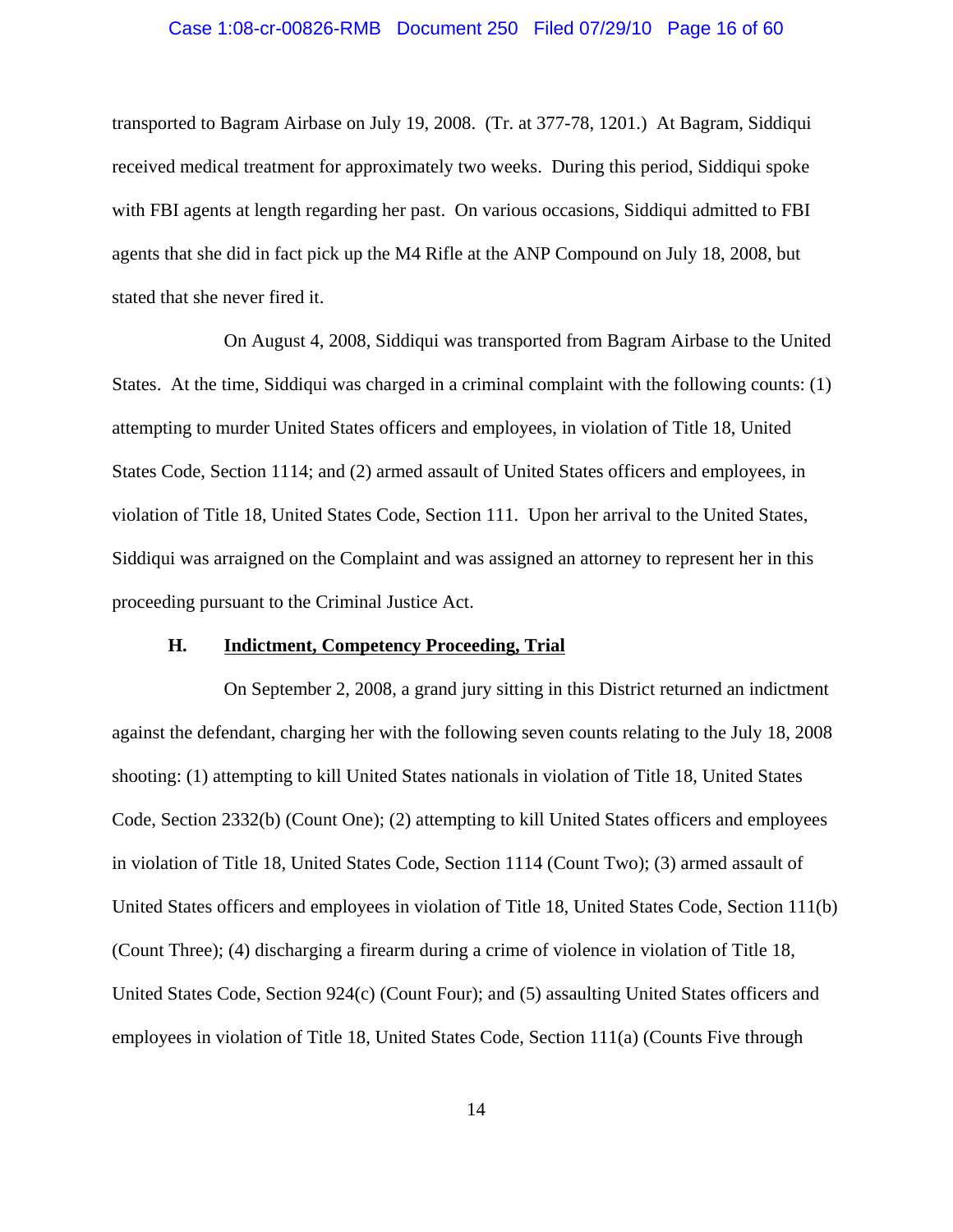Seven).

In October 2008, with the consent of the Government and defense counsel, the Court ordered that Siddiqui be transported to the Federal Medical Center in Carswell, Texas ("FMC Carswell") to undergo a competency evaluation, pursuant to Title 18, United States Code, Section 4241. Initially, in a November 2008 report, FMC Carswell concluded that Siddiqui was not competent to stand trial. Subsequent evaluators (Dr. Sally Johnson and Dr. Gregory Saathoff) found that Siddiqui was competent to stand trial, and in May 2009 FMC Carswell ultimately concluded that Siddiqui was competent to stand trial. A defense-retained forensic psychiatrist found that Siddiqui was not competent to stand trial.

After obtaining reports from four separate mental health professionals relating to Siddiqui's competence, and after reviewing the videotaped depositions of two mental health professionals who treated Siddiqui on a regular basis, the Court conducted a competency hearing on July 6, 2009. Siddiqui was transported from FMC Carswell back to the Metropolitan Detention Center ("MDC") for the competency hearing.<sup>9</sup>

On July 29, 2009, the Court concluded by a preponderance of the evidence that Siddiqui was competent to stand trial. (7/29/09 Order at 16.) The Court reasoned that:

> Dr. Siddiqui has sufficient present ability to consult with her lawyers with a reasonable degree of rational understanding and she also has a rational as well as a factual understanding of the proceedings against her. The Court concludes that she understands the nature of the charges and can assist counsel with her defense.

(7/29/09 Order at 17.) This assessment was based on various forensic reports, the testimony

<sup>&</sup>lt;sup>9</sup> Siddiqui has remained at the MDC since the competency hearing. While incarcerated at both FMC Carswell and the MDC, Siddiqui has been in contact with, and visited in person by, members of the Pakistani Consulate.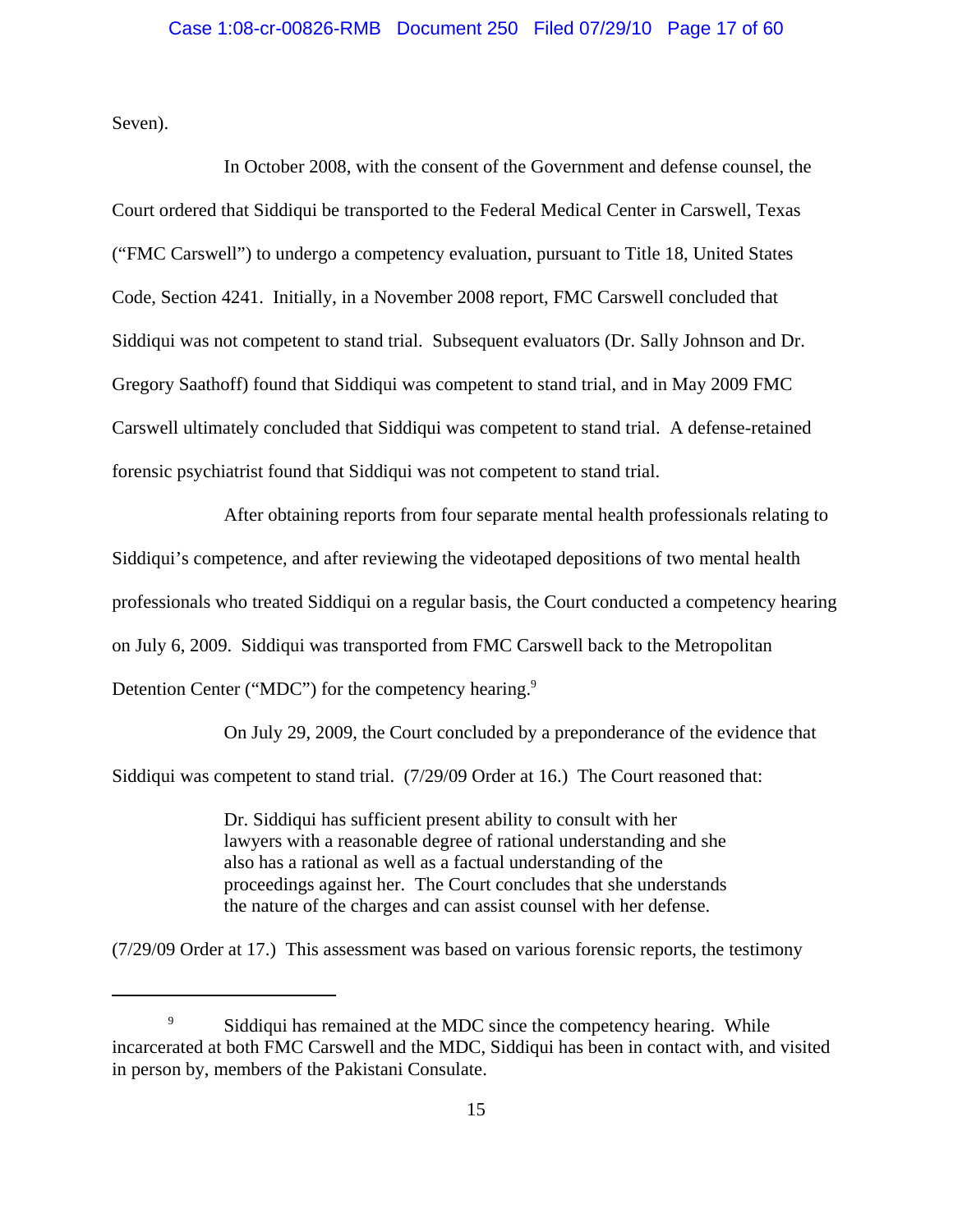### Case 1:08-cr-00826-RMB Document 250 Filed 07/29/10 Page 18 of 60

introduced at the competency hearing (including by way of deposition), the exhibits introduced in connection with that hearing, and the Court's observations of the defendant in court. (7/29/09 Order at 33.)

Subsequent to its competency determination, the Court permitted three additional defense attorneys – who were compensated by the Government of Pakistan – to represent Siddiqui. This was in addition to her CJA-appointed counsel.<sup>10</sup> Moreover, Siddiqui was afforded every opportunity to confront witnesses who testified against her, to confer with her counsel, and to be present in court. (Tr. at 1167.)

At trial, the Government called six eyewitnesses to Siddiqui's attempted murder, along with three witnesses who heard the shooting. The Government also presented other witnesses and evidence, including various items that were recovered from Siddiqui on July 17 and expert witnesses on ballistics and fingerprints. Siddiqui attended every day of her trial, save a few instances where she was excused for disruptive behavior. (*See, e.g.*, Tr. at 1165.)

The defense team called its own ballistics expert witness and introduced the videotaped depositions of two Afghan law enforcement witnesses who were at the ANP Compound on the date of the shooting. In addition, Siddiqui testified in her own defense. Before permitting Siddiqui to testify, the Court further concluded:

> [S]ubsequent to the July 2009 finding by me that Dr. Siddiqui is competent to proceed in this trial . . . . I personally have seen no evidence that she has become incompetent to proceed and indeed having viewed her demeanor over months . . . I am personally of the view that her mental health has strengthened, if anything, since

<sup>&</sup>lt;sup>10</sup> As the Court noted at trial, Siddiqui had "some six to eight very skillful attorneys, a dream team, if you will, at almost limitless expense. Some of her counsel are paid for by the government of Pakistan . . . and others of them are paid by the United States." (Tr. at 1167.)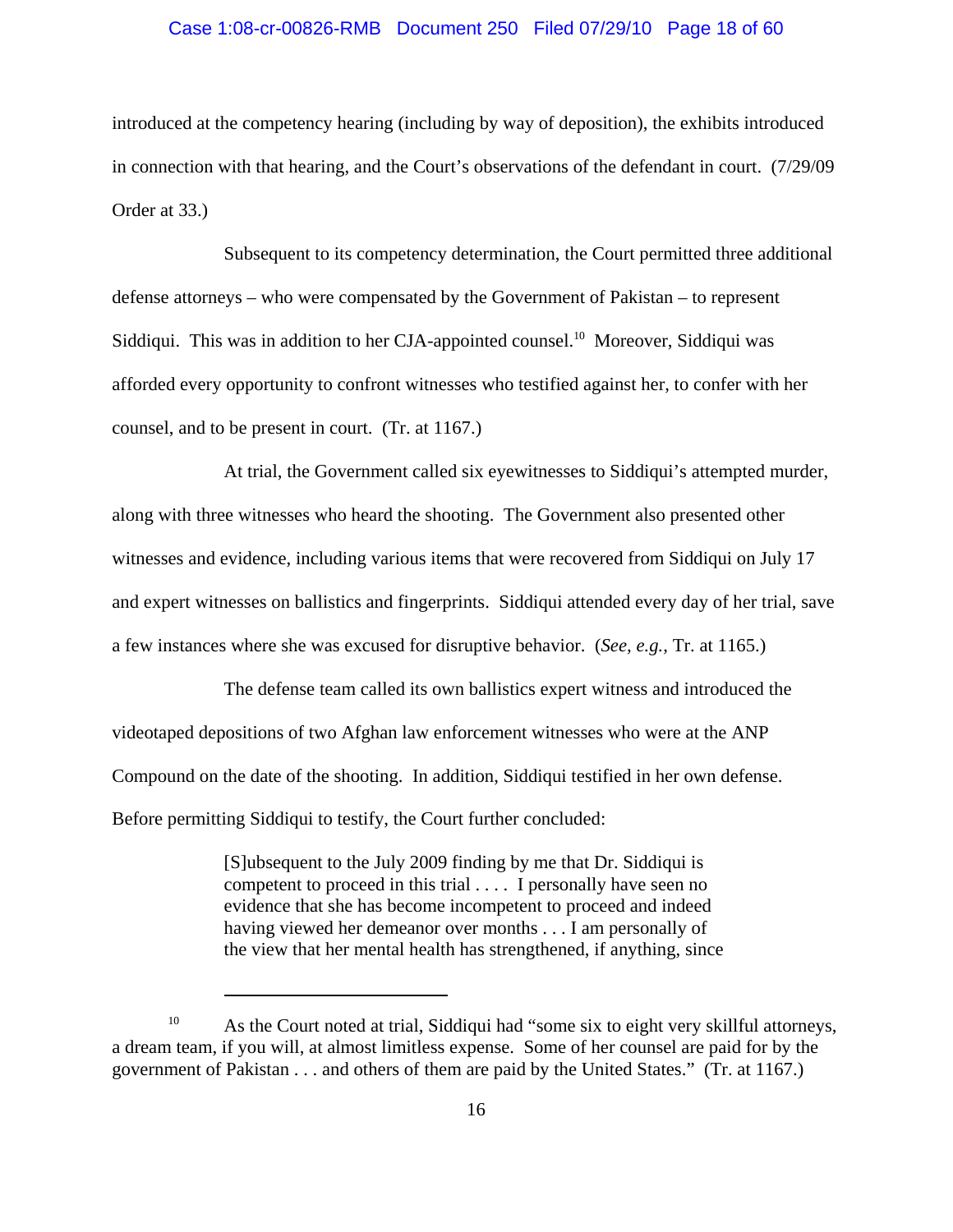last July notwithstanding the possibility of some mental health issues, which I noted in the competency decision.

(Tr. at 1783.)

On February 2, 2010, a twelve member jury – after deliberating less than two days – found beyond a reasonable doubt that Siddiqui was guilty of every count in the Indictment. The jury did not find, however, that Siddiqui committed Counts One and Two with premeditation.

# **II. ARGUMENT**

For the reasons that follow, Siddiqui faces a Guidelines range of life imprisonment on Counts One through Three and Counts Five through Seven of the Indictment. In addition, by statute Siddiqui faces a mandatory minimum sentence of 10 years' imprisonment on Count Four, which must run consecutively to any sentence imposed on the other counts.<sup>11</sup> In light of the heinous and deliberate character of Siddiqui's crime, the Government believes that a Guidelines sentence is reasonable.

#### **A. Applicable Law**

Although the Guidelines no longer play a mandatory role at sentencing, they nevertheless continue to play a critical role in trying to achieve the "basic aim" that Congress tried to meet in enacting the Sentencing Reform Act, namely, "ensuring similar sentences for those who have committed similar crimes in similar ways." *United States* v. *Booker*, 543 U.S. 220, 252 (2005). In furtherance of that goal, judges are required to "consider the Guidelines

<sup>&</sup>lt;sup>11</sup> As discussed further below, prior to the Supreme Court's recent decision in *United States* v. *O'Brien*, 130 S. Ct. 2169 (2010), Siddiqui faced a mandatory minimum consecutive sentence of 30 years' imprisonment on Count Four.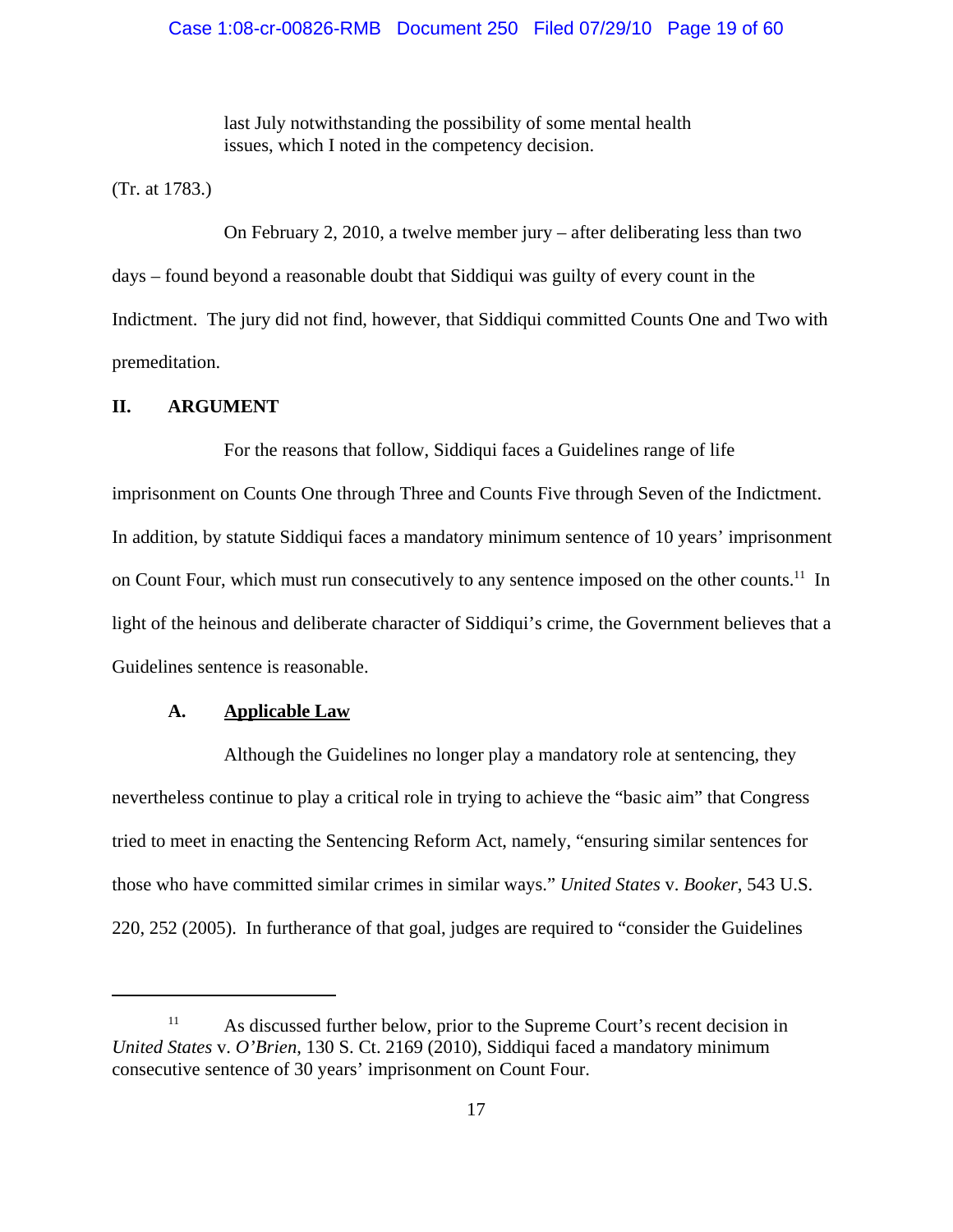#### Case 1:08-cr-00826-RMB Document 250 Filed 07/29/10 Page 20 of 60

'sentencing range established for . . . the applicable category of offense committed by the applicable category of defendant,'  $\S$  3553(a)(4), the pertinent Sentencing Commission policy statements, the need to avoid unwarranted sentencing disparities, and the need to provide restitution to victims, §§ 3553(a)(1), (3), (5)-(7) (main ed. and Supp. 2004)." *Id*. at 259-60. As the Supreme Court has stated, "a district court should begin all sentencing proceedings by correctly calculating the applicable Guidelines range" – that "should be the starting point and the initial benchmark." *Gall* v. *United States*, 552 U.S. 38, 49 (2007).

In light of *Booker*, district courts now engage in a three-step sentencing procedure. *See United States* v. *Crosby*, 397 F.3d 103 (2d Cir. 2005). First, the Court must determine the applicable Guidelines range, and in so doing, "the sentencing judge will be entitled to find all of the facts that the Guidelines make relevant to the determination of a Guidelines sentence and all of the facts relevant to the determination of a non-Guidelines sentence." *Id*. at 112. Second, the Court must consider whether a departure from that Guidelines range is appropriate. *Id*. Third, the Court must consider the Guidelines range, "along with all of the factors listed in section 3553(a)," and determine the sentence to impose. *Id*. at 113.

Although the Guidelines are no longer mandatory, the Second Circuit has instructed district judges to consider them "faithfully" when sentencing. *Crosby*, 397 F.3d at 114. "Booker did not signal a return to wholly discretionary sentencing." *United States* v. *Rattoballi*, 452 F.3d 127, 132 (2d Cir. 2006) (citing *Crosby*, 397 F.3d at 113). Indeed, the Second Circuit has held that the Guidelines range for a particular defendant is "a benchmark or a point of reference or departure" when considering a particular sentence to impose. *United States* v. *Rubenstein*, 403 F.3d 93, 98-99 (2d Cir. 2005); *see also United States* v. *Cavera*, 550 F.3d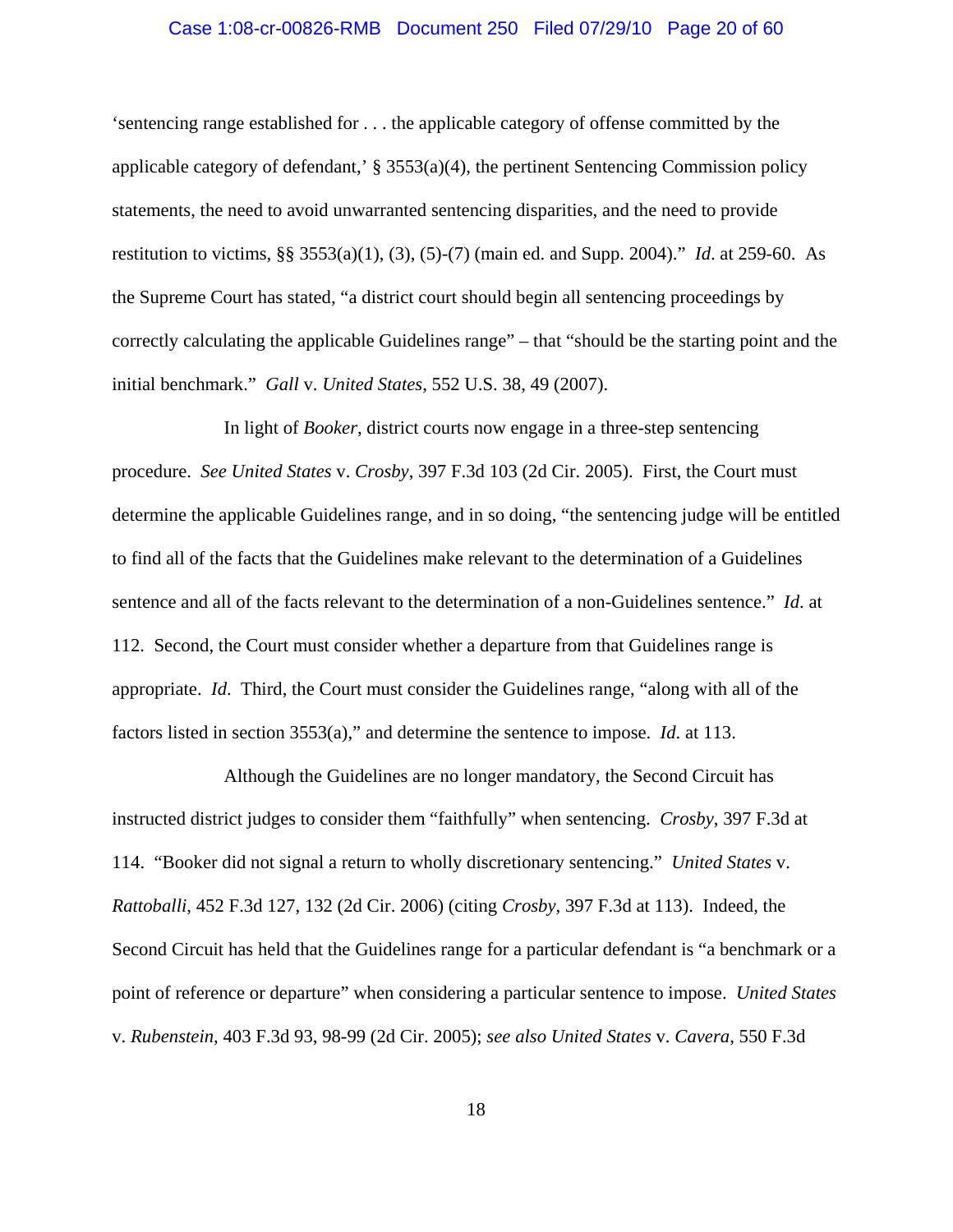## Case 1:08-cr-00826-RMB Document 250 Filed 07/29/10 Page 21 of 60

180, 188 (2d Cir. 2008) (observing that sentencing judges should "begin all sentencing proceedings by calculating . . . the applicable Guidelines range" before reaching "individualized judgment in each case"). As the Court of Appeals has observed, the Guidelines "'cannot be called just 'another factor' in the statutory list, 18 U.S.C.  $\S$  3553(a), because they are the only integration of the multiple factors and, with important exceptions, their calculations were based upon the actual sentences of many judges.'" *Rattoballi*, 452 F.3d at 133 (quoting *United States* v. *Jimenez-Beltre*, 440 F.3d 514, 518 (1st Cir. 2006) (en banc)).

Courts may not presume that the appropriate sentence necessarily lies within the Guidelines range, but "the fact that § 3553(a) explicitly directs sentencing courts to consider the Guidelines supports the premise that district courts must begin their analysis with the Guidelines and remain cognizant of them throughout the sentencing process." *Gall*, 552 U.S. at 49-50 & n.6. Their relevance throughout the sentencing process stems in part from the fact that, while the Guidelines are advisory, "the sentencing statutes envision both the sentencing judge and the Commission as carrying out the same basic § 3553(a) objectives," *Rita* v. *United States*, 551 U.S. 338, 348 (2007), and the Guidelines are "the product of careful study based on extensive empirical evidence derived from the review of thousands of individual sentencing decisions," *Gall*, 552 U.S. at 46; *see also Rita*, 551 U.S. at 349. Thus, to the extent a sentencing court varies from the Guidelines sentence, "[it] must consider the extent of the deviation and ensure that the justification is sufficiently compelling to support the degree of the variance." *Gall*, 552 U.S. at 50.

One of the important reasons why the Guidelines should be given substantial weight is that they represent the reasoned judgment of the United States Sentencing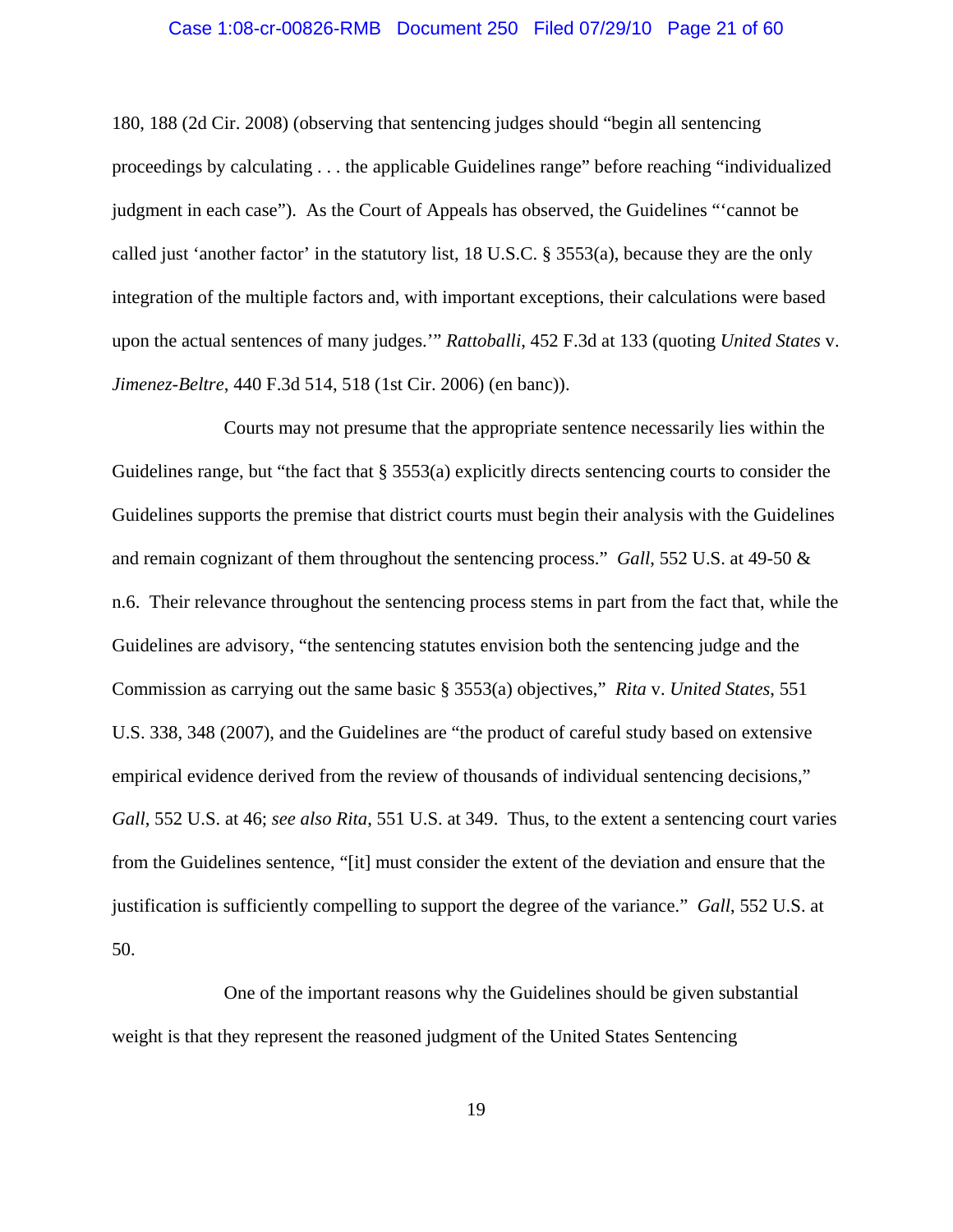#### Case 1:08-cr-00826-RMB Document 250 Filed 07/29/10 Page 22 of 60

Commission. *See Rattoballi*, 452 F.3d at 133. The Sentencing Commission is a body of experts whose statutory mission is to apply "research, experience, and analysis" to promulgate guidelines that will "further the basic purposes of criminal punishment: deterrence, incapacitation, just punishment, and rehabilitation." U.S.S.G. Ch. 1, Pt. A, § 2. Because these basic purposes of criminal punishment – which essentially mirror the purposes that this Court must consider pursuant to Section  $3553(a)(2)$  – are inherently abstract, it is difficult to overstate the value of the perspective of a national commission whose charter is to collect and analyze data on sentences imposed throughout the nation. Absent the national perspective they provide, it is hard to imagine how the sentencing factor identified in Section  $3553(a)(6)$  – namely, "the need to avoid unwarranted disparities among defendants with similar records who have been found guilty of similar conduct" – could be meaningfully considered at all.

# **B. Siddiqui's Guidelines Range is Life**

Siddiqui was convicted at trial of all seven counts with which she was charged: (1) attempted murder of United States nationals (Count One); (2) attempted murder of United States officers and employees (Count Two); (3) armed assault of United States Officers and Employees (Count Three); (4) discharge of a firearm during a crime of violence (Count Four); and (5) assault of United States officers and employees (Counts Five through Seven).

Pursuant to the grouping rules contained in Section 3D1.2 of the Guidelines, Counts One through Three and Counts Five through Seven are grouped together, as these counts are part of a course of conduct with a single criminal objective. (*See* PSR ¶ 36.) Under the Guidelines, Count Four is not grouped with any other count, as it requires a mandatory minimum term of ten years' imprisonment, which must run consecutively to the sentence imposed on the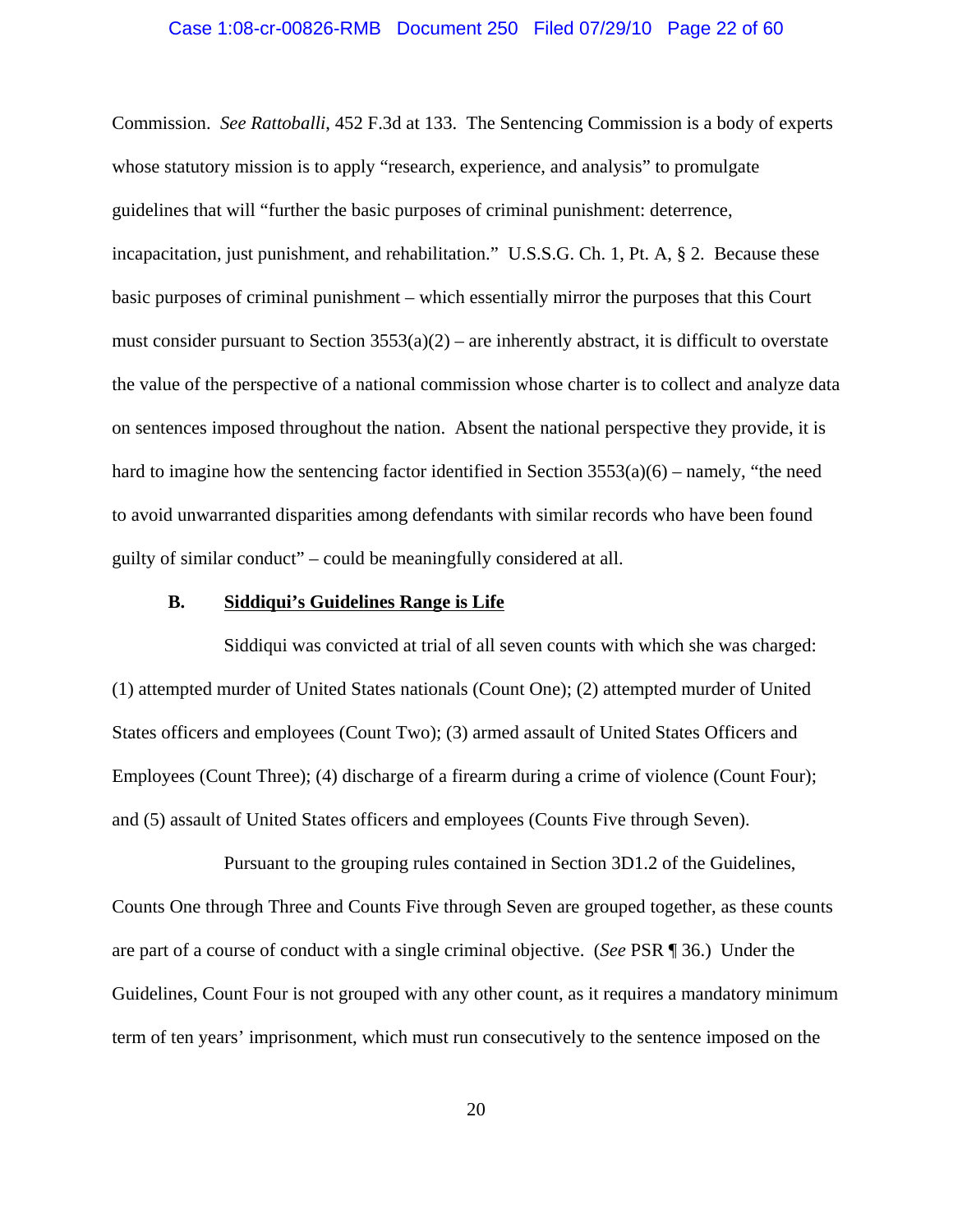remaining counts. (*See* PSR ¶ 37.)

#### **1. Siddiqui's Base Offense Level is 33**

The Government agrees with the Probation Department's conclusion that the base offense level for Counts One through Three and Counts Five through Seven is 33, pursuant to Section 2A2.1(a)(1) of the Guidelines. (*See* PSR ¶ 38.) Section 2A2.1(a)(1) sets forth the applicable base offense level for the crime of attempted first degree murder, which is defined in relevant part as any "murder perpetrated by poison, lying in wait, or any other kind of willful, deliberate, malicious, and premeditated killing." 18 U.S.C. § 1111(a). The offense of "murder" is defined in the same section as "the unlawful killing of a human being with malice aforethought."<sup>12</sup>

An act is done with "premeditation" if it is done after deliberation; specifically, if it is done after one who is capable of reflecting does in fact reflect, at least for a short period of time. *See United States* v. *Mulder*, 273 F.3d 91, 117 (2d Cir. 2001); *United States* v. *Shaw*, 701 F.2d 367, 393 (5th Cir. 1983) ("There must be some appreciable time for reflection and consideration before execution of the act, although the period of time does not require the lapse of days or hours or even minutes.") (internal citation omitted). There is no requirement, however, that such deliberation or reflection last for any particular period of time. *See Shaw*, 701 F.2d at 392 ("no particular period of time is necessary for such deliberation and premeditation"); *United States* v. *Brown*, 518 F.2d 821, 828 (7th Cir. 1975) ("the length of time

<sup>&</sup>lt;sup>12</sup> The defense incorrectly states in its sentencing submission that the definition of *first degree* murder, pursuant to Title 18, United States Code, Section 1111, is "the unlawful killing of a human being with malice aforethought." The jury in this case was charged appropriately that in order to convict the defendant of the offense of attempted murder, of whatever degree, they had to find unanimously, beyond a reasonable doubt, that the defendant acted with malice aforethought.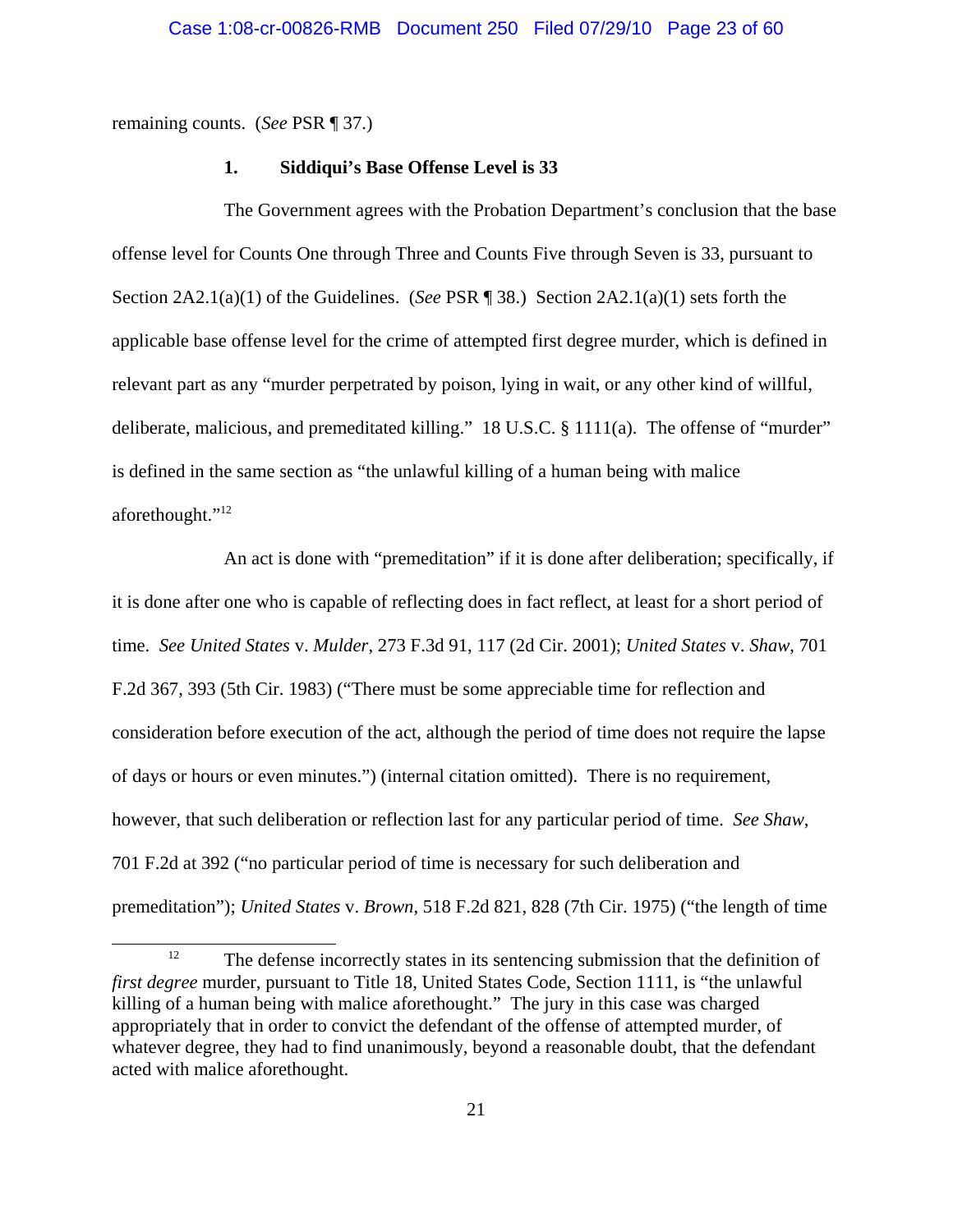#### Case 1:08-cr-00826-RMB Document 250 Filed 07/29/10 Page 24 of 60

of premeditation is not material"). Moreover, evidence of prior conduct or threats made before the attempted murder is relevant to a finding of premeditation. *See Mulder*, 273 F.3d at 117.

Section  $2A2.1(a)(1)$  of the Guidelines – and the corresponding base offense level of 33 – is properly applied because Siddiqui in fact committed the crime of attempted first degree murder. Siddiqui took control of the Chief Warrant Officer's M4 Rifle, switched the safety off, pointed the rifle into a room full of people, and pulled the trigger. Siddiqui attempted to kill all of the people in that room. It was only through sheer good luck and the brave intervention of Ahmed Gul that none of the people in the room that day lost their lives as a result of Siddiqui's malicious, deliberate, and brazen conduct.

Between the time that the Interview Team entered the second floor room – where Siddiqui was (unbeknownst to them) left unrestrained behind the curtain – and the time when the Chief Warrant Officer left the M4 Rifle unattended, Siddiqui made a decision. Siddiqui's conduct that day – deciding to pick up the M4 Rifle, actually picking up the M4 Rifle, pointing it at the people in the room, and firing it – reflects her deliberate and considered decision to attempt to kill United States personnel. The fact that the crime unfolded in a matter of seconds, and that Siddiqui had only a short period of time to reflect before she acted, do not render her actions anything less than premeditated. Similarly, the fact that Siddiqui took advantage of an opportunity that presented itself – namely, the Chief Warrant Officer's placement of his M4 Rifle on the floor next to the curtain – rather than carrying out a specific plot that she herself had been planning for an extensive period of time, does not render her conduct anything other than premeditated.

The statements made by Siddiqui in the course of this offense further support the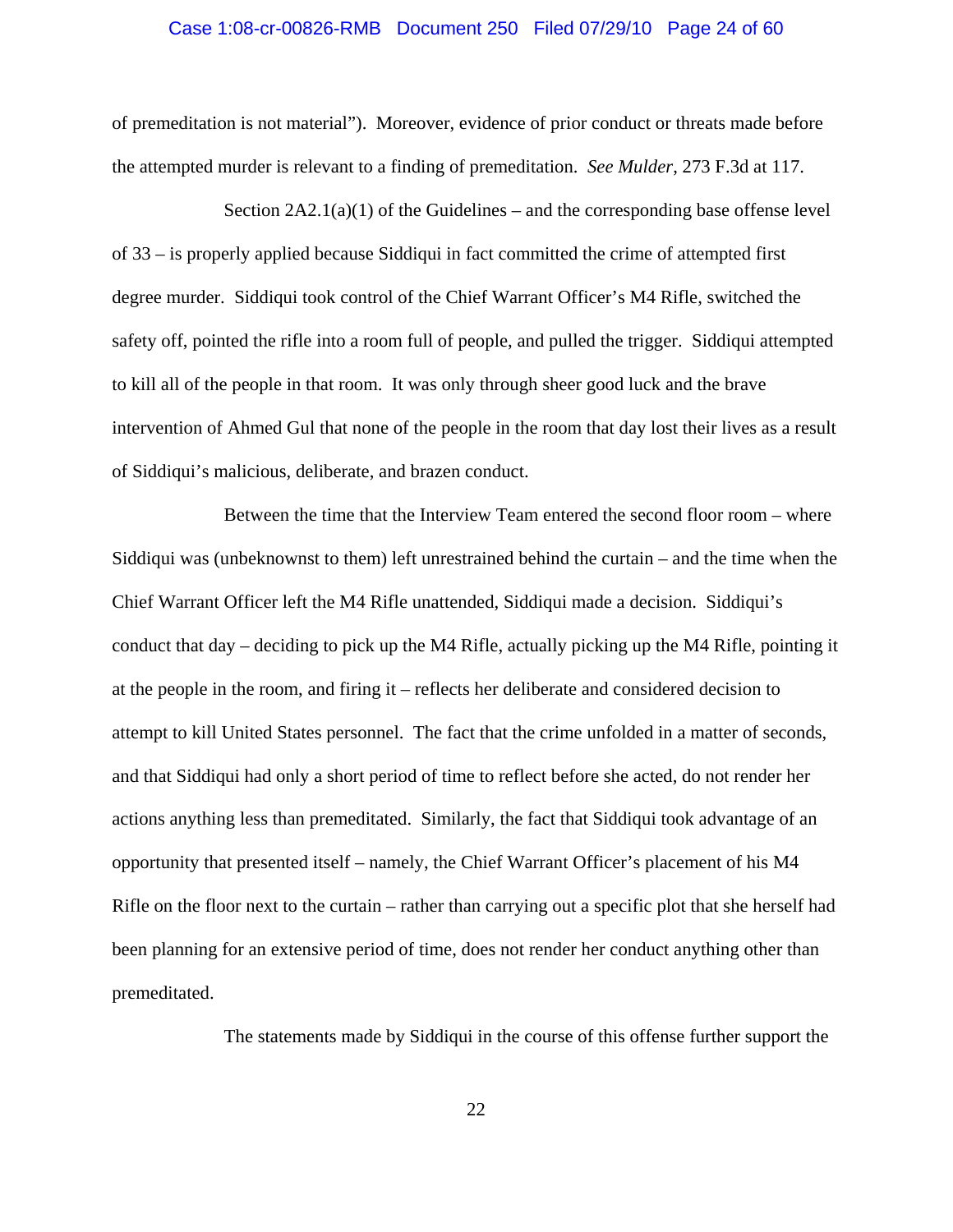## Case 1:08-cr-00826-RMB Document 250 Filed 07/29/10 Page 25 of 60

conclusion that her conduct was the product of deliberation, however brief. The witnesses to this incident testified that as she pointed the rifle, Siddiqui shouted various things, including "get the fuck out of here" and "may the blood of [something] be on your head or hands." These witnesses also described how Siddiqui struggled and fought long after being disarmed, repeatedly shouting anti-American statements, including "I want to kill Americans," "Death to America," and "I will kill all you mother fuckers." Siddiqui made these statements as she punched, kicked, and clawed the personnel whom she attempted to murder just moments before and who were now trying to subdue her and provide her life-saving medical care.<sup>13</sup>

Indeed, it is no coincidence that the woman who (just the day before) possessed numerous documents containing anti-American sentiments and evidencing her intent to use violence against the United States, was the same woman who made a deliberate decision to try to kill American soldiers and personnel on July 18. Siddiqui's deliberate and specific intent to harm Americans is clear from the materials she had in her possession when she was first detained by Afghan authorities on July 17, 2008. These materials included references to the United States as an "enemy" or "infidel," and discussed various ways to construct weapons that could inflict harm on a serious scale. Indeed, one of the handwritten notes references a "mass casualty attack," and lists various United States landmarks, such as the Statue of Liberty and Grand Central Station. This is but a sampling of the various materials that the Government has

<sup>&</sup>lt;sup>13</sup> The defense characterizes these witnesses' versions of Siddiqui's statements as "not to be trusted" (Def. Mem. at 15) because not every witness recalls Siddiqui stating the exact same thing, and because the aftermath of the shooting occurred in such a short time frame. Beyond the obvious fact that such brief and dramatic circumstances make it almost inevitable that there would be minor inconsistencies in the witnesses' statements, this characterization ignores the fact that these witnesses' recollections still share one constant – Siddiqui hatefully and dramatically verbalized her intent and desire to kill United States personnel.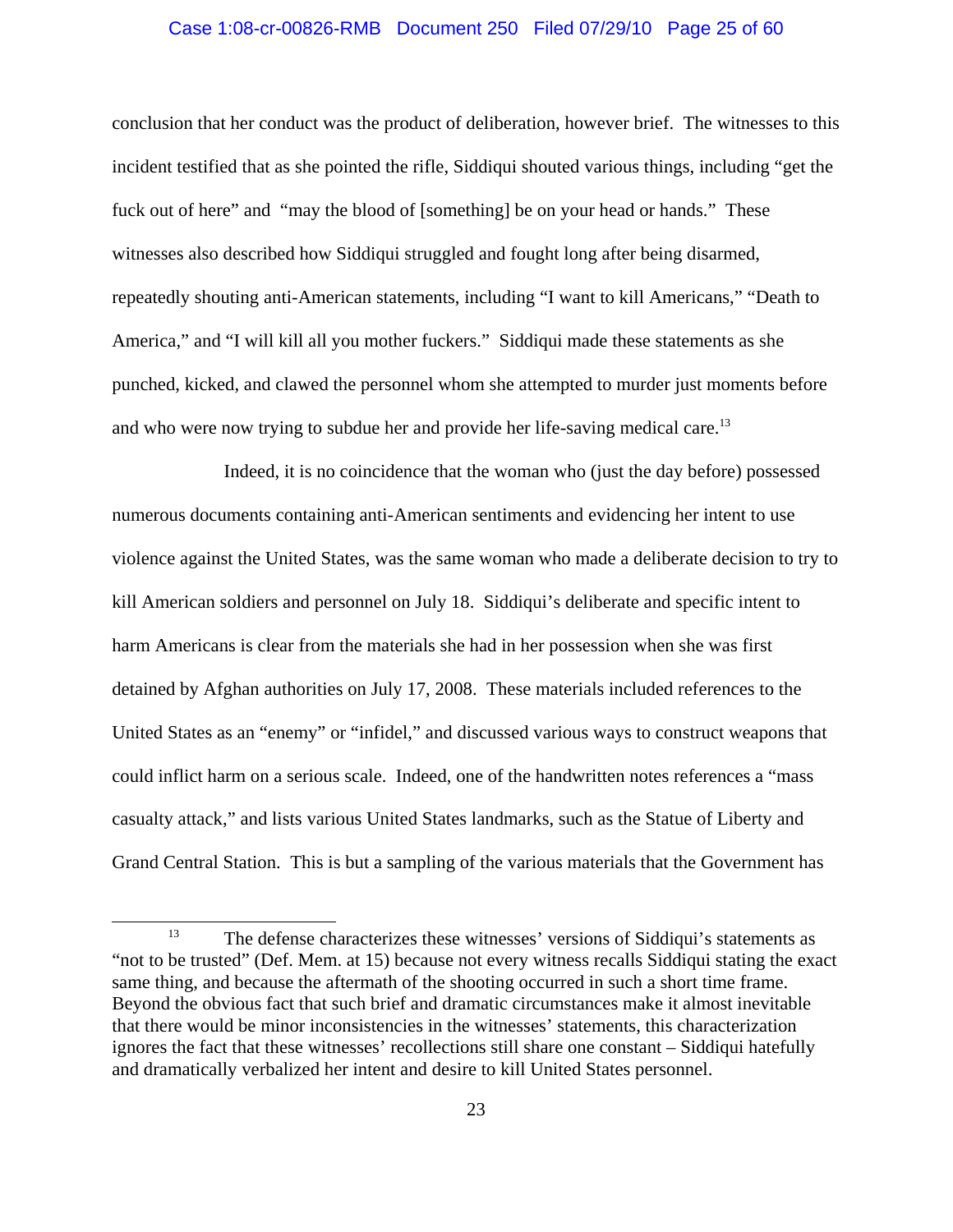### Case 1:08-cr-00826-RMB Document 250 Filed 07/29/10 Page 26 of 60

provided to the Court throughout the course of the competency hearing and at trial, and does not even include the similar number of such materials that were retrieved from the computer thumb drive that Siddiqui possessed on July 17, 2008.

Despite these facts, the defense argues that since the question of premeditation was put to the jury and since the jury failed to find unanimously that Siddiqui acted with premeditation, the Court cannot now make a different finding for purposes of calculating the applicable Guidelines range. Accordingly, the defense submits that the applicable Guideline is Section 2A2.1(a)(2), which would result in a base offense level of 27 instead of 33.

The defense's argument is unfounded in law. It is well-settled that a sentencing court is authorized to make factual findings by a preponderance of the evidence. *See United States* v. *Watts*, 519 U.S. 148, 156 (1997) (Government's proof supporting a greater Guidelines range need be shown only by a preponderance of the evidence). This "judicial authority to find facts relevant to sentencing by a preponderance of the evidence[, where, as here, those facts do not serve to increase the applicable maximum sentence,] survives *Booker*." *United States* v. *Florez*, 447 F.3d 145, 156 (2d Cir. 2006) (*citing United States* v. *Garcia*, 413 F.3d 201, 220 n.15 (2d Cir. 2005)); *see also United States* v. *Crosby*, 397 F.3d 103, 112 (2d Cir. 2005) (explaining that "with the mandatory use of the Guidelines excised, the traditional authority of a sentencing judge to find all facts relevant to sentencing will encounter no Sixth Amendment objection").

Thus, the sentencing court still possesses the authority to make such factual findings relevant to sentencing, particularly for the determination of the applicable advisory Guidelines range. *See Rita* v. *United States*, 551 U.S. 338, 352 (2007) (noting that "many individual guidelines apply higher sentences in the presence of special facts, . . . [and that] [i]n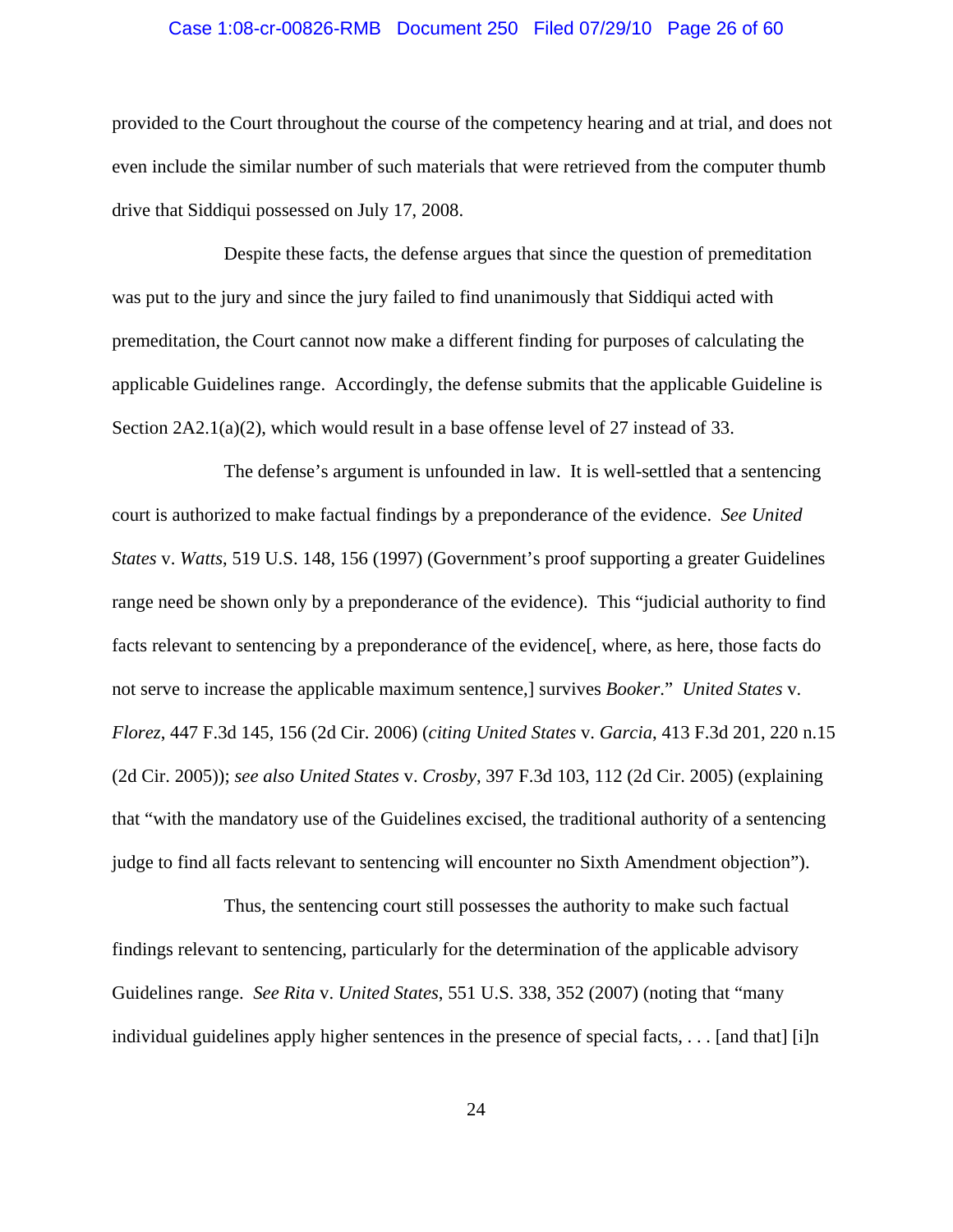### Case 1:08-cr-00826-RMB Document 250 Filed 07/29/10 Page 27 of 60

many cases, the sentencing judge, not the jury, will determine the existence of those facts"); *United States* v. *Benkahla*, 530 F.3d 300, 312 (4th Cir. 2008) ("[s]entencing judges may find facts relevant to determining a Guidelines range by a preponderance of the evidence, so long as that Guidelines sentence is treated as advisory and falls within the statutory maximum authorized by the jury's verdict"); *United States* v. *Vaughn*, 430 F.3d 518, 526 (2d Cir. 2005) ("district courts remain statutorily obliged to calculate Guidelines ranges in the same manner as before *Booker* and to find facts relevant to sentencing by a preponderance of the evidence").

There is a distinction between factual findings that increase applicable statutory maximum penalties – which findings effectively constitute elements of the offense – and those factual findings that relate to the determination of the applicable advisory sentencing Guidelines range.<sup>14</sup> The defense appears to recognize this distinction in noting that the Supreme Court in *Booker* "reinstated judicial fact finding" by concluding that the Guidelines must be advisory in order to pass constitutional muster. (Def. Mem. at 34.) In fact, *Booker* and the preceding cases cited by the defense never interfered with the longstanding practice of authorizing the sentencing court to make factual findings relevant to sentencing determinations.

Indeed, there is ample precedent for sentencing courts to make factual findings that relate to the applicable advisory Guidelines range, even where jury determinations differ. *See, e.g., Florez*, 447 F.3d at 156 (rejecting defendant's claim that the district court erred by attributing 10-30 kilos of heroin to the defendant for sentencing purposes when the jury found

 $14$  It was the Government's request in this case to put the question regarding premeditation to the jury. In objecting to that request, the defense made clear its agreement with the Government that premeditation is not an element of the offenses charged in Counts One and Two. The Government took the position, however, that such a question could properly be submitted to the jury and the Court agreed.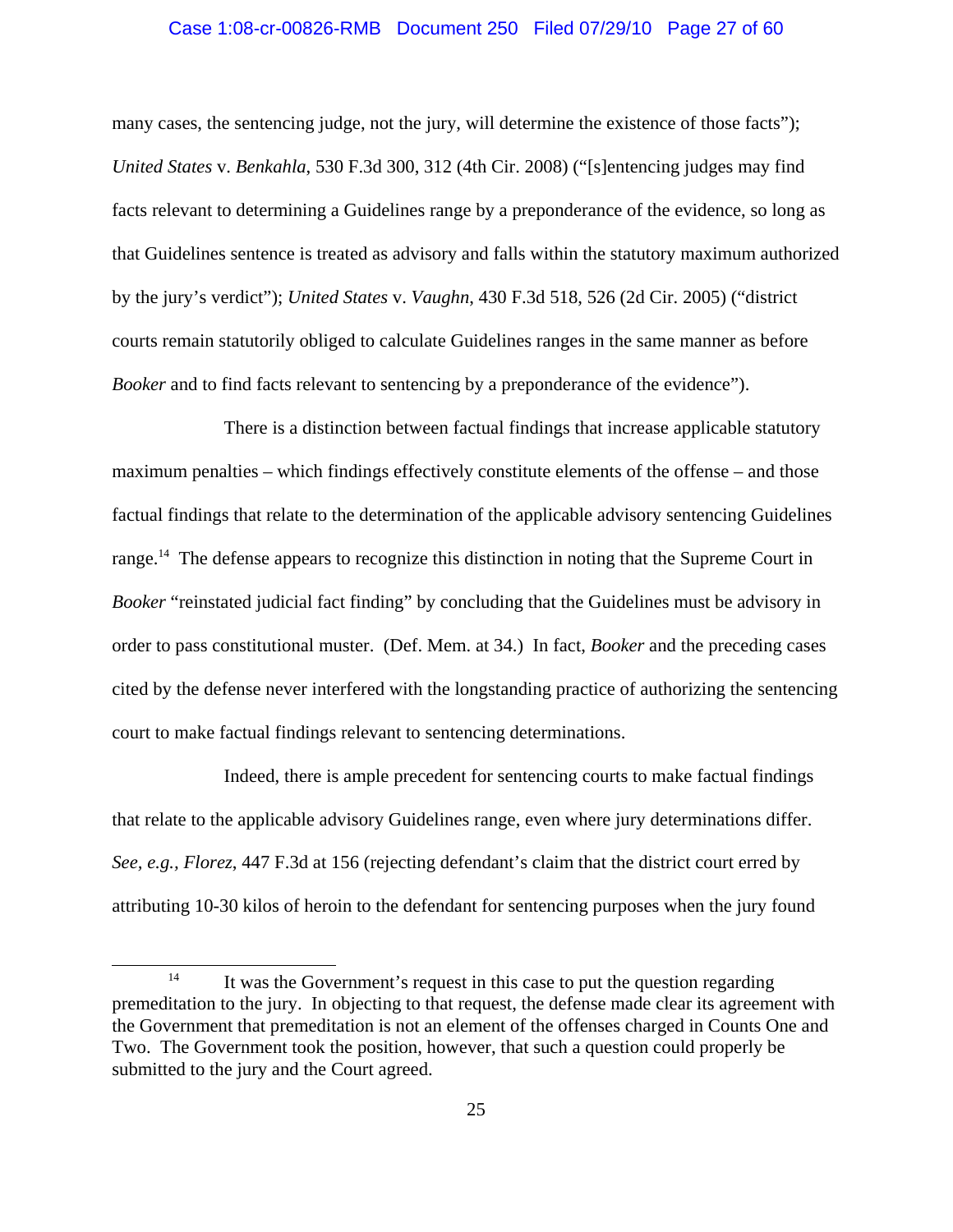#### Case 1:08-cr-00826-RMB Document 250 Filed 07/29/10 Page 28 of 60

the defendant was only involved with 3-10 kilos of heroin); *United States* v. *Vaughn*, 430 F.3d 518, 527 (2d Cir. 2005) (holding that a sentencing court "may find facts relevant to sentencing by a preponderance of the evidence, even where the jury acquitted the defendant of that conduct, as long as the judge does not impose (1) a sentence in the belief that the Guidelines are mandatory, (2) a sentence that exceeds the statutory maximum authorized by the jury verdict, or (3) a mandatory minimum sentence . . . not authorized by the verdict"); *United States* v. *Williams*, 399 F.3d 450, 452-53 (2d Cir. 2005) (district court declined to make a discretionary downward departure under the Guidelines, taking into account its finding that the defendant had acted deliberately, despite the fact that the jury had acquitted the defendant of willful conduct, while convicting him of acting knowingly and recklessly).

The Government submits that the Court should conclude that Siddiqui acted with premeditation based on the facts proven at trial. The Government does not urge this position out of disrespect for the jury's determination, but rather out of fidelity to the factual circumstances of the offense and the resulting view that Siddiqui in fact committed the offense of attempted first degree murder.15

After hearing the first group of United States personnel enter the room and announce themselves as American soldiers, Siddiqui knew that Americans – the people she had written about, the people she had labeled the "invaders," and the people she wanted to kill –

<sup>&</sup>lt;sup>15</sup> It also is not clear from the jury's verdict that they determined (by a preponderance of the evidence) that the defendant did *not* commit this crime with premeditation. Rather, the jury simply was not unanimous as to whether the Government had proven this question beyond a reasonable doubt. (Tr. at 2123.) It thus is perfectly appropriate for the Court to answer this question for sentencing purposes, especially where the standard for the jury's determination (beyond a reasonable doubt) is much higher than the standard applicable to the Court's finding at sentencing (by a preponderance of the evidence).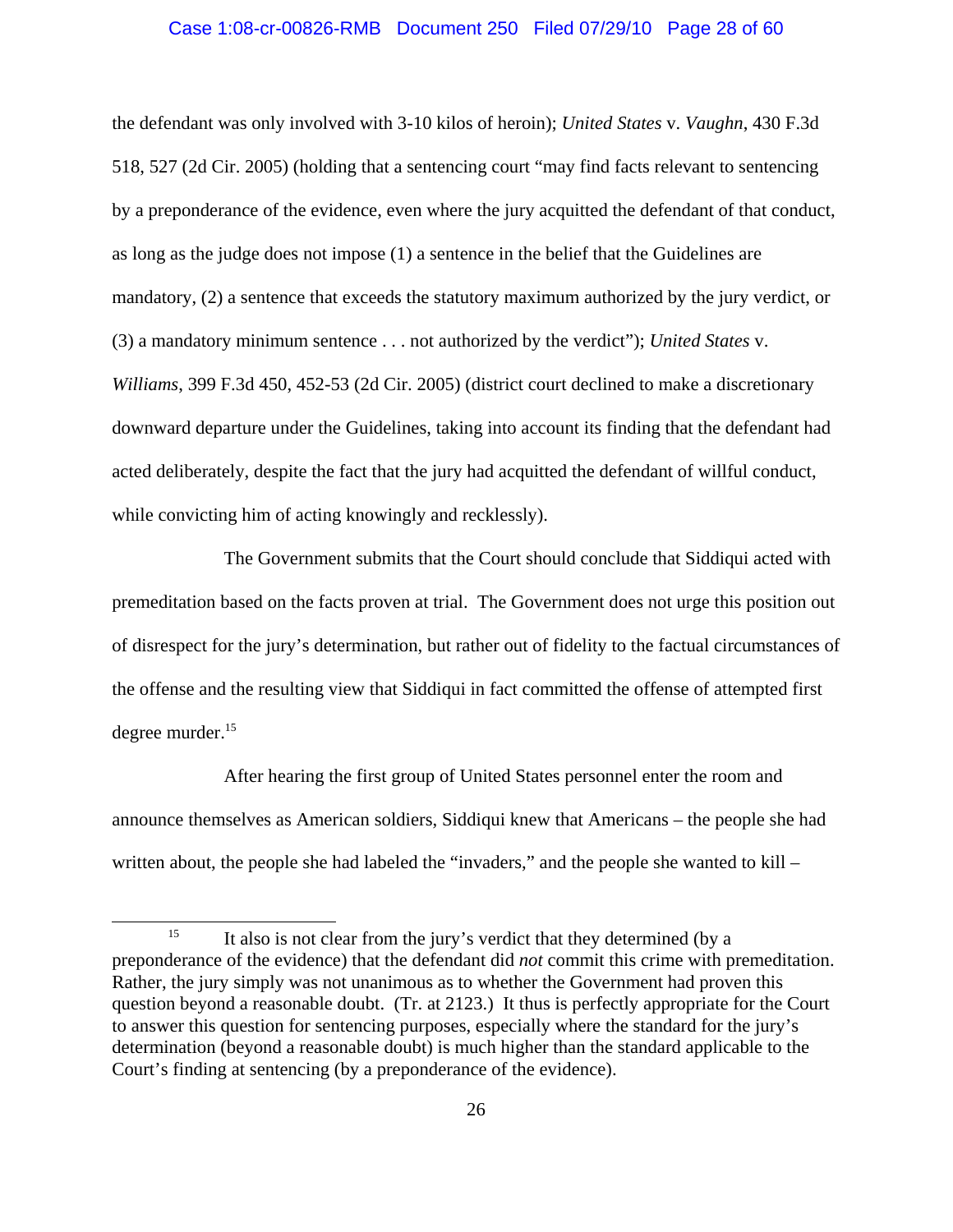#### Case 1:08-cr-00826-RMB Document 250 Filed 07/29/10 Page 29 of 60

were there to see her. Siddiqui prepared herself and – as can be inferred from the trial testimony – hid in the room behind the curtain and waited for her chance. When the Chief Warrant Officer placed his M4 Rifle on the floor next to the curtain, Siddiqui saw her opportunity and she took it. The fact that Siddiqui could not have known in advance that the Chief Warrant Officer's rifle would become accessible to her does not make what she did any less deliberate. Siddiqui calmly picked up the rifle, switched off the safety, pointed it at the United States personnel, and pulled the trigger. The witnesses who testified at trial described Siddiqui's demeanor in those moments. Captain Snyder described her as a "vision of hatred." The witnesses who were there, looking right at Siddiqui as she attempted to take their lives, did not describe her as frantic, desperate or confused. Even after she was disarmed, Siddiqui continued to fight, shouting, among other things, "I hate Americans," "I want to kill you motherfuckers," and "death to America," as she punched and kicked the United States personnel who were attempting to subdue her.

Her conduct was not senseless or thoughtless. It was deliberate and premeditated. Siddiqui should be punished accordingly.

#### **2. A Six-Level Increase Applies for Targeting an Official Victim**

Pursuant to Section 3A1.2(b) of the Guidelines, the base offense level of 33 is increased by six levels because (1) the victims of the offenses were government officers and employees – namely United States military personnel, contract interpreters employed by the United States military, and Special Agents of the Federal Bureau of Investigation, (2) the offenses of conviction were motivated by the victims' status as United States government personnel, and (3) the base offense level was set under Chapter 2, Part A of the Guidelines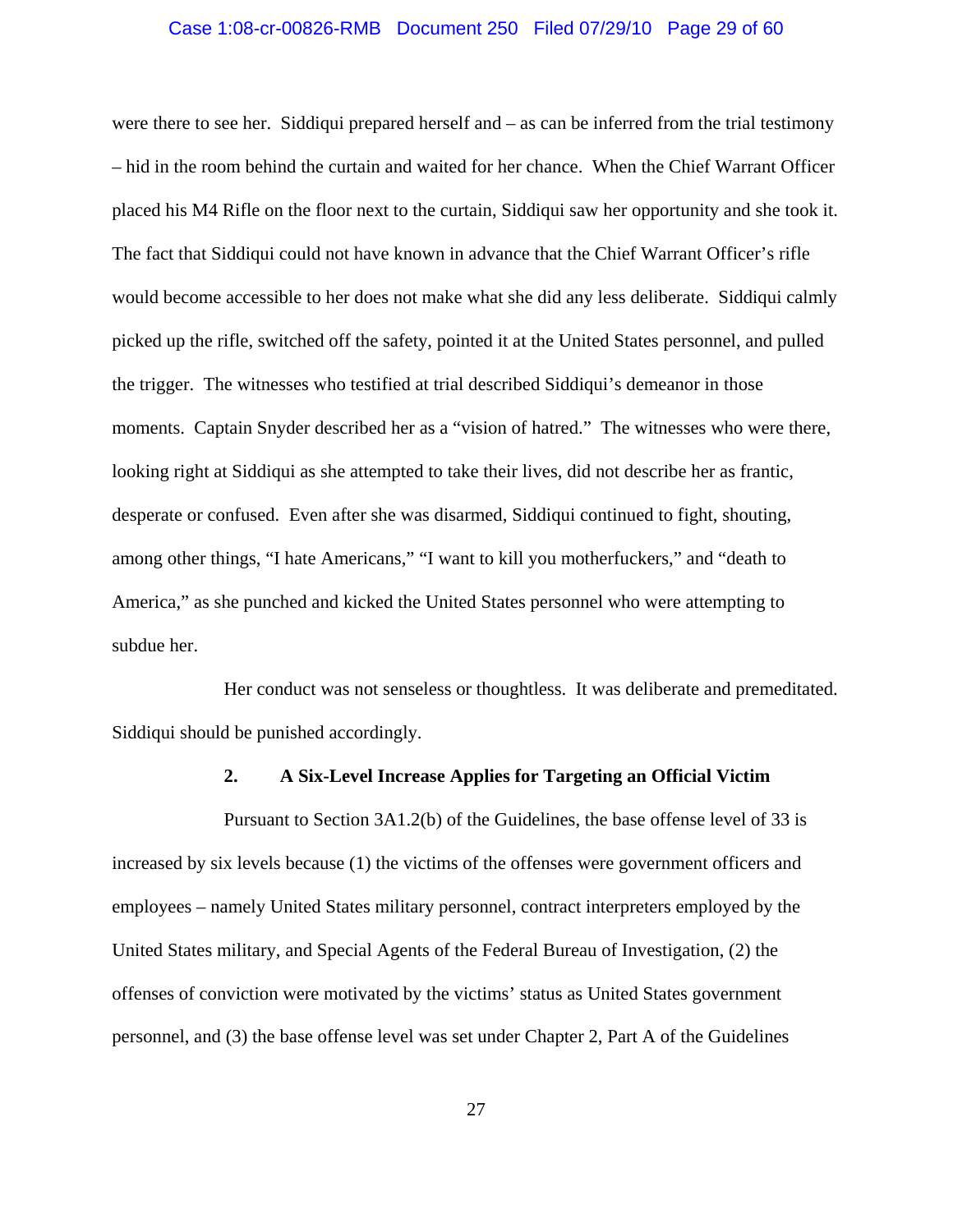#### Case 1:08-cr-00826-RMB Document 250 Filed 07/29/10 Page 30 of 60

(Offenses Against the Person). U.S.S.G. § 3A1.2(b). The Probation Department also correctly concluded that this enhancement applies. (*See* PSR ¶ 42.)

There is no dispute that the victims of Siddiqui's offenses were government officers and employees, and that Siddiqui had knowledge of their official status. The defense argues, however, that Siddiqui's offenses were not motivated by the victims' status, since "she did not carefully and deliberately plan an unprovoked attack of United States officers and employees in order to contribute to the ongoing terrorist efforts of an organization at war with the United States." (Def. Mem. at 41.) This strained reading of the enhancement for targeting an official victim is baseless.

The evidence at trial clearly established that Siddiqui's offense was motivated by the fact that the members of the Interview Team were United States government officers and employees. Siddiqui was well aware that the personnel she tried to kill (and thereafter assaulted) were United States government personnel: they were in United States military uniforms on July 18, and they (specifically Captain Snyder) identified themselves as United States Army soldiers. Indeed, the fact that Siddiqui was convicted for attempting to murder United States officers and employees, and assaulting United States officers and employees, is – *standing alone* – sufficient to establish the applicability of this enhancement. *See In re Terrorist Bombings*, 552 F.2d 93, 155 (2d Cir. 2008) (for defendant charged with murder of United States nationals, "[t]he jury's verdict alone is sufficient to trigger the government victim enhancement"). Moreover, as Siddiqui was assaulting her victims, she repeatedly shouted anti-American sentiments, making it clear that her animus was specifically directed at these victims because they were agents of the United States. That is precisely the sort of motivation contemplated by the official victim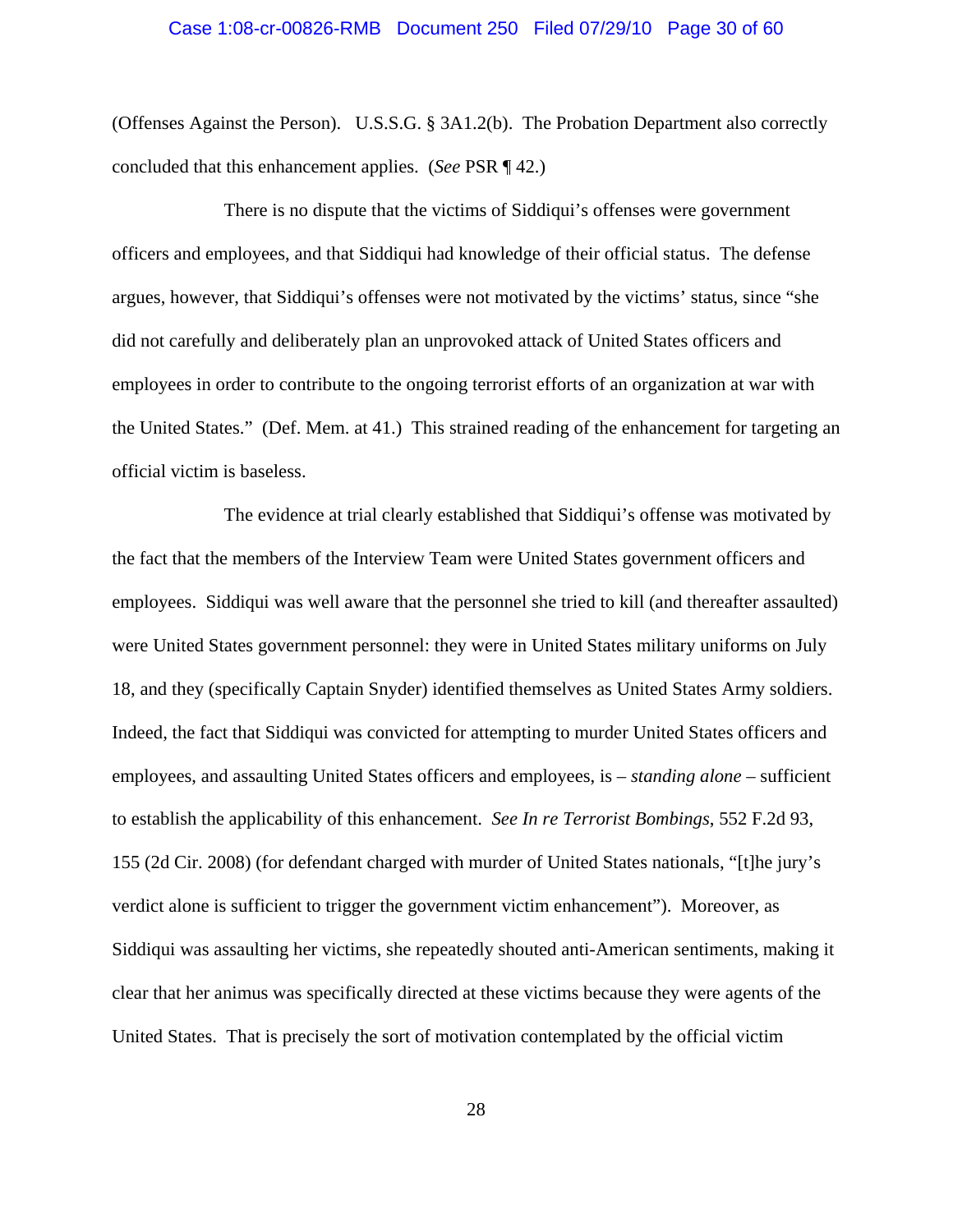enhancement.

The defense argues that Siddiqui simply struggled with her "American captors" just as she struggled with her "Afghan captors," and that this lack of selectivity and distinction requires the conclusion that Siddiqui was not motivated by the official status of the Interview Team when she tried to kill them. This mis-states the law. The "official victim" enhancement applies even if the victim's status is not the offender's sole or primary motivating factor. Indeed, even if the defense's characterization of Siddiqui's motivation is credited – *i.e.* that she was just trying to escape – the enhancement for targeting an official victim is properly applied. "Official" victims were the only possible victims capable of taking Siddiqui (as she allegedly feared) into captivity. Their status, therefore, was not merely incidental to Siddiqui's conduct and the six level enhancement properly applies. *See, e.g., United States* v. *River-Alonso*, 584 F.3d 829, 836 (9th Cir. 2009) (official victim enhancement applies where defendant knows the victim is a federal officer and assaults the officer in an attempt to get away or evade capture); *United States* v*. Salim*, 549 F.3d 67, 75-76 (2d Cir. 2008) (assault of federal corrections officer in attempt to obtain key as part of plan to assault visiting defense counsel was motivated by official status of victim); *United States* v. *Abbott*, 221 Fed. Appx. 186, 189 (4th Cir. 2007) ("A person who kidnaps and ransoms an official cannot avoid the enhancement by claiming that he only did it for the money. All that § 3A1.2 requires is that the offender targeted the victim because of the victim's official status.") (emphasis in original); *United States* v. *Bennett*, 368 F.3d 1343, 1358 (11th Cir. 2004) (enhancement applied where defendant shot police officer entering his home to execute a search warrant) (overturned on other grounds); *United States* v. *Garcia*, 34 F.3d 6, 8-9, 13 (1st Cir. 1994) (finding crime motivated by law enforcement officer's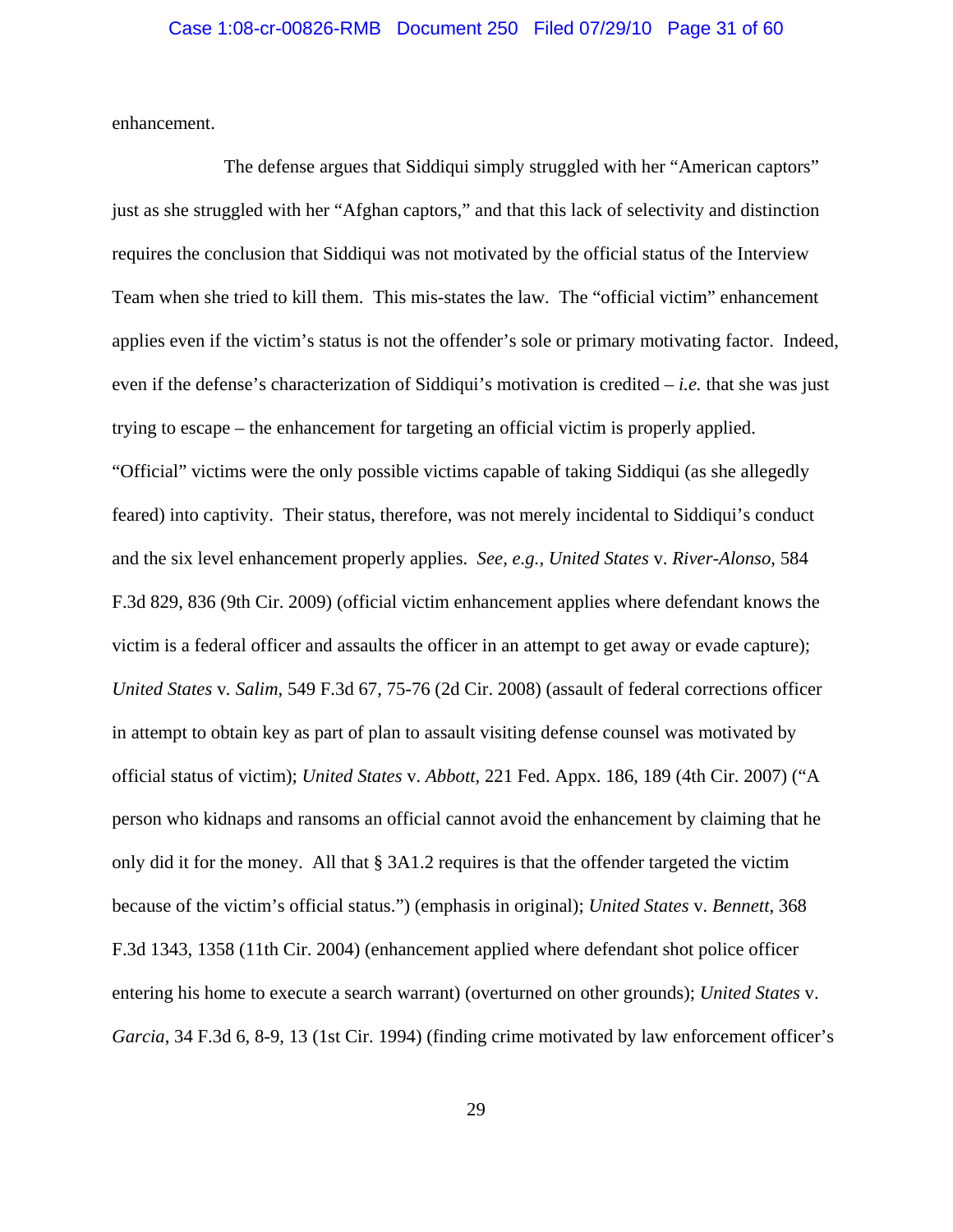status when defendant tried to run over officer in order to escape arrest).

#### **3. The Terrorism Enhancement Applies**

The Government submits that the terrorism enhancement, found in the Guidelines at Section 3A1.4(a), applies in this case. The Guidelines terrorism enhancement applies "[i]f the offense is a felony that involved, or was intended to promote, a federal crime of terrorism," U.S.S.G. § 3A1.4(a), which is "an offense that  $-(A)$  is calculated to influence or affect the conduct of government by intimidation or coercion, or to retaliate against government conduct; and (B) is a violation of – (i) section . . . 1114 . . . [or] 2332 . . . ." 18 U.S.C. § 2332b(g)(5), *cited in* U.S.S.G. § 3A1.4, comment. (n.1); *see United States* v. *Awan*, 607 F.3d 306, 311 (2d Cir. 2010); *United States* v. *Salim*, 549 F.3d 67, 76-79 (2d Cir. 2008). Under the Guidelines, if the crime of conviction "is a felony that involved, or was intended to promote, a federal crime of terrorism," the sentencing court must increase the defendant's offense level by 12 or to level 32, whichever is greater, *and* must increase the defendant's Criminal History Category to VI. *See* U.S.S.G. § 3A1.4. The Second Circuit has recognized that "Congress and the Sentencing Commission had a rational basis for concluding that an act of terrorism represents a particularly grave threat because of the dangerousness of the crime and the difficulty of deterring and rehabilitating the criminal, and thus that terrorists and their supporters should be incapacitated for a longer period of time." *United States* v. *Meskini*, 319 F.3d 88, 92 (2d Cir. 2003).

In enacting Section 3A1.4, Congress and the Sentencing Commission plainly recognized the serious nature of offense conduct involving, or promoting, terrorism, and undertook to increase significantly the penalties for such conduct across a panoply of criminal statutes. More specifically, in 1994, Congress directed the Commission to create a sentencing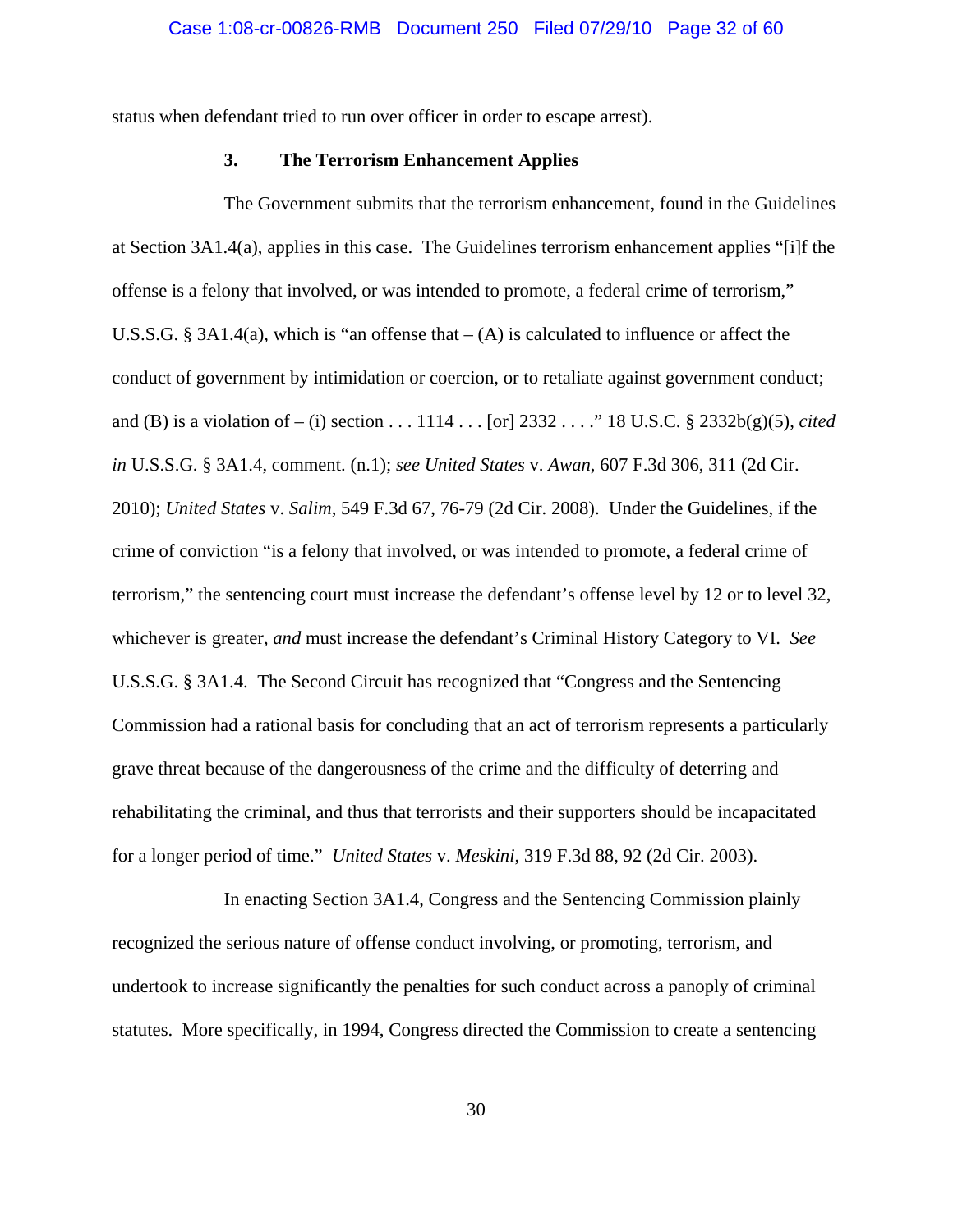guideline that increased the penalty for crimes which did not have terrorism as an element, but

which involved or were intended to promote terrorism:

The United States Sentencing Commission is directed to amend its sentencing guidelines to provide an appropriate enhancement for any felony, whether committed within or outside the United States, that involves or is intended to promote international terrorism, unless such involvement or intent is itself an element of the crime.

Violent Crime Control and Law Enforcement Act of 1994, Pub. L. No. 103-322, Title XII, §

120004. In the commentary to Sentencing Guidelines Amendment 526, which promulgated

Section 3A1.4, the Commission stated:

Section 120004 of the Violent Crime Control and Law Enforcement Act of 1994 directs the commission to provide an appropriate enhancement for any felony that involves or is intended to promote international terrorism. The amendment addresses this directive by adding a Chapter Three enhancement at § 3A1.4 (International Terrorism) in place of the upward departure provision at § 5K2.15 (Terrorism). The effective date of this amendment is November 1, 1995.

U.S.S.G., App. C, Amend. 526.

In *United States* v. *Awan*, 607 F.3d 306 (2d Cir. 2010), the Second Circuit held that the two prongs of the terrorism enhancement – namely, the "involved" and "intended to promote" prongs – are independent and have separate meanings. "[A] defendant's offense 'involves' a federal crime of terrorism when his offense includes such a crime, *i.e.*, the defendant committed, attempted, or conspired to commit a federal crime of terrorism as defined in 18 U.S.C. § 2332b(g)(5), or his relevant conduct includes such a crime." *Id*. at 313-14; *see also United States* v. *Stewart*, 590 F.3d 93, 138 (2d Cir. 2009). With respect to the second prong, the Second Circuit has held that the "intended to promote" prong "applies where the defendant's offense is intended to encourage, further, or bring about a federal crime of terrorism, even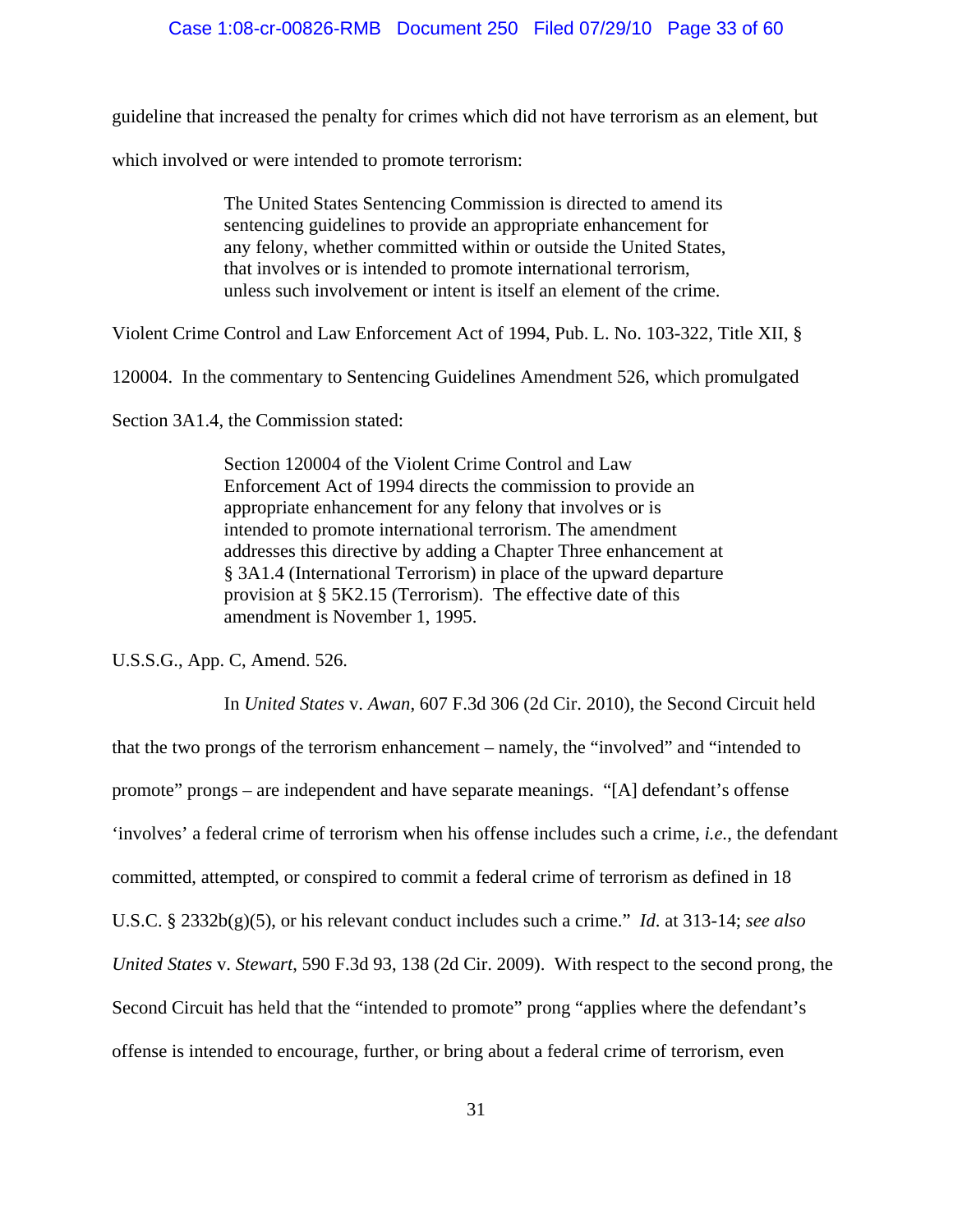#### Case 1:08-cr-00826-RMB Document 250 Filed 07/29/10 Page 34 of 60

though the defendant's own crime of conviction or relevant conduct may not include a federal crime of terrorism." *Awan*, 607 F.3d at 314.

When she shot at and attempted to kill the Interview Team, Siddiqui committed offenses involving federal crimes of terrorism. She was convicted of attempted murder under Title 18, United States Code, Sections 1114 and 2332, both of which are enumerated offenses for purposes of Section  $2332b(g)(5)(B)$ . Siddiqui's conduct further satisfies the second component of the definition of a "federal crime of terrorism," namely, her conduct was "calculated to influence or affect the conduct of government by intimidation or coercion, or to retaliate against government conduct." 18 U.S.C.  $\S$  2332b(g)(5)(A). Siddiqui's own statements as she carried out these crimes, as well as the extensive materials found in her possession only hours before the attack transpired, make clear that on July 18, 2008 it was her objective and specific intent, in firing at the Interview Team, both to influence or affect the conduct of government by intimidation, and also to retaliate against government conduct.<sup>16</sup>

As described in more detail in Section I above, when she was first detained by the ANP, Siddiqui was in possession of numerous documents and a thumb drive containing additional documents which in no uncertain terms identified the United States as the enemy, contained numerous proposals for ways to harm the United States, its people, and its interests, (both at home and abroad), and which took issue with the presence of United States personnel – the presence of the "infidels" and the "enemy" – in the Middle East. When Siddiqui heard that the United States military had arrived to speak with her, she seized the opportunity to take action

<sup>&</sup>lt;sup>16</sup> While certainly not binding on the Court, before charging Siddiqui with violating Title 18, United States Code, Section 2332, the Government was required to – and did – obtain certification from then Attorney General Michael B. Mukasey that Siddiqui's conduct on July 18 "was intended to coerce, intimidate, or retaliate against a government or a civilian population." 18 U.S.C. § 2332(d).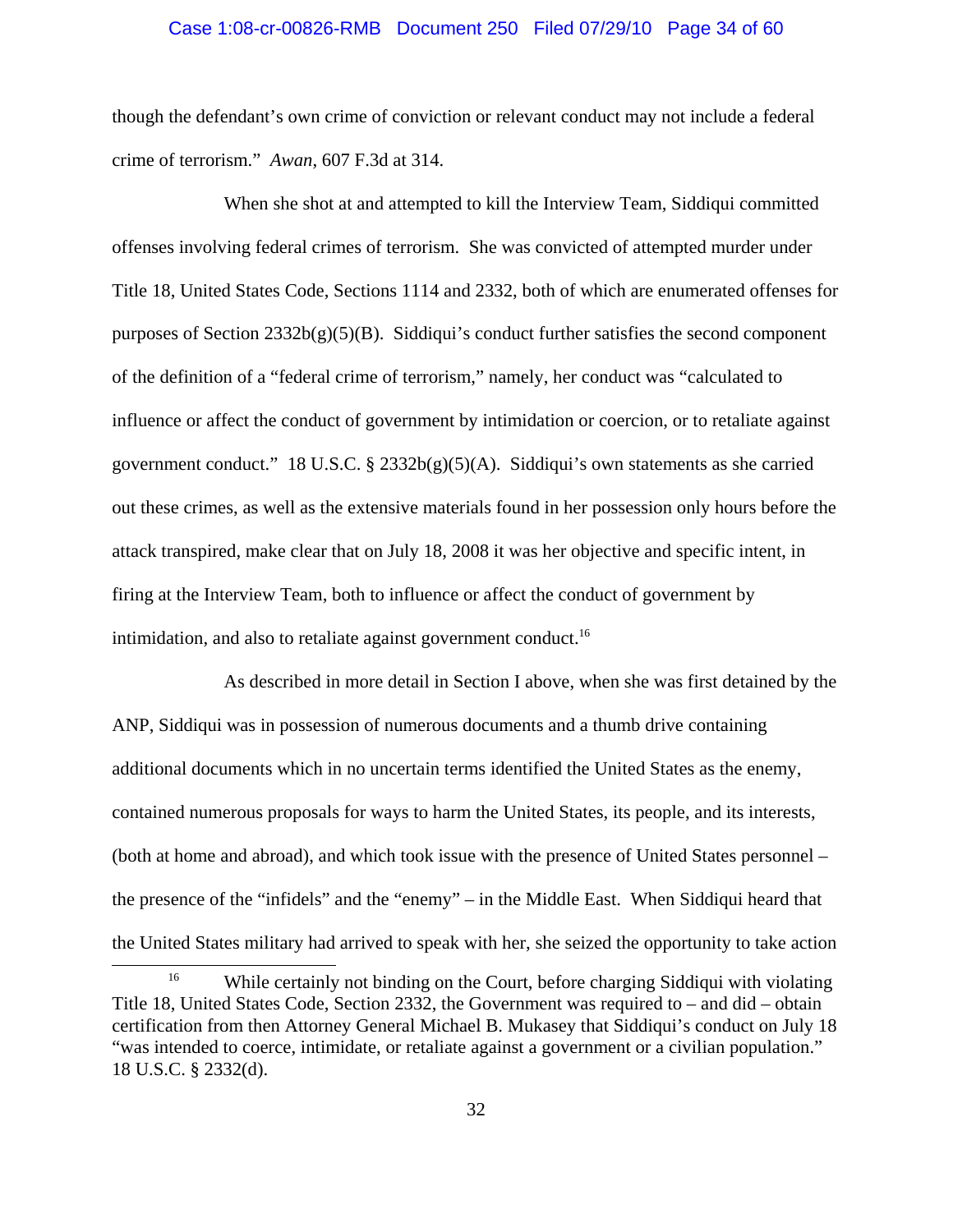#### Case 1:08-cr-00826-RMB Document 250 Filed 07/29/10 Page 35 of 60

against the enemy, to kill the Americans and in so doing, to influence their conduct and retaliate against them. When the Chief Warrant Officer placed his M4 Rifle on the ground within view of Siddiqui, she grabbed the weapon, pointed it at the United States personnel assembled in the room, and fired, in an effort to kill them all. As she fired the weapon, Siddiqui shouted anti-American sentiments, clearly and repeatedly. She made explicit, through her own words and her conduct, her intention to kill Americans, to cause "death to America." Members of the United States military are clearly representatives of the United States government, particularly where – as here – they are present and carrying out their official duties in foreign lands. Indeed, the materials in Siddiqui's possession make it clear that American soldiers stationed in Afghanistan were among the specific enemies she wished to eliminate. Siddiqui heard the servicemen introduce themselves and explain why they were there, and she could see that they were dressed in United States military uniforms. A violent attack against government personnel, for something other than a personal vendetta, clearly falls within the category of conduct contemplated by the Guidelines terrorism enhancement, because its goal is to influence or affect the conduct of government by intimidation or coercion. *See, e.g., Salim*, 549 F.3d at 79 (terrorism enhancement appropriate where defendant incarcerated in the United States physically attacked a corrections officer at the MCC in order to, ultimately, influence the actions of the district court judge presiding over the defendant's case) (remanding to the district court because district court incorrectly held that application of the terrorism enhancement requires transnational conduct); *United States* v. *Salim*, No. 01 Cr. 002 (DAB), Order (S.D.N.Y. July 8, 2010) ("On remand from the Second Circuit, it is clear to the Court that Section 3A1.4 [*i.e*.*,* the terrorism enhancement] is applicable."). And in this instance, Siddiqui's conduct was calculated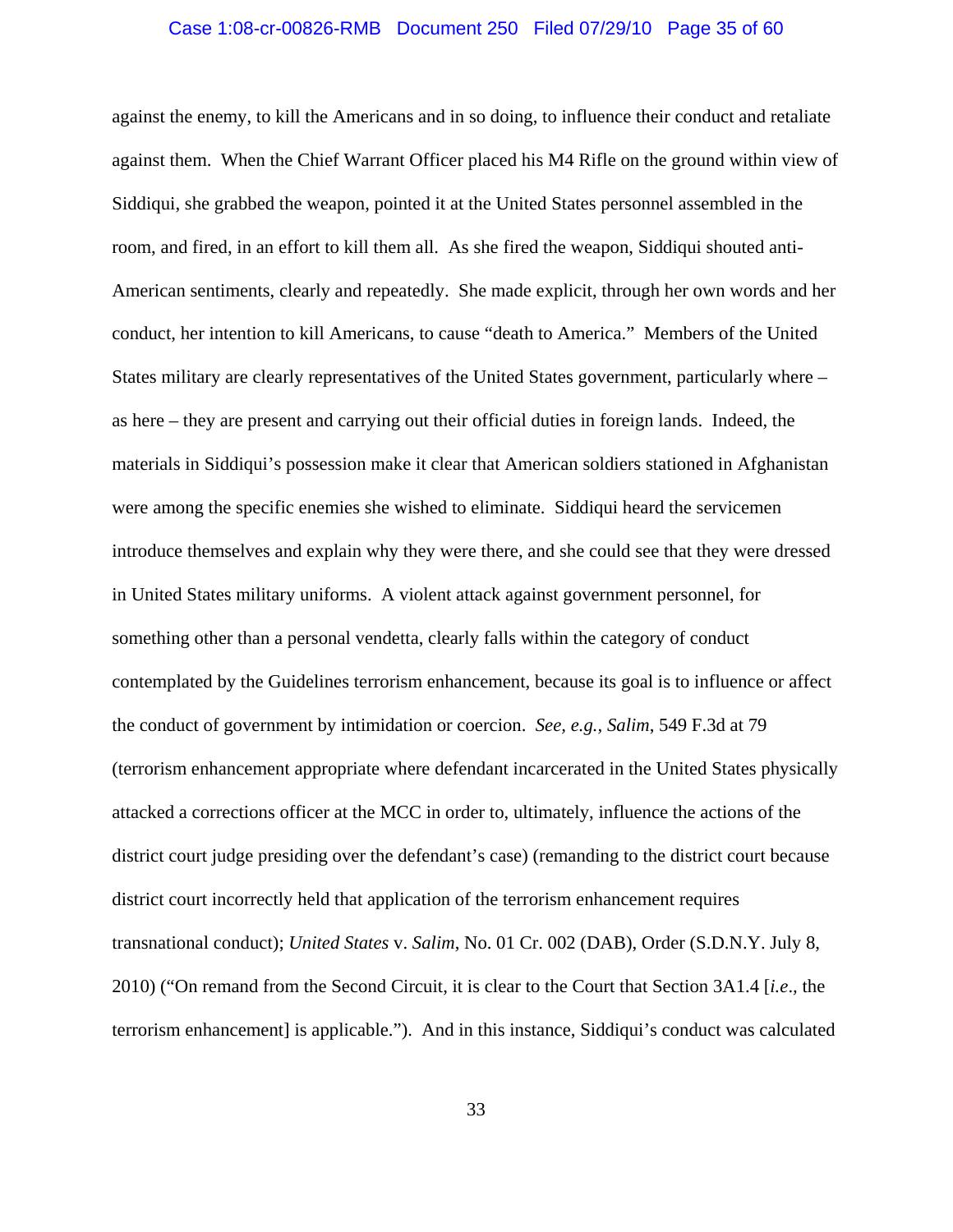#### Case 1:08-cr-00826-RMB Document 250 Filed 07/29/10 Page 36 of 60

both to affect the conduct of government through intimidation, and also to retaliate against the United States government for its presence in Afghanistan and other foreign territories.

In its sentencing submission, the defense has suggested that Siddiqui acted as she did on July 18, 2008, because she was terrified of being captured by the American forces and simply wished to escape. This argument completely overlooks the evidence presented at trial relating to Siddiqui's own statements made in the course of the attack. Those statements indicate a hatred of the United States and United States interests, not a desire to escape. This argument further overlooks the materials that were in Siddiqui's possession hours before the attack, which materials evidence a clear intention to take affirmative steps to harm the United States in a variety of frightening ways. However, even crediting this characterization of Siddiqui's intent in the moments leading up to and during the attack, the terrorism enhancement still applies.

To the extent Siddiqui's motivation was to escape, her conduct was still calculated both to affect the conduct of government – namely, to prevent the soldiers from taking her into custody – and also to retaliate against the conduct of the government, based on her belief that the soldiers were there for the express purpose of taking her into United States custody. The Second Circuit has held that a defendant who commits a crime knowing that her crime will influence or affect the conduct of government satisfies the terms of Section  $2332b(g)(5)(A)$ , even if her particular motivation in committing the crime is something different, such as greed, the desire to impress others, or the desire to bring about an end to her own life. *See Awan*, 607 F.3d at 317 ("Thus, a person who murders a head of state, for instance, sure in the knowledge that his crime will influence or affect the conduct of government, satisfies the terms of  $\S 2332b(g)(5)(A)$ even if his particular motivation in committing the murder is to impress a more established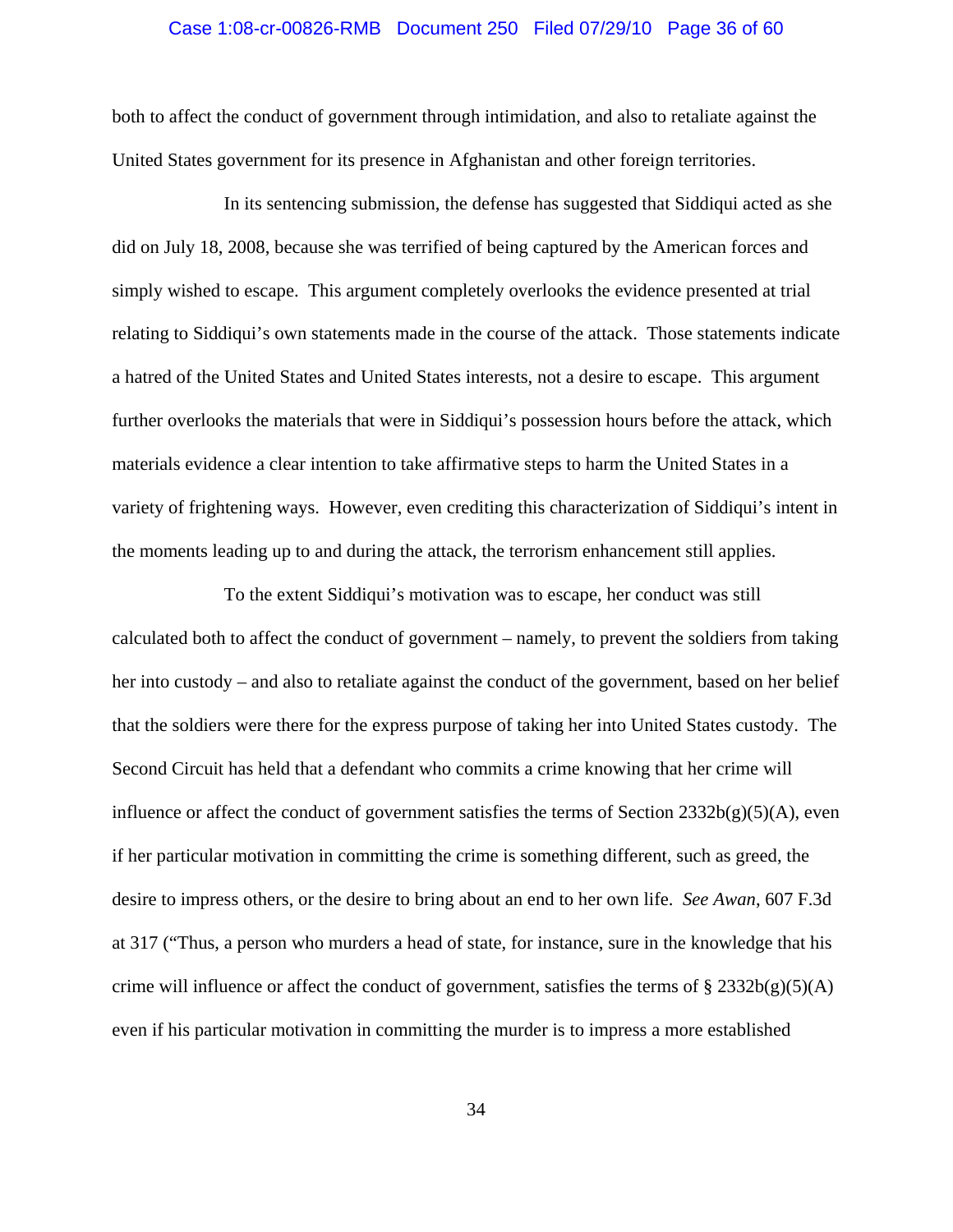#### Case 1:08-cr-00826-RMB Document 250 Filed 07/29/10 Page 37 of 60

terrorist with his abilities."). Section  $2332b(g)(5)(A)$  "does not require proof of a defendant's particular motive," or the specific "rationale for an actor's particular conduct." *Awan*, 607 F.3d at 317. What is required is a showing that the defendant's conduct was "planned or contrived" to influence or affect the conduct of government by intimidation or coercion, or to retaliate against government conduct. *Id*.; *see also Stewart*, 590 F.3d at 138. In committing the crime of attempted murder, Siddiqui certainly knew – indeed intended – that her conduct would influence or affect the conduct of government. By even the defense's contention, it was calculated to do so by effecting her release – even if her particular motivation in committing the crime was, as the defense has suggested, simply a desire to escape the prospect of United States detention.

The defense argues, once again, that the jury's failure to find that the defendant acted with premeditation in committing the offenses of attempted murder of United States Nationals and United States officers and employees, forecloses the applicability of the terrorism enhancement. According to the defense, the jury effectively found that Siddiqui did not "plan" the offense, and therefore the offense cannot be deemed to have been "calculated to influence or affect the conduct of government by intimidation or coercion, or to retaliate against government conduct," as is required under Section  $2332b(g)(5)(A)$ . The defense is incorrect. First, as explained above, her attack was premeditated. It was the product of deliberation, however brief, and not an unthinking or random course of conduct. Second, the requirement of "calculation" is a specific intent requirement relating to the defendant's knowledge or state of mind in the time period in which she acted. It is not synonymous with a more colloquial meaning of "planned," as the defense would suggest, such that in order for the terrorism enhancement to apply, the Government must prove that the defendant prepared a detailed blueprint of the ANP Compound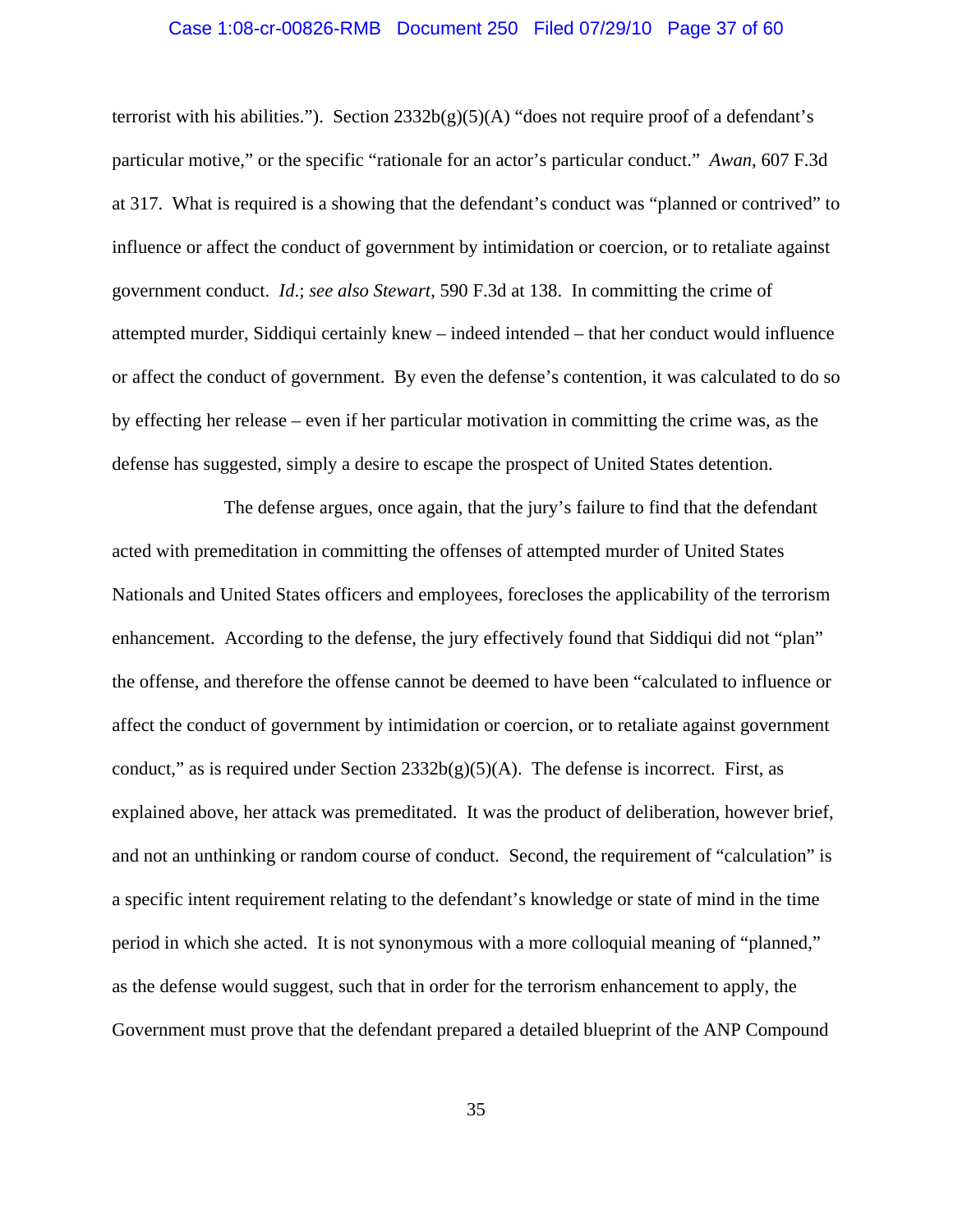#### Case 1:08-cr-00826-RMB Document 250 Filed 07/29/10 Page 38 of 60

and tracked the movements of the American forces that day, or anything of the sort. However quickly the defendant reacted to the circumstances that presented themselves, she most certainly made a conscious decision to act in a manner that was calculated – a manner that was planned or contrived – both to influence or affect the conduct of government, and to retaliate against government conduct. Siddiqui's attempt to kill United States personnel was clearly undertaken with the knowledge that it would provoke some response – perhaps that she herself would be attacked and killed, or that she would succeed in intimidating the specific individuals in the room, and perhaps the broader United States military as a result of her unprovoked attack. The fact that the defendant did not pre-arrange the circumstances does not detract from the way she ultimately behaved, or her obvious purpose in doing so.

Relatedly, the defense argues in effect that since the Government did not supersede in this case to charge Siddiqui with providing material support to a terrorist organization, and since "[t]here was nothing found on Dr. Siddiqui the day that she was arrested that suggests that she was planning, supporting, or encouraging a terrorist operation, or had knowledge about the same," (Def. Mem. at 3), Siddiqui is therefore not a terrorist and should not be punished as one. As an initial matter, the Government certainly disagrees with the defense's characterization of the import of the materials found on Siddiqui's person when she was detained by the ANP. Regardless of that, however, the argument that the offense of conviction must be material support, or that the defendant must have been affirmatively linked to a broader terrorist organization or plot in order for the terrorism enhancement to apply is completely without merit. The very definition of a "federal crime of terrorism" is far broader than the defense's implication that only those individuals who plan and carry out large-scale terrorist attacks, or are proven to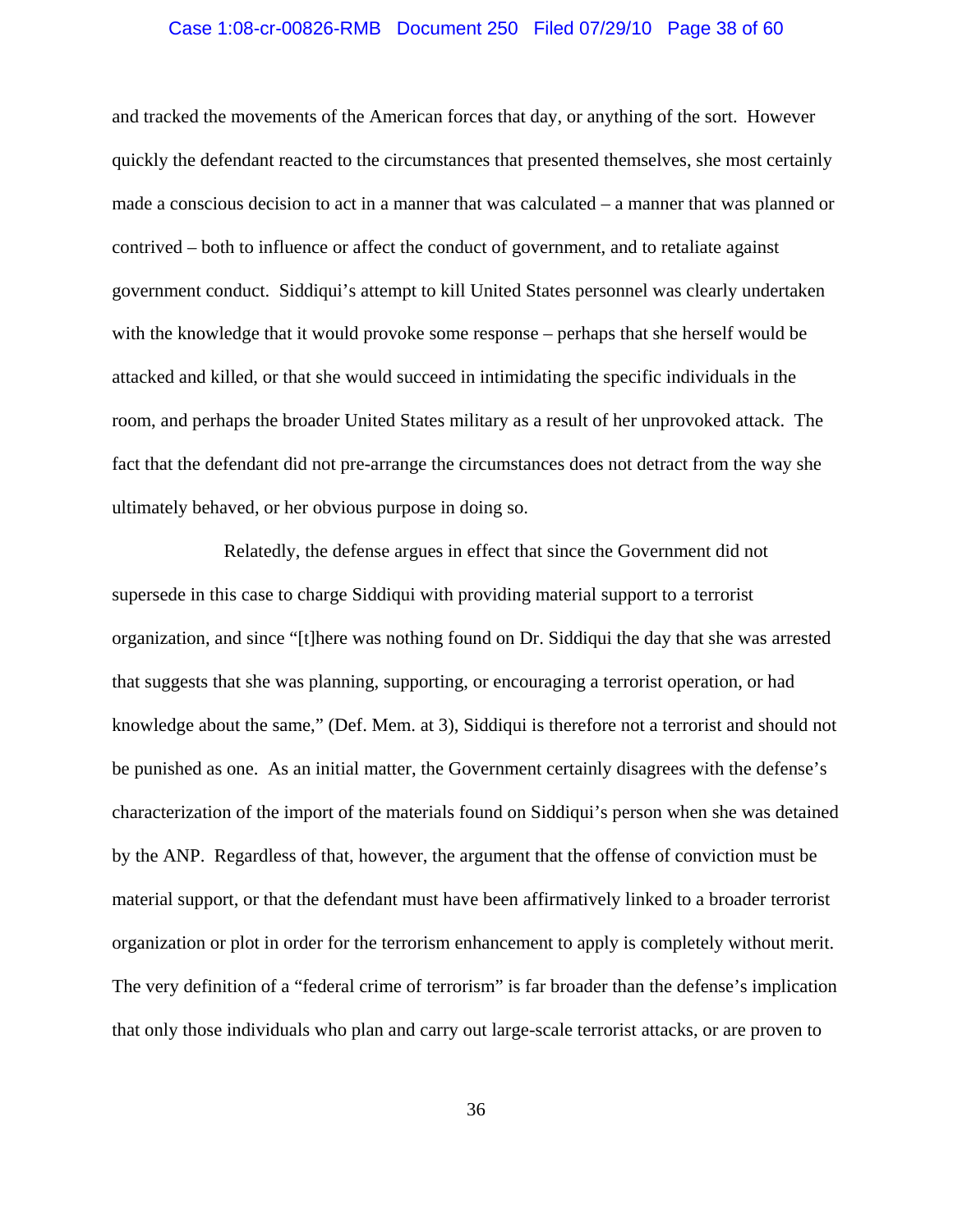#### Case 1:08-cr-00826-RMB Document 250 Filed 07/29/10 Page 39 of 60

be members of terrorist groups, fall within the purview of the Guideline. *See Salim*, 549 F.3d at 78 ("The sentencing enhancement for a federal crime of terrorism is not limited to conduct that constitutes an offense under section 2332b; it applies to any conduct that meets the definition of subsection  $(g)(5)$ .") The Guideline references a variety of statutes to which the enhancement may apply, including Section 1114. To suggest that a defendant must have provided material support for this enhancement to apply completely ignores the plain language of the statute. Indeed, the Second Circuit has approved the application of the terrorism enhancement in very different circumstances from what one might view as a classic example of terrorism. *See id.* at 79.

In sum, the Government submits that the Court should find that the terrorism enhancement applies, given the facts of this case. Taken together, (1) Siddiqui's conduct, (2) the materials that were in her possession shortly before the attack, and which evidence a clear intent to harm the United States, as well as exhortations to violent opposition to the United States' presence in foreign territories such as Afghanistan, and (3) the statements made by Siddiqui herself as she attempted to kill the United States personnel in the room, warrant the finding that she committed a federal crime of terrorism. When she fired the M4 Rifle at the Interview Team, Siddiqui committed specifically enumerated offenses that were calculated both to influence or affect the conduct of government, and to retaliate against government conduct. Her conduct was the very definition of a federal crime of terrorism warranting the enhancement recommended by the Guidelines.

# **4. A Three-Level Hate Crime Enhancement Applies**

Pursuant to Section 3A1.1(a) of the Guidelines, the Government submits that the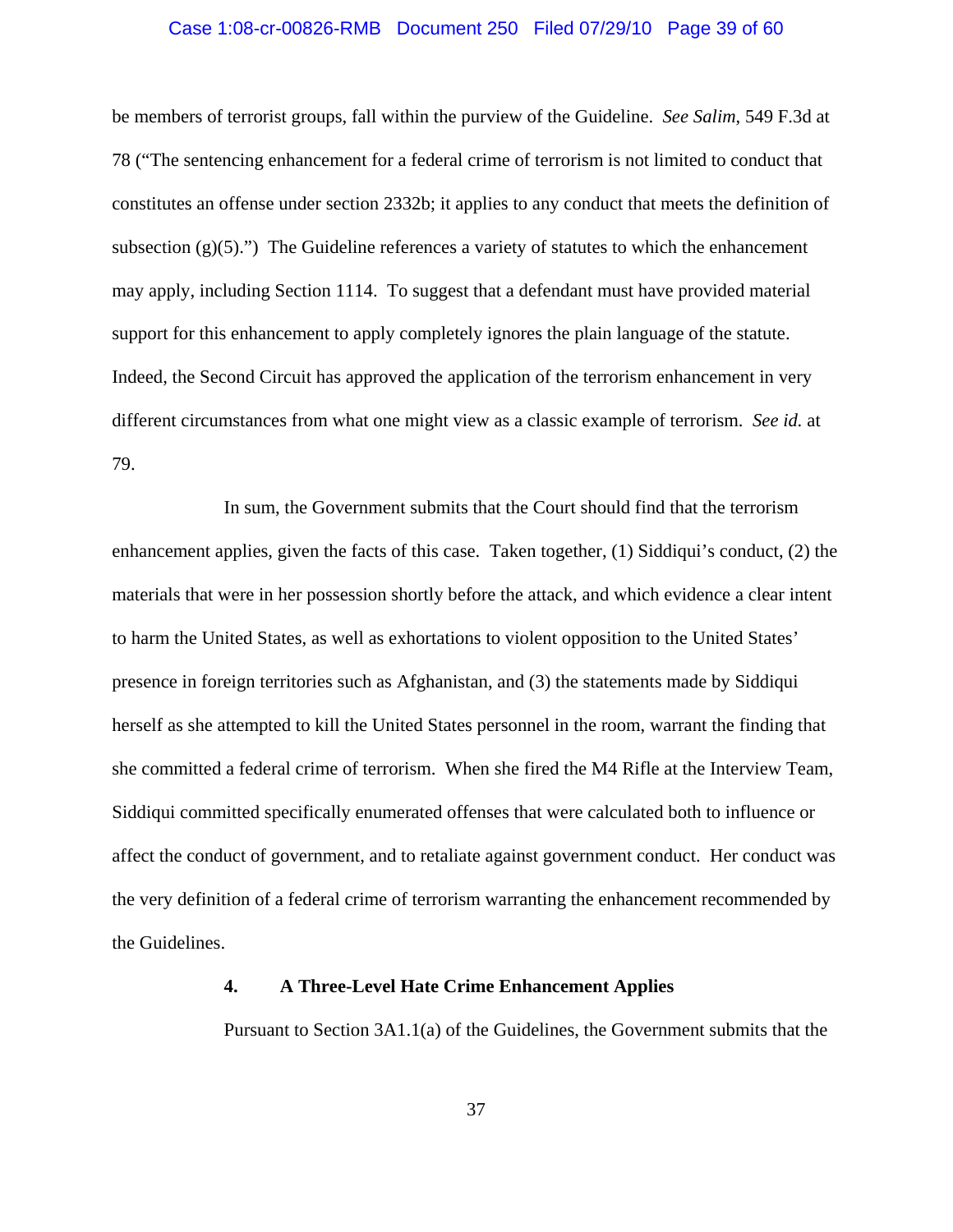### Case 1:08-cr-00826-RMB Document 250 Filed 07/29/10 Page 40 of 60

defendant's base offense level should be increased by three levels because "the finder of fact at trial . . . determine[d] beyond a reasonable doubt that the defendant intentionally selected" her victims as the object of the offense because of their actual or perceived "national origin" or "ethnicity." As such, Siddiqui's offenses of conviction were hate crimes and warrant enhancement under this Guideline. The jury in this case convicted Siddiqui of attempting to murder United States Nationals, among other things, and the Second Circuit has held that such a jury verdict satisfies the special evidentiary requirements which govern Section 3A1.1(a). *See In re Terrorist Bombings*, 552 F.2d 93, 153-54 (2d Cir. 2008) (upholding application of hate crime enhancement where defendant was convicted of conspiring to murder officers or employees of the United States, despite defendant's claim that he was motivated by political ideology as opposed to hatred). $17$ 

The evidence at trial of Siddiqui's animus and hatred towards Americans, in connection with the offenses of conviction, was extensive. The materials in Siddiqui's possession at the time of her detention by Afghan authorities on July 17, 2008, contain explicit references to inflicting harm on the United States and its citizens, through various types of attacks. These materials refer to the American forces in Afghanistan as infidels and enemies. Siddiqui characterized her Afghan captors, from whom she did attempt to escape on repeated occasions, as Americans, and repeatedly pleaded with them not to deliver her into United States custody. When the United States personnel arrived at the second floor room of the ANP Compound and announced who they were, the defendant attempted to kill them minutes later. In addition, the statements made by the defendant in the course of committing the offenses of

<sup>&</sup>lt;sup>17</sup> The Probation Department has deferred to the Court as to whether this enhancement should apply. (*See* PSR ¶¶ 40-41.)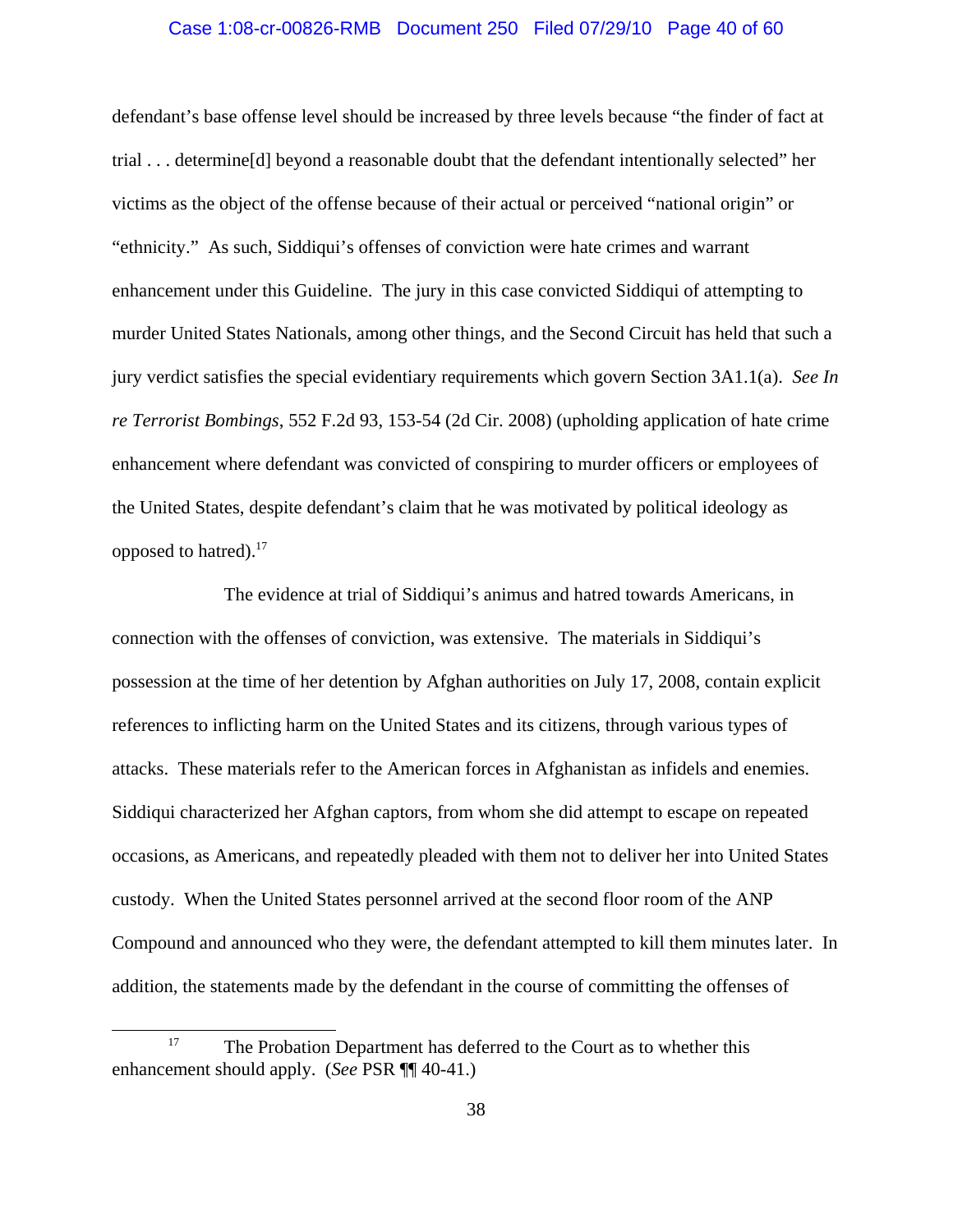### Case 1:08-cr-00826-RMB Document 250 Filed 07/29/10 Page 41 of 60

conviction directly establish her hatred of Americans, and the fact that she intentionally attacked the Interview Team because of their perceived national origin. In short, there was extensive proof at trial that Siddiqui selected the victims of her offenses based on their perceived national origin.

The defense contends that the jury's failure to find that Siddiqui acted with premeditation renders the application of this Guidelines enhancement impossible, because, the defense submits, the hate crime enhancement implies that the defendant "consciously chose to target in advance certain victims." (Def. Mem. at 39.) This argument again overlooks the extensive evidence – principally the documents and other materials in Siddiqui's possession at the time of her detention – which suggests that she did in fact consciously choose to target in advance certain victims. Putting that aside, however, there is no such requirement – in the text of the Guideline itself or in the case law construing this provision – that the defendant's targeting of particular victims be planned in advance of the commission of the crime in order for the hate crimes enhancement to apply. The fact that Siddiqui did not have advance knowledge that the Interview Team was coming to speak with her, or that she would have access to a firearm upon their arrival, does not change the fact that once presented with these circumstances, Siddiqui attempted to kill as many United States personnel as possible.

The defense also submits that Siddiqui "behaved like a desperate and feral captive" who "would have struggled and bit anyone, whatever their . . . national origin, if she perceived that they would hand her over to any authorities that would bring her to an American prison." (Def. Mem. at 41.) This argument totally and inappropriately disregards the fact that Siddiqui conveyed her views towards America to her Afghan captors on July 17 and 18, in the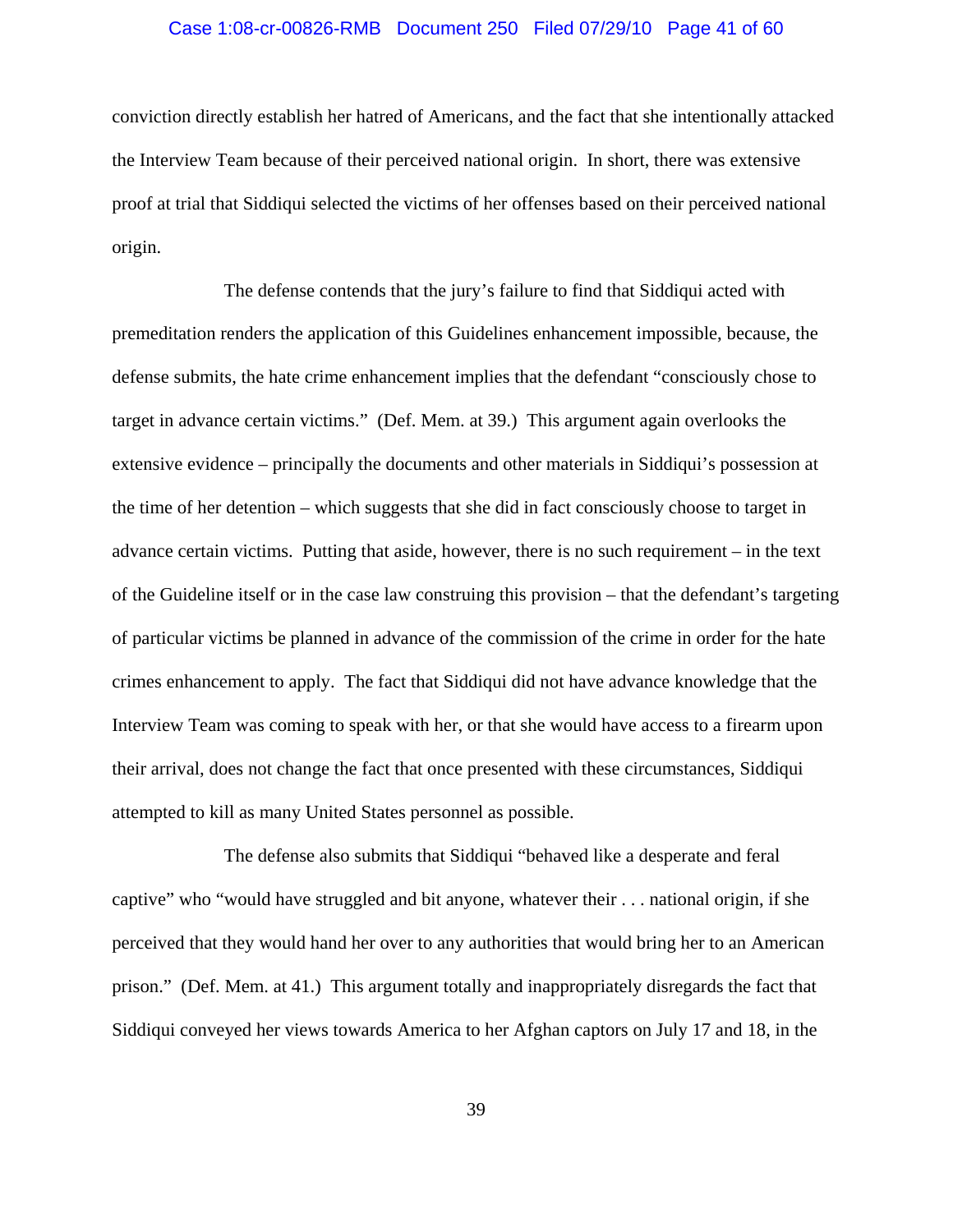myriad of writings that were recovered from her on July 17, and to United States personnel immediately before, during, and after the shooting.

#### **5. A Two-Level Increase Applies for Obstruction**

Pursuant to Section 3C1.1 of the Guidelines, the Government submits that the defendant's base offense level should be increased by two levels because Siddiqui willfully obstructed the administration of justice with respect to this prosecution, by committing perjury as to material matters when she testified at trial. *See United States* v. *Dunnigan*, 507 U.S. 87, 94 (1993) (obstruction of justice enhancement applies when a defendant testifying under oath "gives false testimony concerning a material matter with the willful intent to provide false testimony, rather than as a result of confusion, mistake or faulty memory"). In short, Siddiqui testified that she never picked up the M4 Rifle, that she never pointed the rifle at the United States personnel assembled in the room, and that she never fired the M4 Rifle. In contrast, the jury found Siddiqui guilty of attempting to murder United States Nationals and United States officers and employees, by virtue of her grabbing the M4 Rifle and shooting it at the members of the Interview Team. The defendant's perjury with respect to the material facts underlying the offenses of conviction cannot be characterized as anything other than blatant.

For sentencing purposes, perjury need only be proved by a preponderance of the evidence. *See United States* v. *Khedr*, 343 F.3d 96, 102 (2d Cir. 2003)*; United States* v. *Ben-Shimon*, 249 F.3d 98, 102 (2d Cir. 2001). Moreover, it is well settled that "the obstruction of justice enhancement [under Section 3C1.1] . . . is *mandatory* once its factual predicates have been established." *United States* v. *Friedman*, 998 F.2d 53, 58 (2d Cir. 1993) (emphasis added); *accord United States* v. *Ortiz*, 251 F.3d 305, 306 (2d Cir. 2001) ("'[u]nder the Guidelines . . . the

40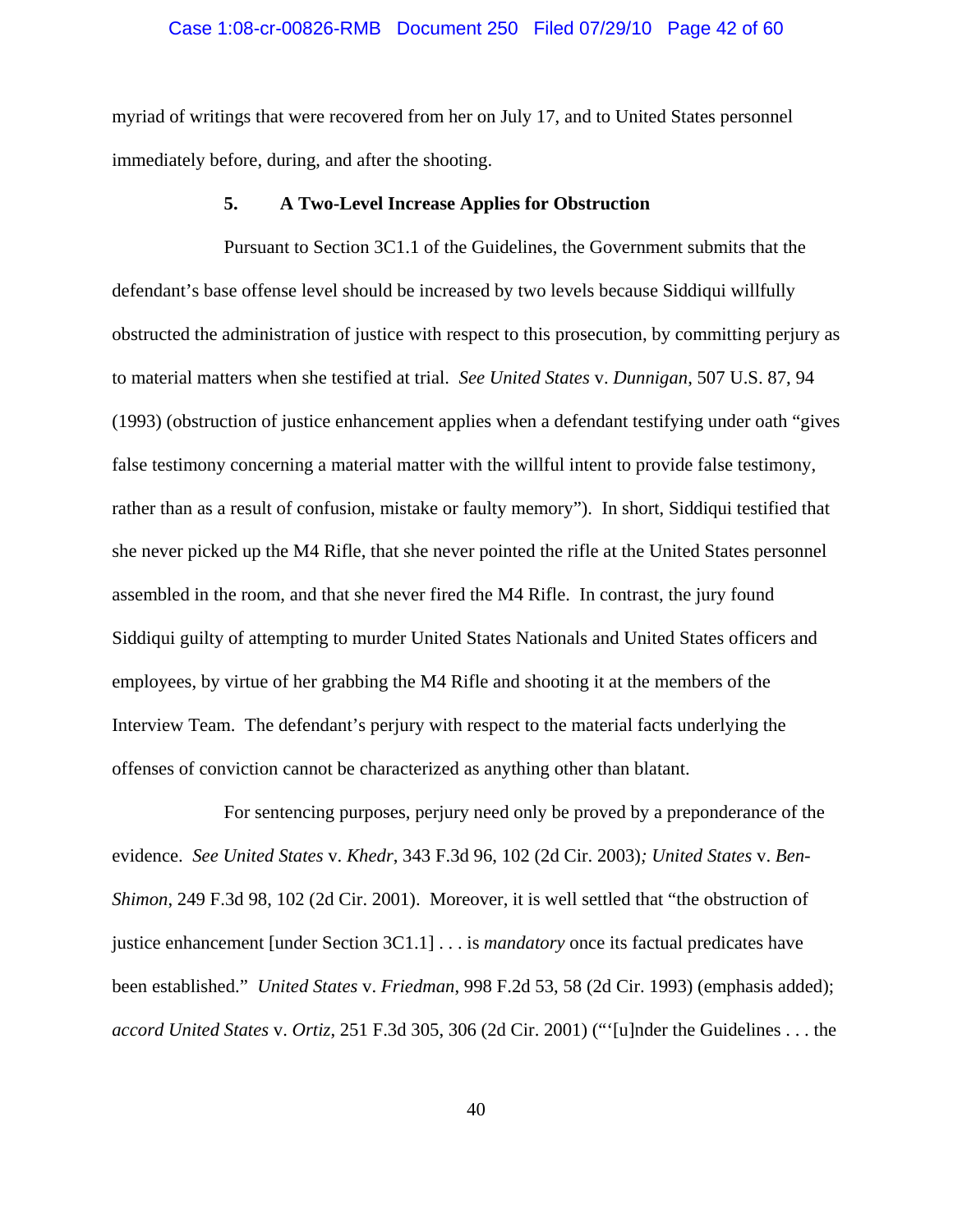#### Case 1:08-cr-00826-RMB Document 250 Filed 07/29/10 Page 43 of 60

sentencing court is required to adjust a defendant's offense level upward' if the defendant obstructed justice") (quoting *United States* v. *Lincecum*, 220 F.3d 77, 80 (2d Cir. 2000)). Accordingly, if the sentencing judge finds facts that give rise to this enhancement, the enhancement must be imposed for purposes of the Guidelines' calculation.

Where the Government moves for a Section 3C1.1 enhancement based on the defendant's perjured testimony, "a sentencing court must find that the defendant 1) willfully and 2) materially 3) committed perjury, which is (a) the intentional (b) giving of false testimony (c) as to a material matter." *United States* v. *Zagari*, 111 F.3d 307, 329 (2d Cir. 1997). With regard to the wilfulness requirement, the Government must prove that "the defendant's statements unambiguously demonstrate an intent to obstruct." *United States* v. *Kelly*, 147 F.3d 172, 178-79 (2d Cir. 1998); *see also Khedr*, 343 F.3d at 102. With regard to the "materiality" requirement, the commentary to Section 3C1.1 defines "material" evidence to mean "evidence, fact, statement or information that, if believed, would tend to influence or affect the issue under determination." U.S.S.G. § 3C1.1, comment. (n.6). Thus, if the Court finds that the defendant "has clearly lied" in a statement made under oath, the Court "need do nothing more to satisfy *Dunnigan* than to point to the obvious lie and find that the defendant knowingly made a false statement on a material matter." *United States* v. *Williams*, 79 F.3d 334, 337-38 (2d Cir. 1996); *see Lincecum*, 220 F.3d at 80.

The Second Circuit has explicitly held that "[w]here, as here, the defendant's testimony relates to an essential element of [her] offense, such as [her] state of mind or [her] participation in the acts charged in the indictment, the judgment of conviction necessarily constitutes a finding that the contested testimony was false." *United States* v. *Bonds*, 933 F.2d

41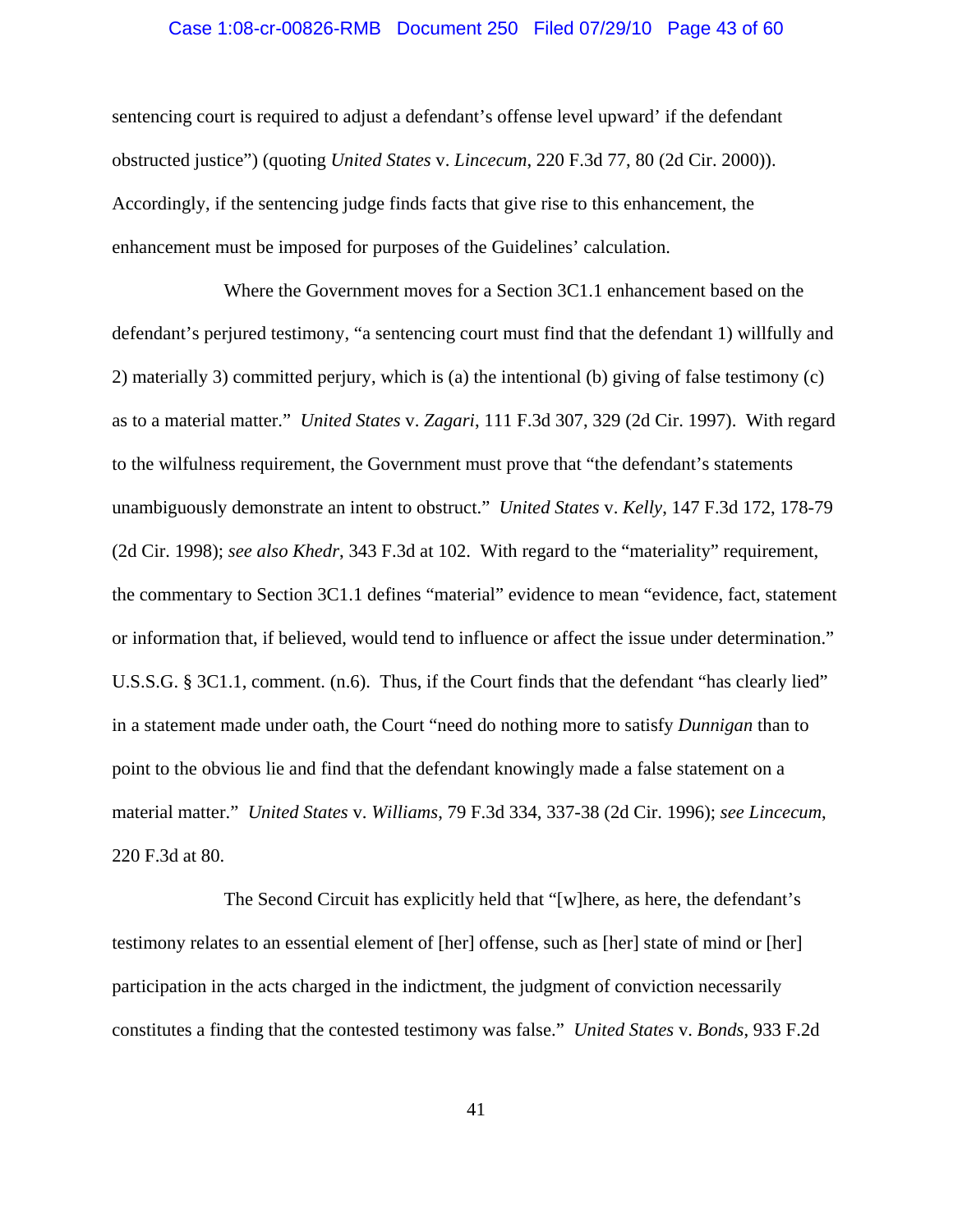152, 155 (2d Cir. 1991) (per curiam).

Siddiqui's testimony regarding the events of July 18, 2008 was unequivocal – she

denied ever touching the M4 Rifle and she denied firing it:

- Q: For the 18th of July, Dr. Siddiqui, did you ever pick up an M4 rifle and aim it at anybody?
- A: This is the biggest joke that I've been kind of sometimes been forced to smile under my scarf. Of course not.
- Q: Did you ever fire an M4 rifle at anybody?
- A: No. No.

(Tr. at 1719-20.)

- Q: It is your testimony that you never picked up a gun in the room that day, is that correct?
- A: It is my testimony that what I told you is my testimony. I am not testifying to anything extra that I don't remember. I am not.
- Q: Are you saying that you don't remember whether you picked up a gun?
- A: I am not saying I am not saying that. I am telling you what you know. I walked towards the person and I was shot and then I was shot again and then I fainted.  $I - my$ head does not believe that anybody would leave a gun lying around. I don't think any of the American soldiers would be so irresponsible as to lay a gun lying around in a room full of people, a detainee can walk up and operate it so fast when that detainee has never in her life seen an M4, does know how to use it. This is crazy. It is too crazy. I am sorry. It is just ridiculous. . . .
- Q: Isn't it true, ma'am, that you picked up an M4 rifle in the room that day?
- A: Isn't it true? I just told you. I answered that already. It is not.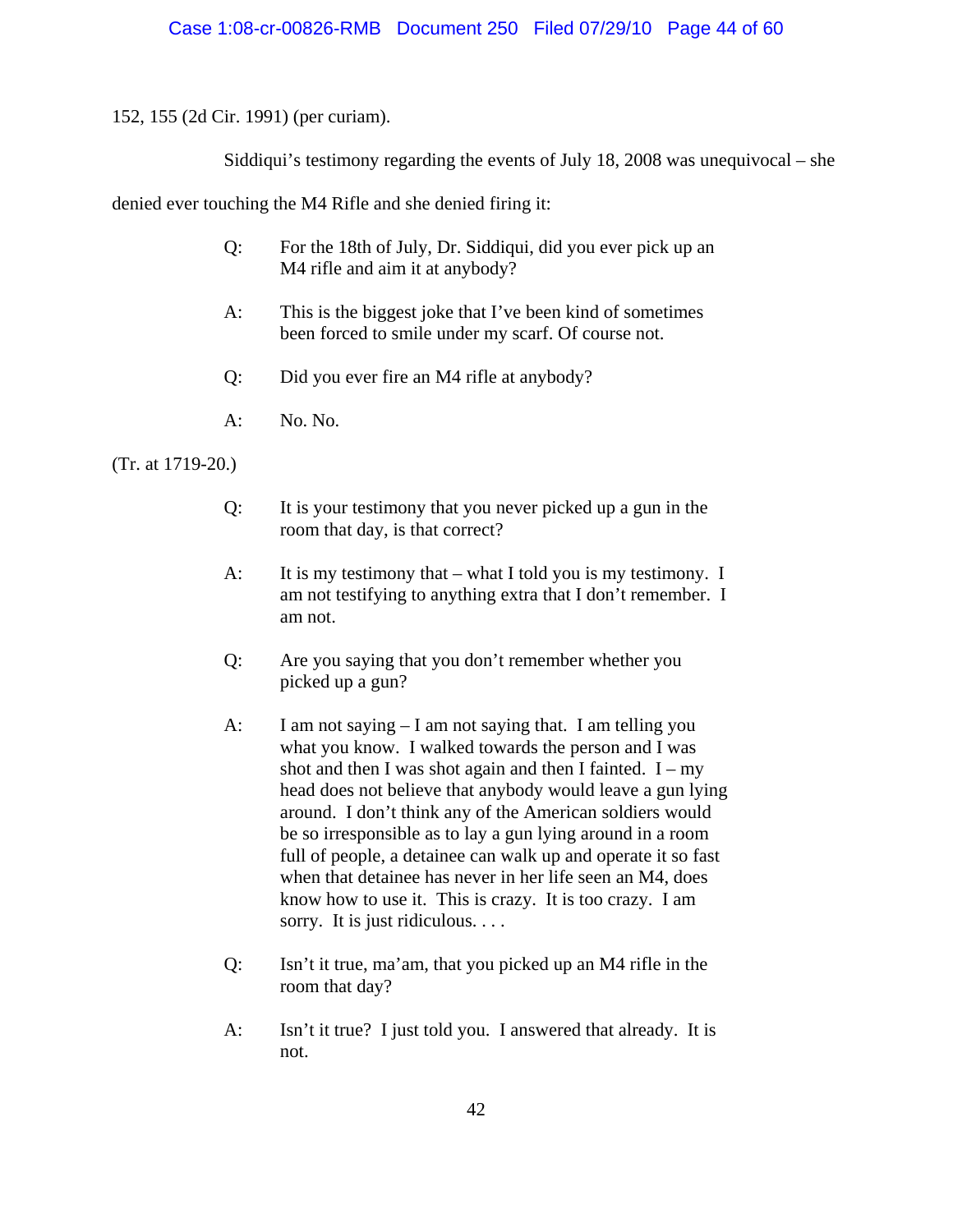(Tr. at  $1741-42$ .)<sup>18</sup>

Siddiqui clearly stated under oath that she never even picked up the M4 Rifle. In finding Siddiqui guilty of Counts One through Four, the jury concluded beyond a reasonable doubt that Siddiqui picked up the M4 Rifle and attempted to kill United States personnel. Accordingly, the two level obstruction enhancement is warranted and beyond dispute.

In its sentencing submission the defense focuses – for 12 pages – on the argument that an enhancement for obstruction of justice is not appropriate where the basis for the enhancement is the defendant's alleged malingering symptoms of mental illness and the defendant's alleged perjury based on inconsistencies between her trial testimony and prior statements made to the FBI.<sup>19</sup> Not once in this 12 page discussion does the defense address the fact that Siddiqui testified under oath and expressly denied having engaged in the conduct with which she was charged and of which she was ultimately convicted. The Government believes that Siddiqui has malingered symptoms of mental illness at various stages of this case, and that Siddiqui repeatedly perjured herself when she testified at trial – including with respect to statements she had made previously to the FBI, her familiarity with firearms, and her knowledge

<sup>&</sup>lt;sup>18</sup> Siddiqui's explanation for what did happen was completely implausible. Siddiqui claimed that she approached the curtain and peeked from behind it in order to see if she could escape. (Tr. at 1716-17, 1740.) According to Siddiqui, a United States Army officer saw her from across the room, screamed words to the effect of "she's loose," and then shot her from across the room. (Tr. at 1717, 1740.) Siddiqui further claims she was shot by another individual and ultimately was shot about three times. (Tr. at 1740.) In fact, the evidence showed that Siddiqui was shot once, suffering two gunshot wounds (corresponding to the entry and exit of the bullet). (Tr. at 1851.)

<sup>&</sup>lt;sup>19</sup> The defense characterizes the only basis for the obstruction of justice enhancement to be paragraphs 32 and 33 of the PSR, which rely on specific instances of Siddiqui's conduct (not including her denial of picking up or shooting the M4 Rifle). The PSR is prepared by the Probation Department. It does not constitute – or in any way limit – the arguments the Government can make at sentencing or the findings the Court can make as to the applicability of various Guideline enhancements.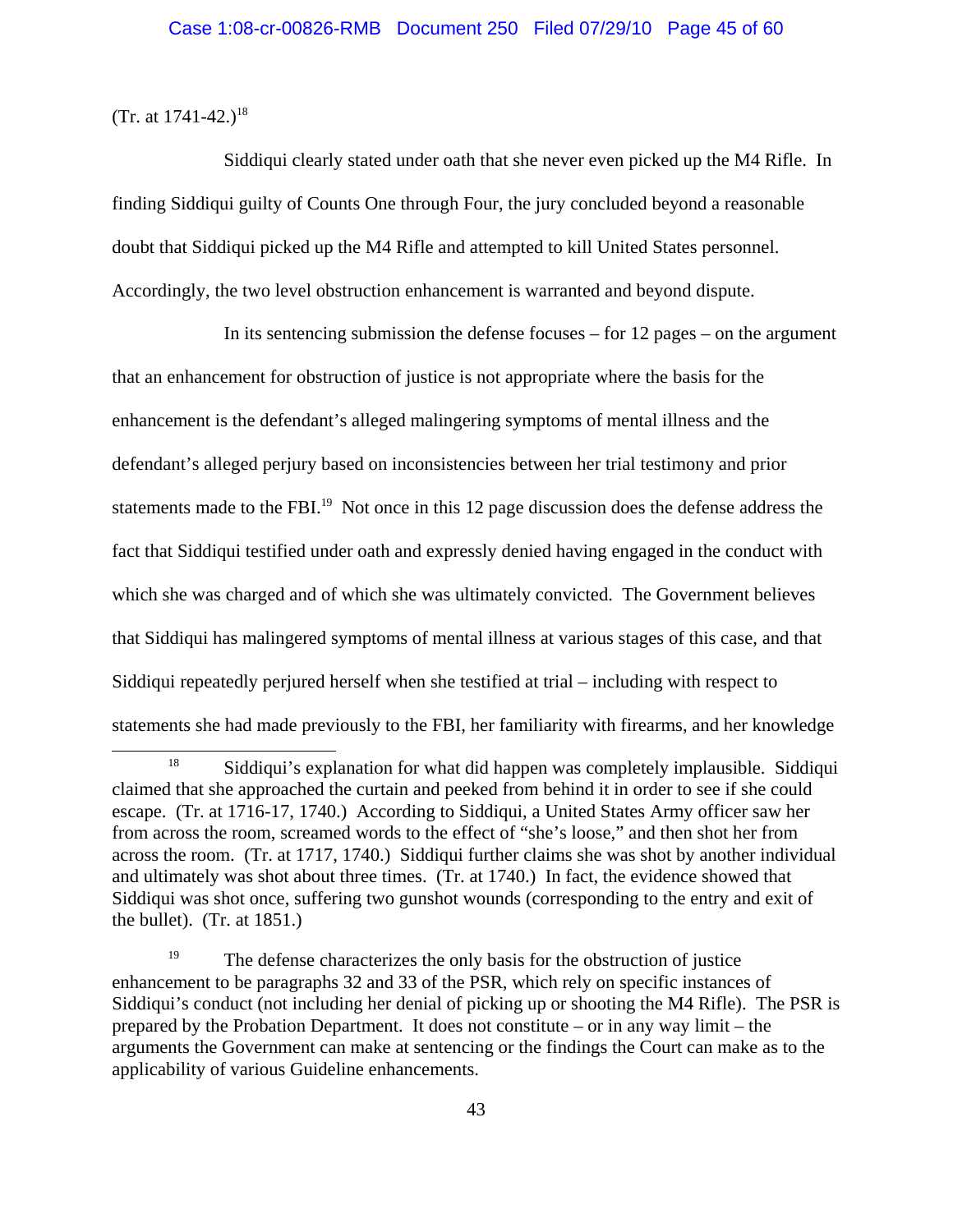# Case 1:08-cr-00826-RMB Document 250 Filed 07/29/10 Page 46 of 60

of various documents shown to her in the course of her testimony. Nevertheless, the Court need not even address these particulars in determining that an enhancement for obstruction of justice is mandated. $20$ 

Siddiqui's perjury in this case was blatant and it concerned the central issue in

this case – whether she attempted to kill members of the Interview Team. The suggestion that an

enhancement for obstruction of justice is "patently unfair" (Def. Mem. at 43) is frivolous.

# **6. Mandatory Minimum Consecutive Guideline**

Count Four of the Indictment charged Siddiqui with violating Title 18, United

States Code, Sections  $924(c)(1)(A)(iii)$  and  $924(c)(1)(B)(ii)$ .

The Guideline applicable to a violation of Title 18, United States Code, Section

924(c) is Section 2K2.4. Subsection (b) of this Guideline provides that

(b) Except as provided in subsection (c), if the defendant, whether or not convicted of another crime, was convicted of violating section  $924(c)$ ... the guideline sentence is the minimum term of imprisonment required by statute. Chapters Three and Four shall not apply to that count of conviction.

The statutes with which Siddiqui was charged in Count Four provide as follows:

 $(c)(1)(A) \ldots$  [A]ny person who, during and in relation to any crime of violence . . . uses or carries a firearm, or who, in furtherance of any such crime, possesses a firearm, shall, in addition to the punishment provided for such crime of violence . . .

(ii) if the firearm is brandished, be sentenced to a term of imprisonment of not less than 7 years; and

(iii) if the firearm is discharged, be sentenced to a term of

<sup>20</sup> Examples of this perjury are replete throughout trial. Siddiqui denied, for example, taking a gun course at the Braintree Rifle & Pistol Club while enrolled at MIT (Tr. at 1731-33), yet Gary Woodworth subsequently identified her as someone with whom he spent approximately six hours at a gun range outside Boston (Tr. at 1839-41).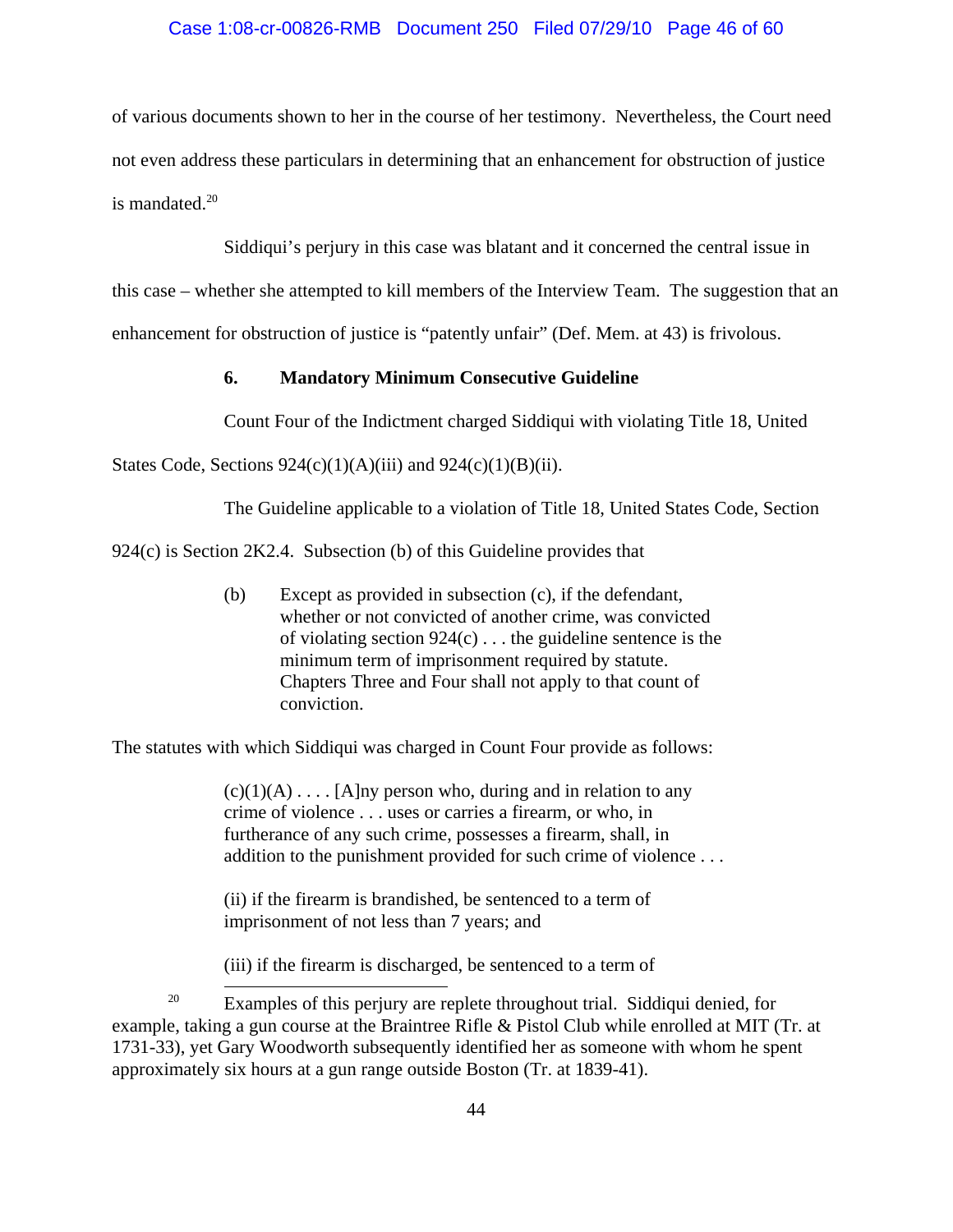imprisonment of not less than 10 years;

(B) If the firearm possessed by a person convicted of a violation of this subsection –

(ii) is a machinegun or a destructive device . . . the person shall be sentenced to a term of imprisonment of not less than 30 years.

(D) Notwithstanding any other provision of law –

(ii) No term of imprisonment imposed on a person under this subsection shall run concurrently with any other term of imprisonment imposed on the person, including any term of imprisonment imposed for the crime of violence. . . during which the firearm was used, carried, or possessed.

18 U.S.C. §§ 924(c)(1)(A)(iii), (B)(ii), D(ii).<sup>21</sup> Thus, Section 2K2.4 of the Guidelines provides that the term of imprisonment applicable to Count Four is the minimum term of imprisonment that the statute requires (which is set forth in Sections  $924(c)(A)(ii)$ ,  $(A)(iii)$ , or  $B(ii)$ ).

Here, the jury was instructed that to convict Siddiqui of Count Four of the

Indictment, they needed to find beyond a reasonable doubt that "the defendant knowingly used or carried a firearm during and in relation to the commission of the underlying crime of violence." (Tr. at 2077.) Moreover, Count Four of the Indictment specifically alleged that "SIDDIQUI used, carried, brandished and discharged U.S. Army Officer One's M4 Rifle (a machinegun) in connection with the crimes described in Counts One, Two and Three." (Indictment ¶ 12.) The jury was not asked to find if the firearm was either (1) brandished or discharged; or (2) a machinegun.

It is well-settled that after a defendant is convicted of violating Title 18, United

<sup>&</sup>lt;sup>21</sup> The term "machinegun" is defined in Title 26, United States Code, Section 5845(b). *See* 18 U.S.C. § 921(a)(23). A "machinegun" is defined as: "any weapon which shoots, is designed to shoot, or can be readily restored to shoot, automatically more than one shot, without manual reloading, by a single function of the trigger." 26 U.S.C. § 5845(b).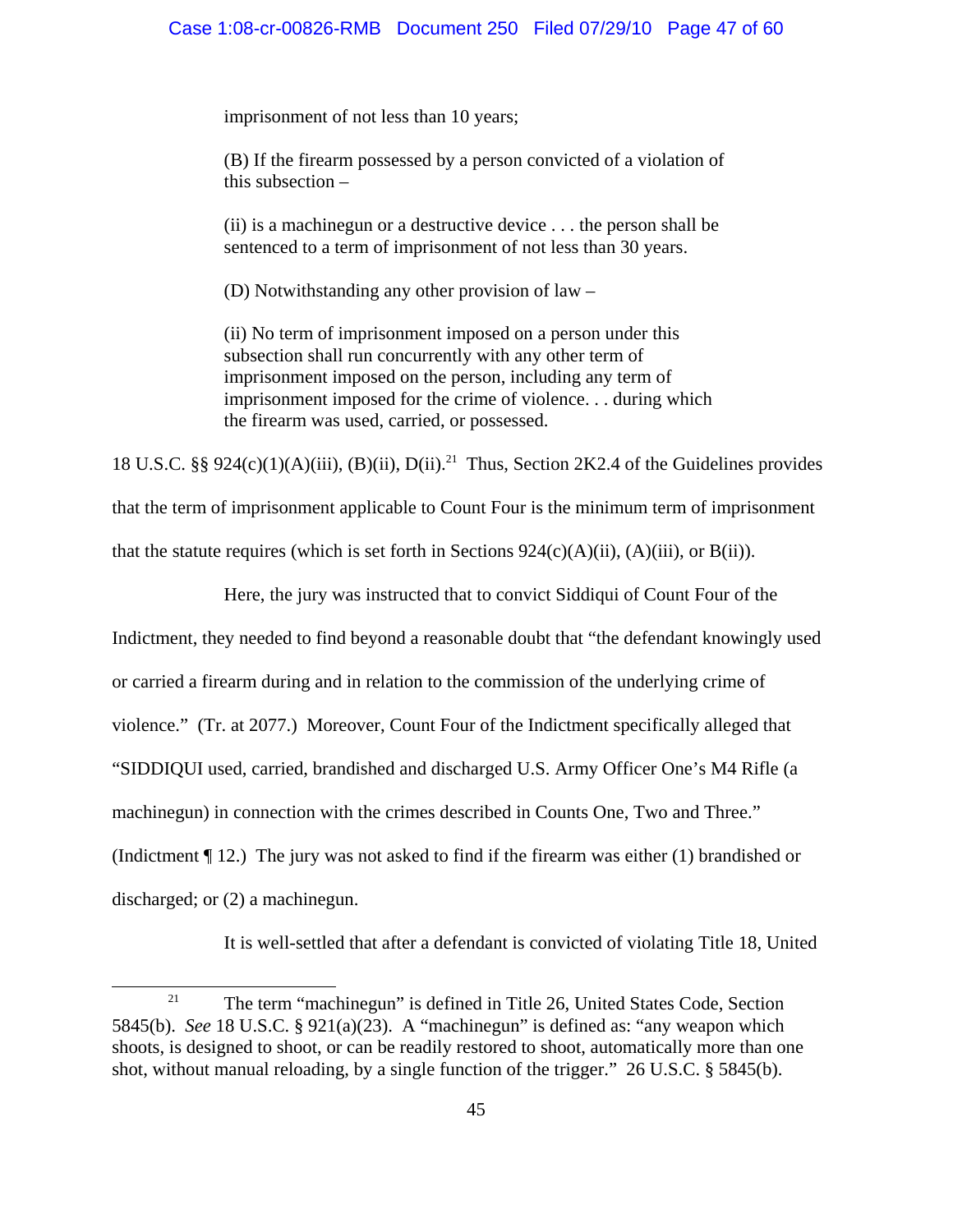#### Case 1:08-cr-00826-RMB Document 250 Filed 07/29/10 Page 48 of 60

States Code, Section  $924(c)(1)(A)(i)$ , the Court may find by a preponderance of the evidence whether the enhancements set forth in subsections (ii) and (iii) apply. It is black letter law that these two enhancements – of seven and ten years – are sentencing factors that may be found by the Court. *See United States* v. *O'Brien*, 130 S. Ct. 2169, 2179 (2010) ("Sections  $924(c)(1)(A)(ii)$  and (iii) provide sentencing enhancements for brandishing or discharging the firearm, and the Court has held that these enhancements are sentencing factors to be found by a judge."); *Harris* v. *United States,* 536 U.S. 545 (2002) (holding that facts triggering a mandatory minimum consecutive sentence under Section  $924(c) - i.e.,$  whether a firearm was possessed, brandished, or discharged – are not elements of the crime but are instead sentencing factors that are properly found by the Court at sentencing by a preponderance of the evidence); *United States* v. *Gomez*, 580 F.3d 94, 104 (2d Cir. 2009).

Here, overwhelming evidence clearly shows that Siddiqui not only brandished (which the defense concedes (Def. Mem. at 57)), but also discharged the M4 Rifle. Six separate witnesses saw and heard Siddiqui fire the M4 Rifle. The witnesses were unequivocal on this point. (*See* Tr. at 168 (Snyder); 427 (Gul); 968 (Card); 1078, 1082 (Chief Warrant Officer); 1180-81 (Agent Negron); 1270-71 (Amin).) In addition, three separate witnesses testified that they heard shots that sounded like they came from an M4 Rifle, followed by pistol shots. (*See* Tr. at 398-99 (Jefferson); 1336-37 (Williams); 1386-87 (Cook).) The Government submits that the jury credited this testimony beyond a reasonable doubt in finding Siddiqui guilty of attempted murder in Counts One and Two of the Indictment. Accordingly, any sentence that the Court imposes on Count Four must be a mandatory minimum sentence of 10 years and must run consecutive to any term of imprisonment that is imposed on Counts One through Three and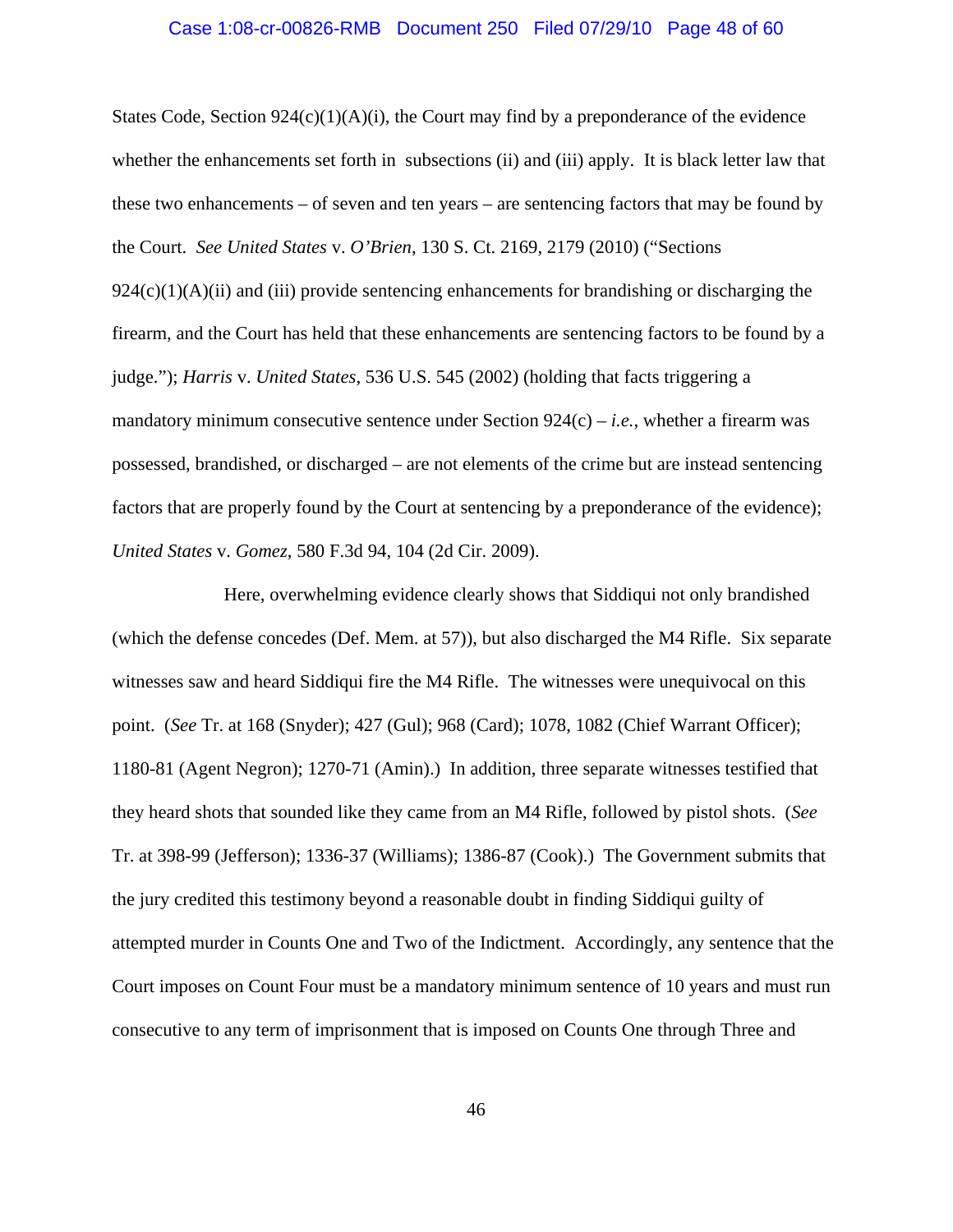Counts Five through Seven. *See* 18 U.S.C. §924(c)(1)(A)(iii).

The defense argument that the forensic evidence "simply failed to confirm" (Def. Mem. at 58) that Siddiqui fired the gun is utterly flawed. First, six different eyewitnesses testified that they saw and heard Siddiqui fire the M4 Rifle, and three different eyewitnesses testified that they heard this happen. Their testimony should be credited and that should end the Court's inquiry on this point.

Second, a lack of forensic evidence does not mean an event did not happen. This was best illustrated at trial by the fact that although no one disputed that the Chief Warrant Officer fired at least two 9-mm rounds at Siddiqui, only one 9-mm bullet was recovered. One 9 mm bullet is missing just like the M4 shell casings are missing. We know M4 shells were recovered, however, as defense witness ANP Officer 1 testified that he saw what he believed were inch-and-a-half-long American rifle shells in the second floor room immediately after the shooting. (Tr. at 1811-13.) And, Qadeer testified that he also recalled seeing three shells on the floor after the shooting. (Def. Ex. C at 33.)

Third, given the location of the crime scene, the lack of forensic evidence is not surprising. The ANP Compound was in the middle of a war zone and was not secured after this shooting. It took the FBI six days to get to the ANP Compound to begin their evidence collection process. Both the defense and Government experts agreed that this lack of control of the crime scene was problematic and contributed to lost evidence.<sup>22</sup>

<sup>&</sup>lt;sup>22</sup> Moreover, the suggestion that the "photographs" (a reference to the videotape of the second floor room before the shooting) "establish error" in the Government's "theory" (Def. Mem. at 58) is wrong. As the Court and counsel are aware, it was the Government who brought the videotape – which had previously been provided to the defense in the course of discovery – to the Court's and counsel's attention during the course of trial. The Government did so after it realized that the videotape showed that the two holes in the wall opposite the curtain (as conveyed in Gordon Hurley's photos) could not have been caused by gunfire on July 18. The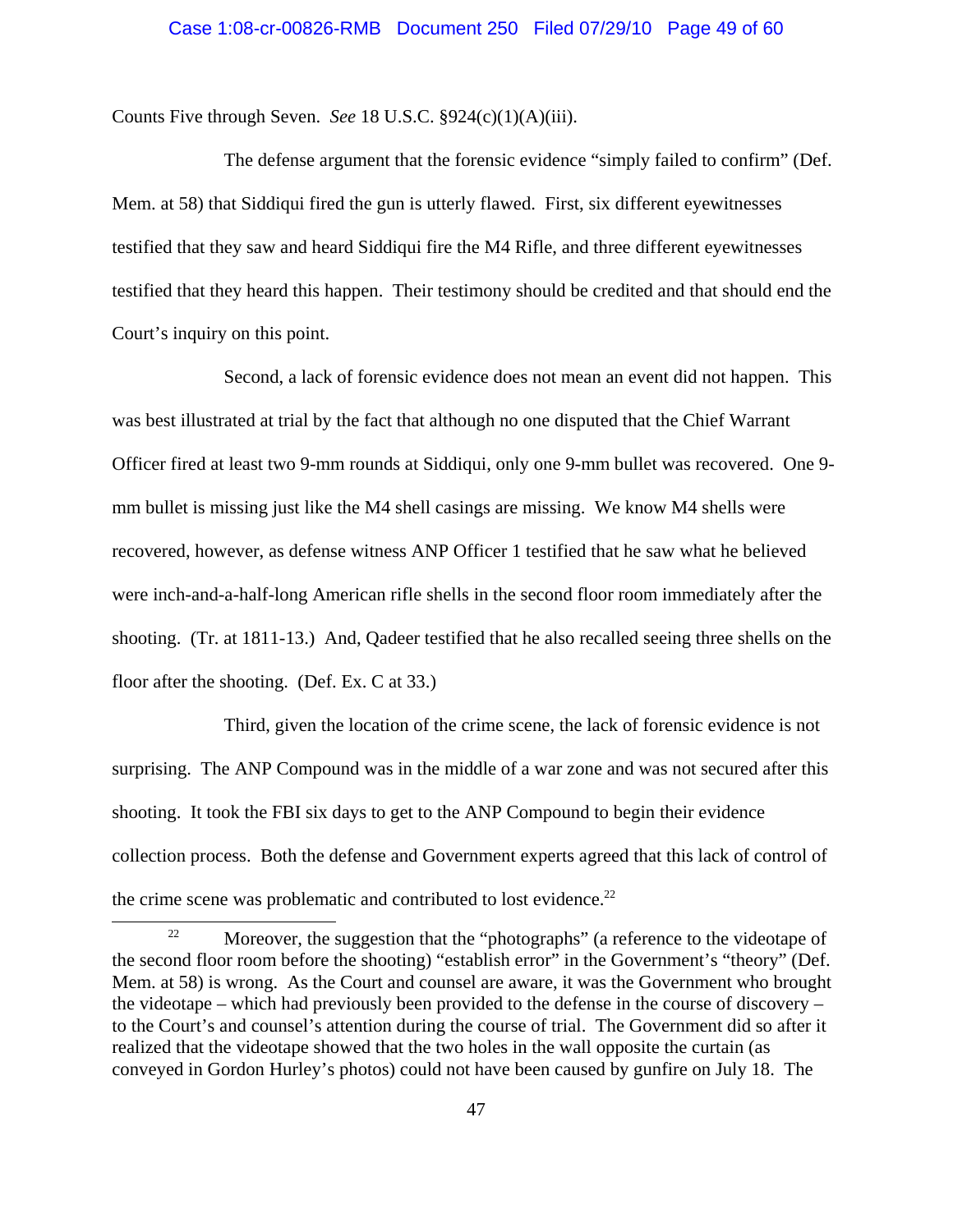# Case 1:08-cr-00826-RMB Document 250 Filed 07/29/10 Page 50 of 60

Accordingly, a preponderance of the evidence shows that Siddiqui both brandished and discharged the M4 Rifle and that the mandatory minimum consecutive sentence of ten years' imprisonment applies.

In addition to the above enhancements (*i.e.* Section 924(c)(1)(A)(ii) and (iii)), Section 924(c)(1)(B)(ii) provides that a mandatory minimum consecutive sentence of 30 years' imprisonment must be imposed where the firearm at issue was a machinegun. In light of *Harris*, the Government believed that this enhancement was – like subsections  $(A)(ii)$  and  $(A)(iii)$  – a sentencing factor to be found by the Court. The defense accurately notes, however, that in May 2010 the Supreme Court held that whether the firearm used or possessed was a machinegun – *i.e.* a violation of Title 18, United States Code, Section  $924(c)(1)(B)(ii) - is$  an element of the offense that must be found by the jury. *See United States* v. *O'Brien*, 130 S. Ct. 2169. The jury in this case did not explicitly find – as they were not asked – that the gun possessed by Siddiqui on July 18, 2008, was a machinegun. As a matter of law, Siddiqui is thus only subject to a mandatory minimum consecutive sentence of 10 years on Count Four, rather than 30 years.<sup>23</sup>

Regardless of whether the Court is *required* to impose a mandatory minimum consecutive sentence of 30 years' imprisonment on Count Four, Section 924(c) reflects Congress's assessment that such a sentence for Count Four would be appropriate.<sup>24</sup> In

 $23$  Accordingly, the Probation Department's determination that a mandatory minimum consecutive 30 year sentence of imprisonment applies to Count Four is incorrect. (*See* PSR ¶ 37.)

<sup>24</sup> Even after *O'Brien*, the maximum sentence permitted by law for a violation of Section 924(c) remains a sentence of life imprisonment. *See United States* v. *Farmer*, 583 F.3d 131, 151 (2d Cir. 2009); *United States* v. *Johnson*, 507 F.3d 793, 798 (2d Cir. 2007); *see also*

discovery that those two particular holes could not have been caused by the gunfire on July 18 in no way changes the Government's theory that Siddiqui fired the M4 Rifle at members of the Interview Team and tried to kill them.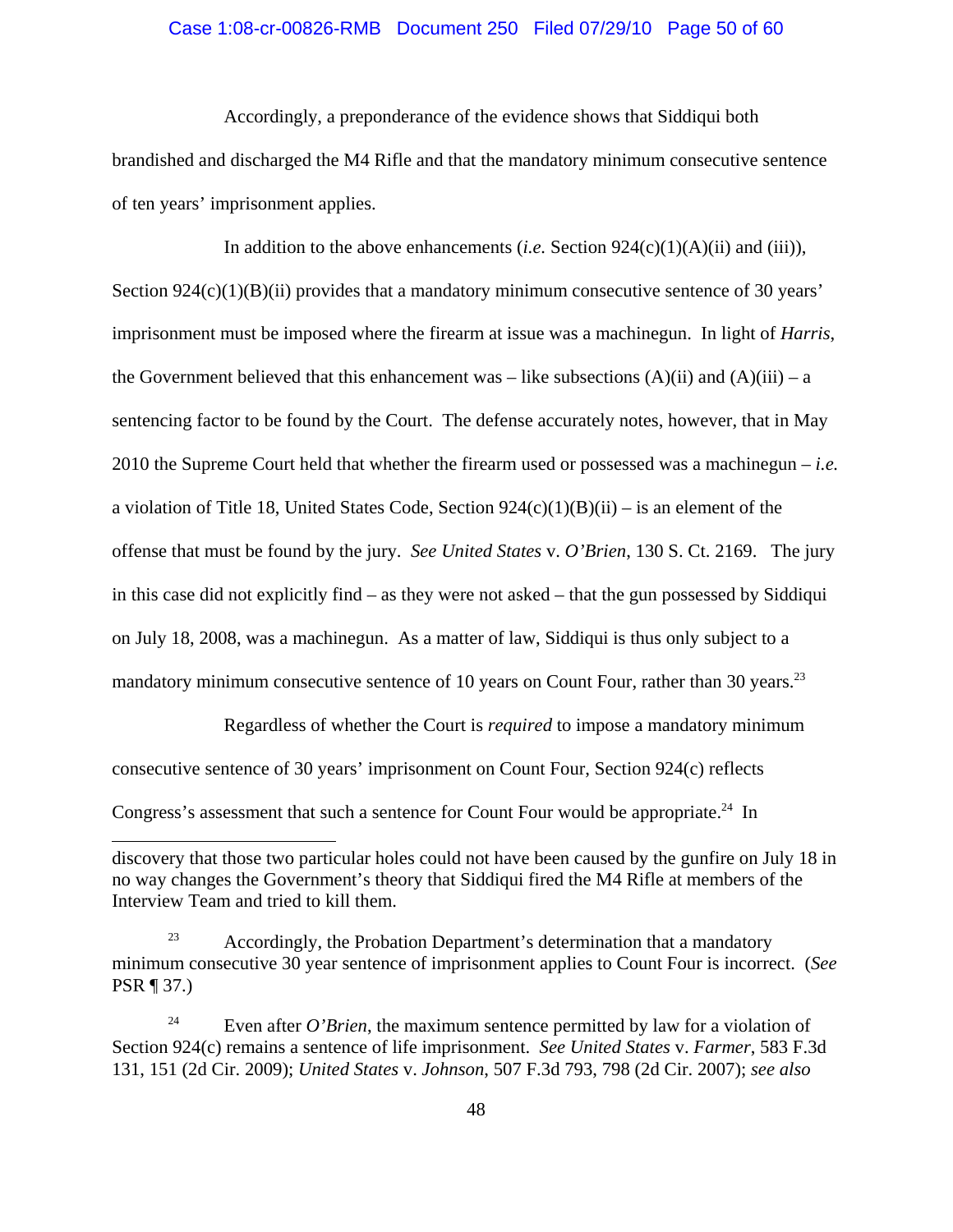## Case 1:08-cr-00826-RMB Document 250 Filed 07/29/10 Page 51 of 60

legislating the applicable penalties for Section 924(c), Congress determined that using a machinegun during a crime of violence warranted a sentence of no less than 30 years' imprisonment to run consecutive to the sentence imposed on the other counts. Such an increased penalty recognizes the moral depravity of committing violent crimes with machineguns, which can inflict horror and damage on a massive scale. *See O'Brien*, 130 S. Ct. at 2178 (recognizing "[t]he immense danger posed by machineguns [and] the moral depravity in choosing the weapon").

Moreover, while the Court did not submit this question to the jury, there can be no serious dispute that – if asked – the jury would have found that the gun used and carried by Siddiqui on July 18 was a machinegun. The theory of the Government's case was that Siddiqui fired – and attempted to fire – an M4 Rifle at the Interview Team. Indeed, the Indictment specifically alleged that Siddiqui used the M4 Rifle, which it characterized as a machinegun. (*See* Indictment ¶ 4.) There was no testimony or evidence suggesting that Siddiqui picked up any other type of weapon that day. Nor can there be any dispute that the M4 Rifle is a machinegun as defined by Title 26, United States Code, Section 5845(b). FBI firearms expert Carlo Rosati testified that the M4 Rifle used by Siddiqui was a machinegun capable of firing at least a "three round burst," (Tr. at 836), and the Chief Warrant Officer also testified that this weapon fired on both semiautomatic and automatic modes (Tr. at 1076). That testimony was unchallenged.

*Harris* v. *United States*, 536 U.S. 545, 573 (2002) (Thomas, J., dissenting). Therefore, although the Court is no longer *required* to sentence Siddiqui to a minimum consecutive sentence of 30 years' imprisonment on Count Four, such a sentence would be appropriate. And, while a strict application of the Guidelines provides for a Guideline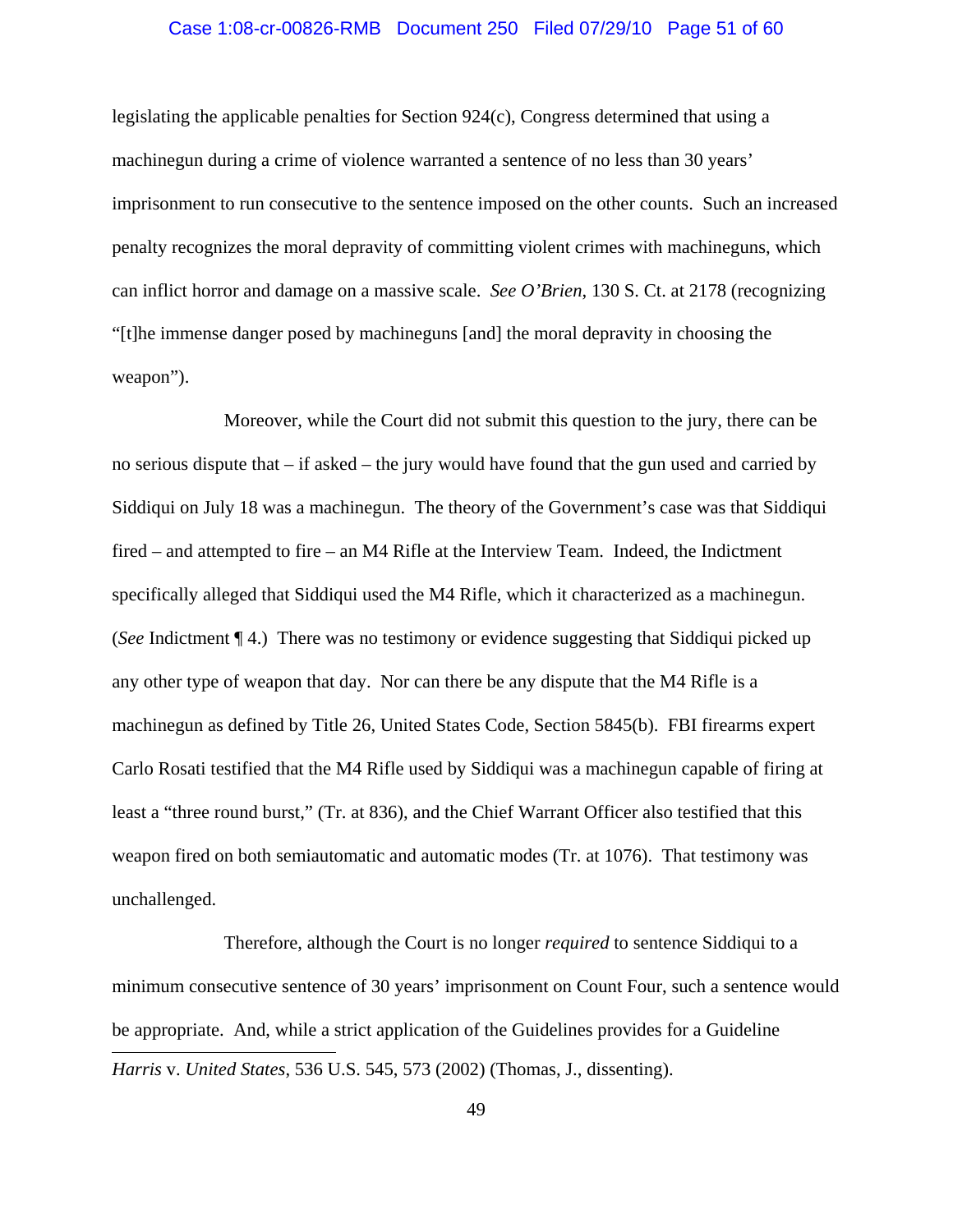#### Case 1:08-cr-00826-RMB Document 250 Filed 07/29/10 Page 52 of 60

sentence of 10 years' imprisonment on Count Four, the Government submits that a sentence of 30 years' imprisonment on this count reflects the intent of both Congress and the Sentencing Commission, and would therefore be appropriate.

# **7. The Total Guidelines Range**

Based on the analysis above, Siddiqui has a total offense level of 56. This is based on: (1) a base offense level of 33, pursuant to Section 2A2.1(a)(1); (2) a six-level enhancement pursuant to Section 3A1.2(b) (targeting official victims); (3) a twelve-level enhancement pursuant to Section 3A1.4(a) (the terrorism enhancement); (4) a two-level enhancement pursuant to Section 3C1.1 (obstructing justice); and (5) a three-level enhancement pursuant to Section 3A1.1(a) (hate crime motivation). In addition, because the terrorism enhancement applies, Siddiqui faces a criminal history category of VI, pursuant to Section 3A1.4(b). The corresponding Guidelines range for Counts One through Three and Counts Five through Seven is life imprisonment. The applicable Guideline for Count Four of the Indictment is a mandatory minimum sentence of 10 years' imprisonment, which must run consecutive to the sentence imposed on Counts One through Three and Counts Five through Seven.

Accordingly, the Guidelines range for Siddiqui's offenses of conviction is a sentence of life imprisonment, to be followed by a mandatory minimum consecutive sentence of 10 years' imprisonment. $25$ 

#### **C. Consideration of the 3553(a) Factors**

Title 18, United States Code, Section 3553(a) provides that (in addition to the Guidelines) the Court should consider the following factors at sentencing:

<sup>&</sup>lt;sup>25</sup> The defense is not seeking any downward departures from the Guidelines and the Government submits that no such departures apply.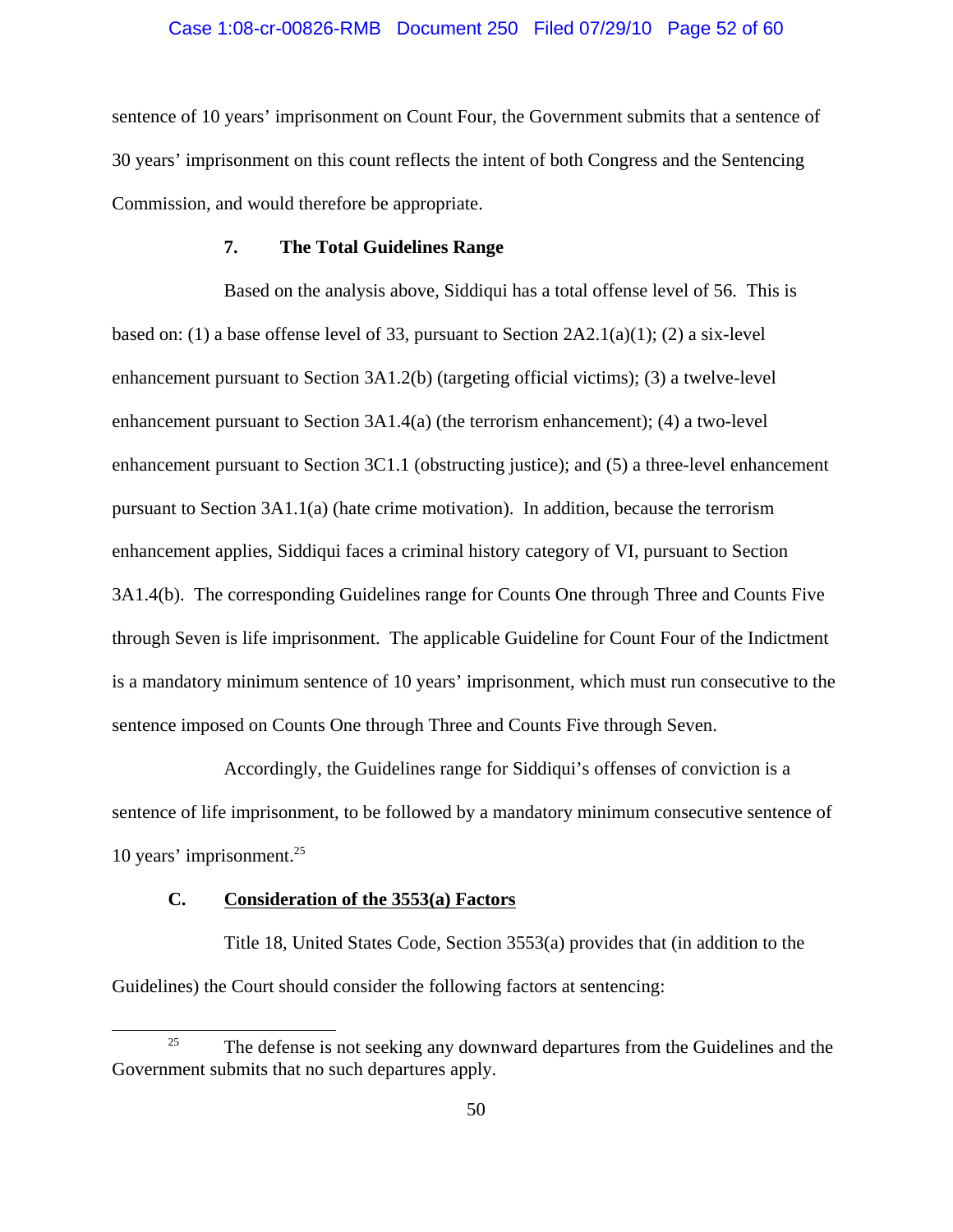(1) the nature and circumstances of the offense and the history and characteristics of the defendant;

(2) the need for the sentence imposed –

(A) to reflect the seriousness of the offense, to promote respect for the law, and to provide just punishment for the offense;

(B) to afford adequate deterrence to criminal conduct;

(C) to protect the public from further crimes of the defendant; and

(D) to provide the defendant with needed educational or vocational training, medical care, or other correctional treatment in the most effective manner.

Various aspects of this case counsel in favor of the sentence called for under the

Guidelines.

First, and most importantly, the nature and circumstances of this offense show that Siddiqui tried to kill as many United States personnel as possible on July 18, 2008. Her intended victims consisted of people who were (and are) serving the United States and who placed themselves in harm's way the minute they stepped outside FOB Ghazni. None of these personnel anticipated the series of events that transpired after the Chief Warrant Officer placed his M4 Rifle down on the floor of the second floor room of the ANP Compound. Siddiqui tried to surprise the Interview Team and murder as many Americans as possible.

Through happenstance and the courageous actions of Ahmed Gul, no Americans were hit or seriously injured. But Siddiqui's actions on July 18 demonstrate dangerousness and her sheer will and desire to kill Americans. Siddiqui was prepared to die that day in, what was in her mind, a blaze of glory. She indicated this by pleading with United States personnel to let her die and not treat her. Even more disturbing is the fact that Siddiqui harbors these sentiments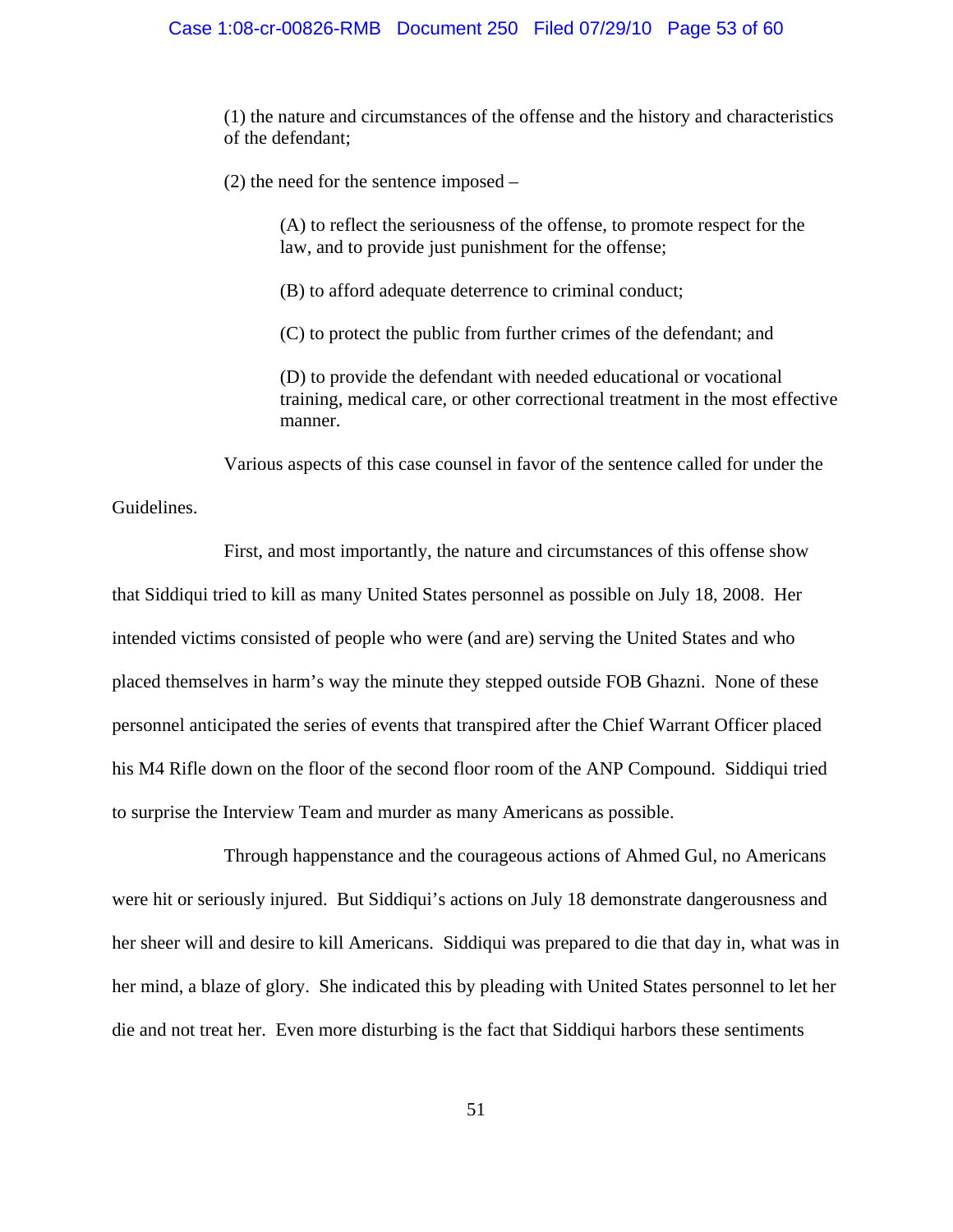### Case 1:08-cr-00826-RMB Document 250 Filed 07/29/10 Page 54 of 60

despite having lived in the United States for almost ten years, where she was educated at some of this country's finest institutions.

It is simply offensive to argue – as the defense does – that the "victim" of Siddiqui's behavior was "none other than herself" (Def. Mem. at 1) and that Siddiqui is "clearly her own worst enemy" (Def. Mem. at 5). The true victims of Siddiqui's crimes were the men and woman she attempted to, and very nearly did, murder: Captain Robert Snyder, the Chief Warrant Officer, Medic Dawn Card, Jawid Ahmin, Ahmed Gul, Special Agent Erik Negron, and Special Agent John Jefferson. Those people suffered the same harm experienced by every victim of an attempted murder who is not physically injured: the emotional and psychological harms of their harrowing, near-death experience.

Moreover, on July 18, Siddiqui had one enemy – the United States. This was the same "enemy" that Siddiqui referenced in countless writings that were recovered from her on July 17. When Siddiqui finally was presented with the opportunity to attack these "enemies," she took it. Had Siddiqui not been captured on July 17, it is unclear what she would have done. Not only did Siddiqui have a trove of incriminating documents on her when she was detained by the ANP, Siddiqui also was in possession of two pounds of sodium cyanide. Given the lethality of sodium cyanide, Siddiqui held in her hands the potential to inflict serious damage on the public with this chemical if she so chose. It defies common sense to suggest that Siddiqui's possession of these materials was innocuous. It is clear that harm was averted when United States personnel detained Siddiqui and saved her life, even though she had just tried to kill them.

Similarly, defense counsel's suggestion that Siddiqui is not a "typical defendant" (Def. Mem. at 27) who attempts to murder another human being is baseless. Siddiqui's own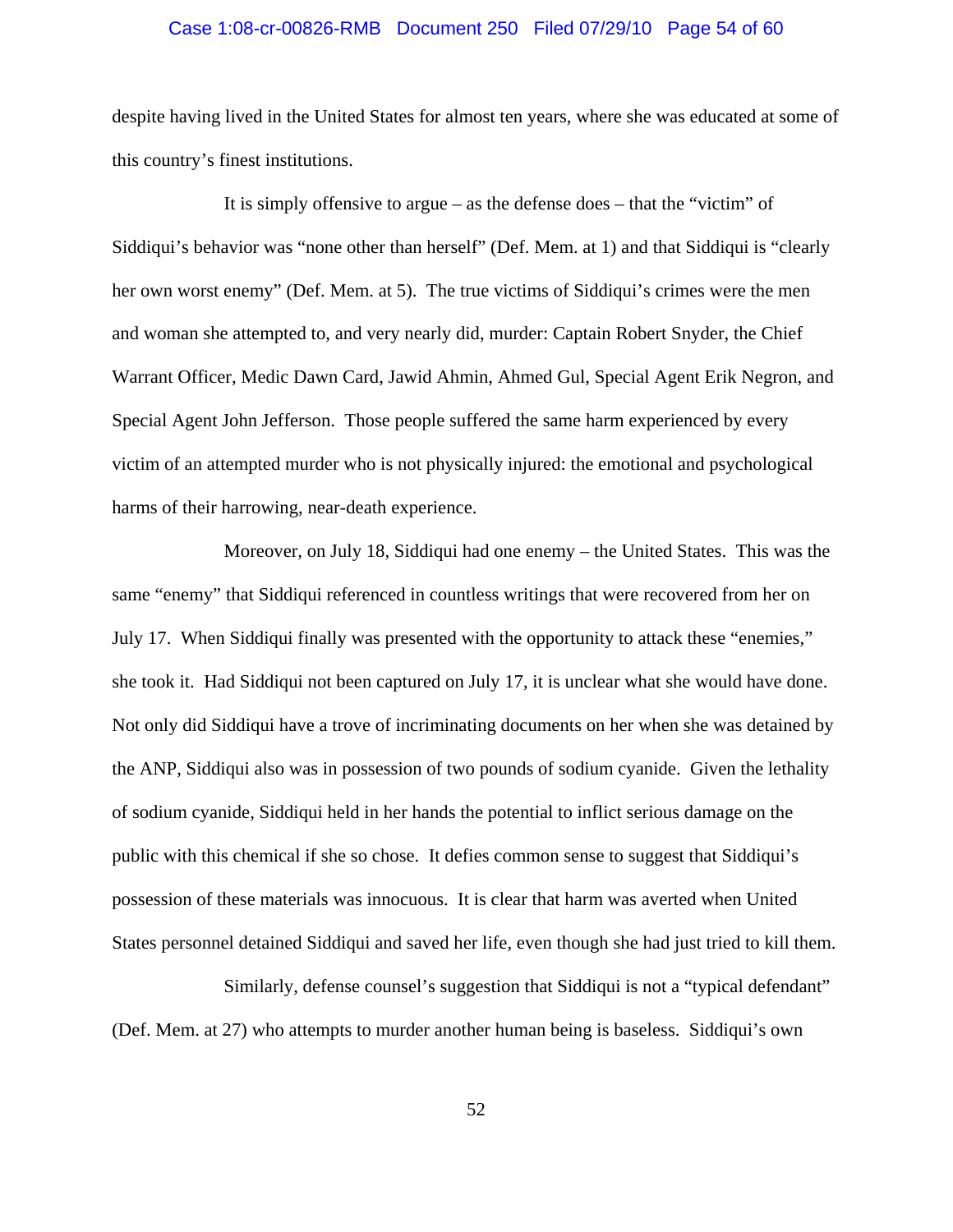#### Case 1:08-cr-00826-RMB Document 250 Filed 07/29/10 Page 55 of 60

writings and statements – before, during, and after the shooting – demonstrate that Siddiqui's actions on July 18 were anything but "atypical." (Def. Mem. at 28.) Rather, Siddiqui's actions were completely consistent with her expressed (oral and written) thoughts.<sup>26</sup>

 Second, throughout this entire case, Siddiqui has demonstrated a disrespect for the Court and for this process. At various proceedings, Siddiqui has interrupted the Court and the testimony of witnesses at opportunistic times and demanded that things proceed the way she wants. The Court recognized this at the competency hearing, when it noted that:

> Dr. Siddiqui's demeanor – which initially had been polite and appropriate – changed almost instantaneously after AUSA LaVigne stated at the conclusion of his cross examination: "You have been sitting here for two hours. . ."; "Ms. Siddiqui is right here, correct?"; "Have there been any outbursts? [There had not been.]"; "Have you seen Ms. Siddiqui speak to her attorney? [She had done so.]" Immediately thereupon, Dr. Siddiqui became much more loquacious, outspoken and difficult in the courtroom.

(7/29/09 Order at 36.) Siddiqui engaged in similar gamesmanship at trial. On countless occasions she attempted to interject her version of events relating to the case – including a number of falsely exculpatory statements – when witnesses were testifying. (*See*, *e.g.*, Tr. at 1004 ("I feel sorry for your double problem. You are going to take Captain Snyder's blame on you too."); Tr. at 1165.)

While Siddiqui put the Government to its proof by proceeding to trial – as she had every right to do – Siddiqui has shown no remorse for what she did. Siddiqui elected to take the

<sup>&</sup>lt;sup>26</sup> At trial, the Government did not argue that Siddiqui was a member of – or affiliated with – a terrorist organization and is not relying on any such argument at sentencing. The suggestion, however, that Siddiqui is somehow less culpable because she has not been indicted on terrorism-related charges (Def. Mem. at 27) is nonsensical in the circumstances of this case. The defendant was convicted on all counts in the Indictment based on her conduct on July 18. The fact that Siddiqui has not been indicted on terrorism-related charges in no way lessens her culpability for what she did.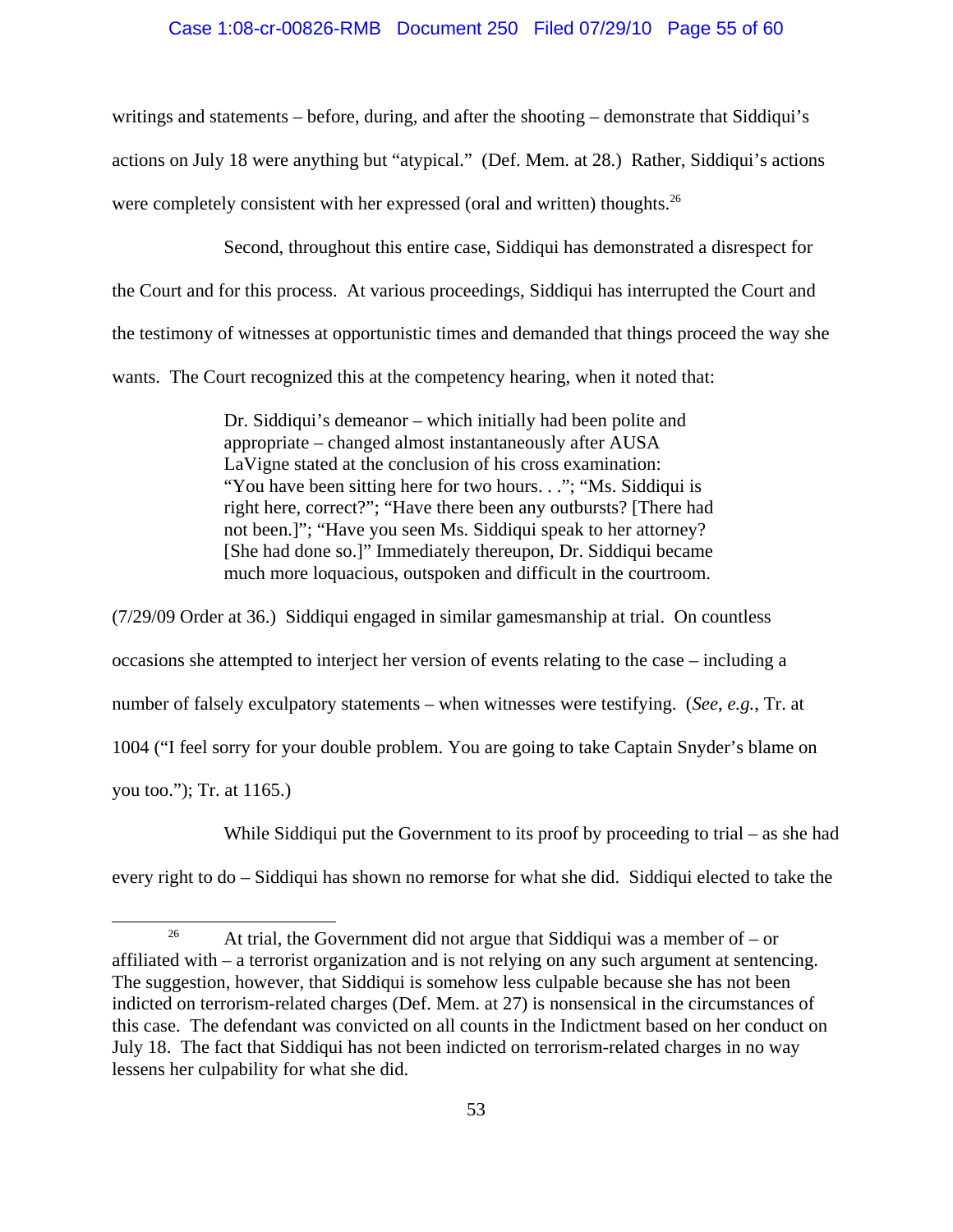### Case 1:08-cr-00826-RMB Document 250 Filed 07/29/10 Page 56 of 60

stand in her defense and she blatantly lied about the events of July 18, and about countless other facts, including her prior training in firearms and various statements she made to the FBI after she was shot. This was readily apparent from the content of her answers, and from her demeanor on the witness stand. It was obvious to any courtroom observer that Siddiqui simply was making things up as she went along.

Defense counsel attributes various aspects of Siddiqui's presentation to mental health issues. To date, Siddiqui has been evaluated by *five* separate mental health professionals (certain of whom observed her on a daily basis at FMC Carswell). There has been an extensive competency proceeding, in which five different mental health professionals testified; two by deposition and three before the Court. And, the Court now has before it hundreds of pages of medical records of Siddiqui, along with hundreds of other pages of materials regarding her case (provided in the context of the competency hearing and trial).

Over a year ago the Court found Siddiqui competent to stand trial, and has since found that she has the mental faculties to testify in her own defense. While the Court has recognized the possibility that Siddiqui may have some mental health issues (7/29/09 Order at 25), the Court also commented at trial that Siddiqui's mental health condition has improved since July 2009. (Tr. 1783.) At trial, Siddiqui put to rest any issues regarding her competency as she was able to answer questions, deftly maneuver around questions, put forward her defense, and clearly communicate themes that she viewed as central to her defense. Her description of what transpired during the incident was neither incoherent nor irrational – she admitted to being left unrestrained in the second floor room, she admitted that she heard Americans come into the room, and she admitted to approaching the partition of the curtain to escape. She simply lied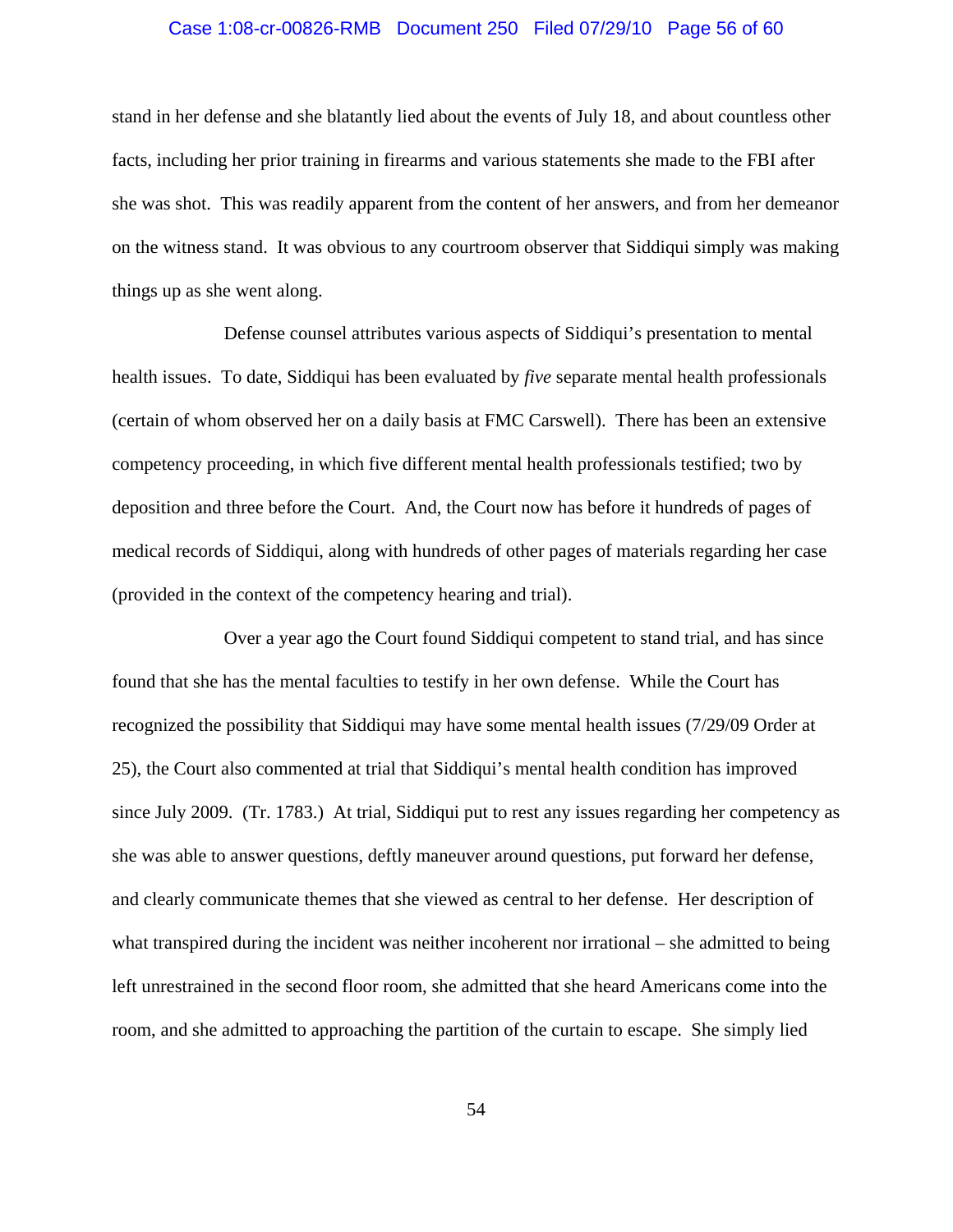## Case 1:08-cr-00826-RMB Document 250 Filed 07/29/10 Page 57 of 60

when she denied ever picking up the M4 Rifle.

In short, even if Siddiqui does have some mental health issues, they did not play any role in her offense, and they are not of the type that would warrant a substantially lower sentence than that recommended by the Guidelines.<sup>27</sup>

\*\*\*\*

A severe sentence in this case is necessary. It is necessary to protect the public from future crimes by Siddiqui, it is necessary to reflect the seriousness of the offense, and it is necessary to promote respect for the law and provide just punishment.

Siddiqui's crime was horrific in its intent. If she accomplished what she intended, several United States personnel would be dead. Siddiqui intended to kill as many United States personnel as possible that day and she did so because of her animus towards the United States. Her actions were fueled by the sentiments she expressed in her writings (recovered on July 17) and in the various statements she made before, during, and after the shooting.

The sentence suggested by the defense – 12 years – is woefully insufficient.

The Guidelines convey this. Even if certain enhancements are found not to apply, for example, the Guidelines provide for a sentence exceeding 30 years' imprisonment. More to the point, even if the terrorism enhancement is found not to apply, the final offense level for Siddiqui's crimes would still be 44, based on: a base offense level of 33 (since the crime was attempted first degree murder); a six-level enhancement (targeting official victims); a three-level

<sup>&</sup>lt;sup>27</sup> Importantly, Siddiqui has demonstrated the ability and capacity to function in society. She spent several years in the United States where she obtained advanced degrees at the Massachusetts Institute of Technology ("MIT") and Brandeis University. She performed exceptionally well at these institutions, as she herself emphasized in her testimony. (Tr. at 1699- 1704; GX 400, 401.)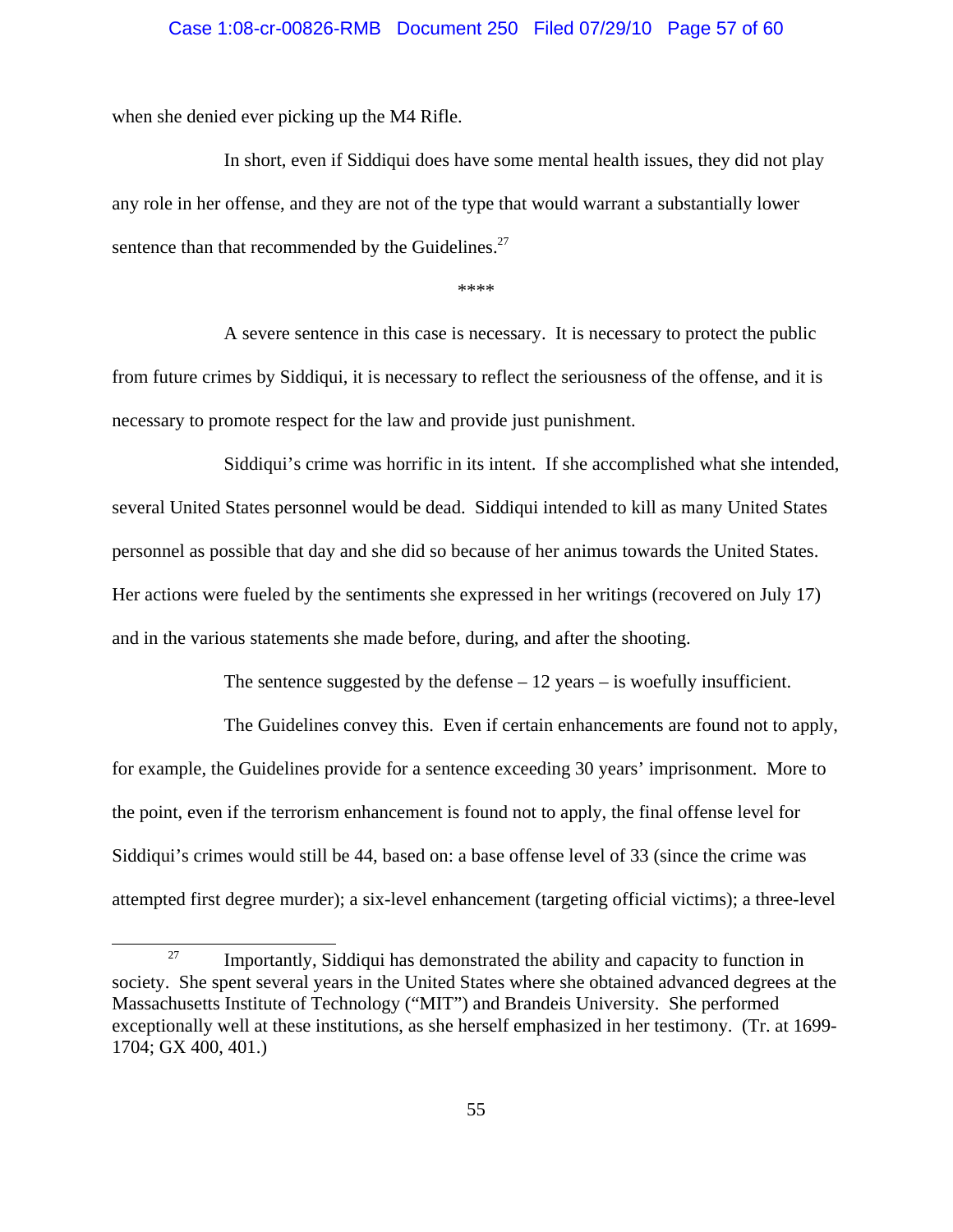### Case 1:08-cr-00826-RMB Document 250 Filed 07/29/10 Page 58 of 60

enhancement (hate crime); and a two-level enhancement (obstruction). Applying a criminal history category of I results in a Guidelines range of life, to be followed by a mandatory minimum consecutive sentence of 10 years' imprisonment.

If the terrorism enhancement is found not to apply, and if Siddiqui's base offense level is found to be 27 (for attempted second degree murder), but all of the other enhancements referenced above are applied, then Siddiqui still faces a Guidelines range – based on an offense level of 38 and a criminal history category of  $I - of 235-293$  months, followed by a mandatory minimum consecutive sentence of 10 years' imprisonment, or a sentence of approximately 30-34 years' imprisonment.

Importantly, in light of the Supreme Court's May 2010 *O'Brien* decision, because the jury did not explicitly find that the M4 Rifle was a machinegun, Siddiqui no longer faces a mandatory minimum consecutive sentence of 30 years' imprisonment. Had the jury been asked this question, it is beyond dispute that Siddiqui would be facing a mandatory minimum sentence of 30 years' imprisonment, to run consecutively to whatever sentence the Court would impose on Counts One through Three and Counts Five through Seven. Thus, prior to the Court's *O'Brien* decision, the *minimum* sentence that could have been imposed on Siddiqui on Count Four alone was 30 years' imprisonment, well above the 12 year term of imprisonment suggested by the defense.

 Indeed, a 30 year sentence would have been required, purely based on Siddiqui's use of the M4 Rifle during her underlying crime of violence (attempted murder). Factoring in the materials and documents that Siddiqui had in her possession on July 17, the frequent anti-American statements Siddiqui made throughout the days and hours leading up to the July 18

56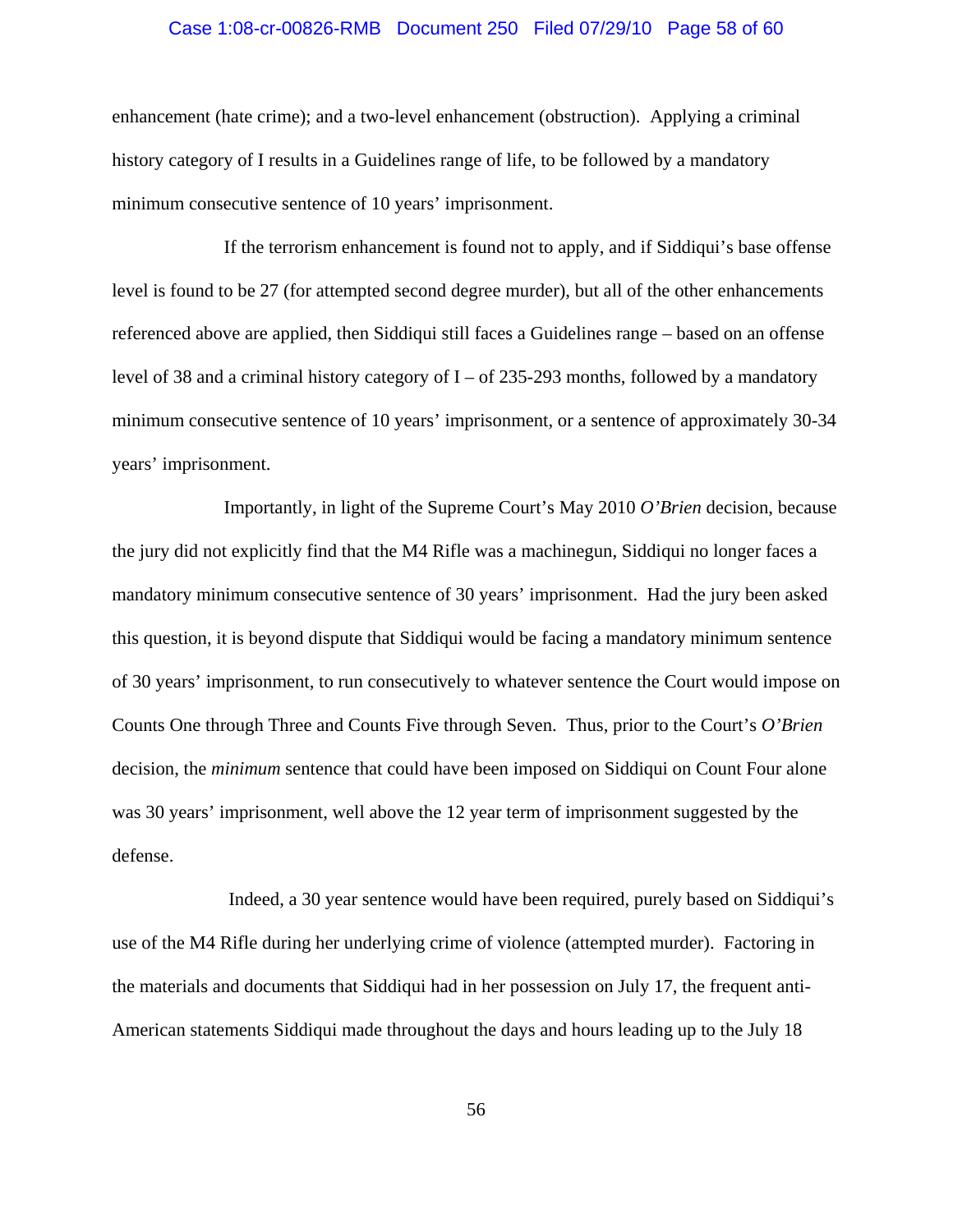# Case 1:08-cr-00826-RMB Document 250 Filed 07/29/10 Page 59 of 60

shooting, and Siddiqui's perjured testimony at trial, a Guidelines sentence of life imprisonment consecutively followed by a term of imprisonment of 10 years' imprisonment is reasonable.

# **III. CONCLUSION**

For all of the foregoing reasons, the Government submits that the applicable Guidelines range to Siddiqui's conviction is life imprisonment, to be followed by a mandatory minimum consecutive sentence of ten years' imprisonment. In light of the heinous nature of Siddiqui's crimes, the Government believes that such a sentence is reasonable.

Dated: New York, New York July 29, 2010

Respectfully submitted,

PREET BHARARA United States Attorney

By: \_\_\_\_\_\_\_\_\_\_\_\_\_/s/\_\_\_\_\_\_\_\_\_\_\_\_\_\_\_\_\_\_\_\_

CHRISTOPHER L. LAVIGNE DAVID M. RODY JENNA M. DABBS Assistant United States Attorneys (212) 637-2325/2304/2212